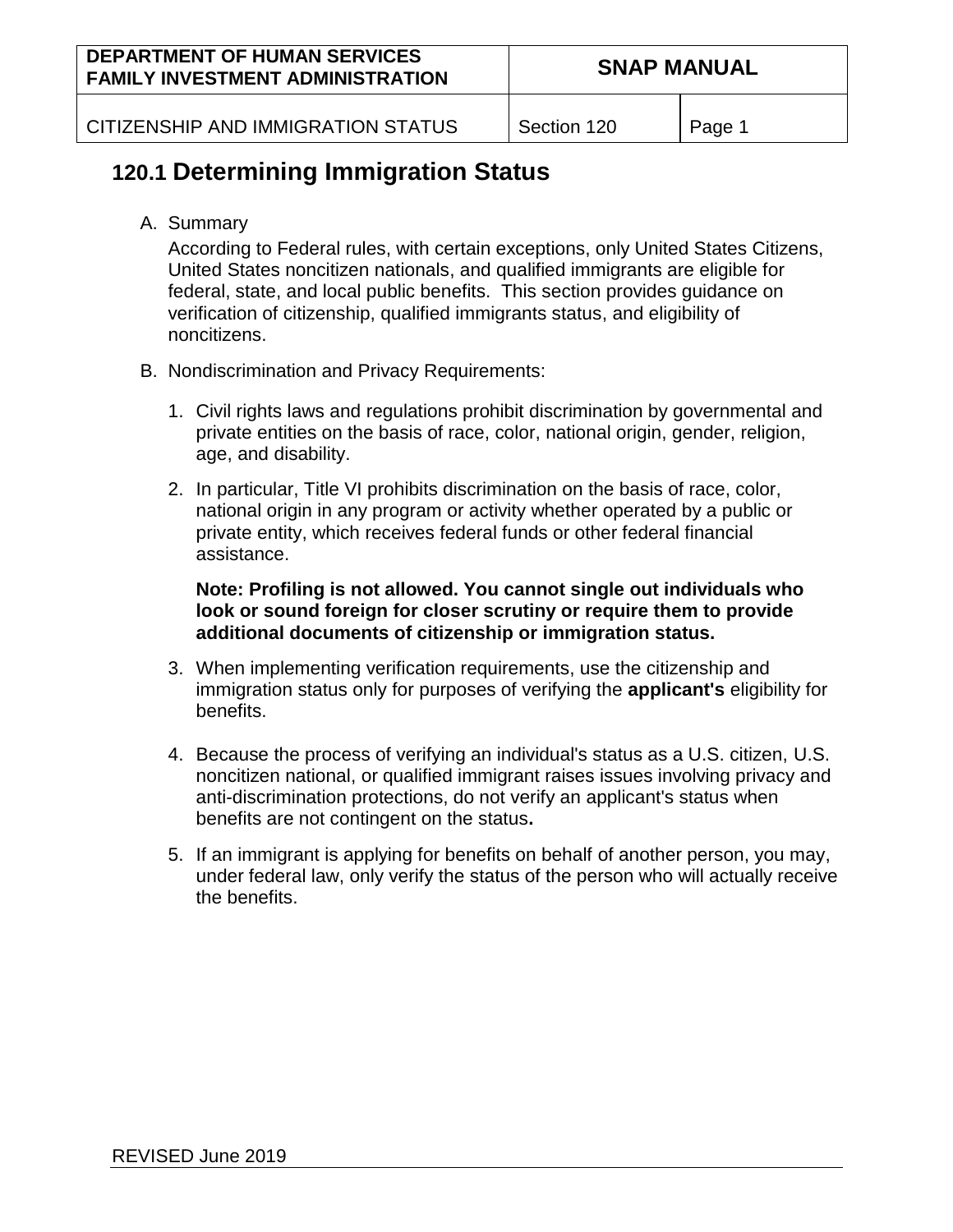| <b>DEPARTMENT OF HUMAN SERVICES</b><br><b>FAMILY INVESTMENT ADMINISTRATION</b> | <b>SNAP MANUAL</b> |  |
|--------------------------------------------------------------------------------|--------------------|--|
|                                                                                |                    |  |

CITIZENSHIP AND IMMIGRATION STATUS | Section 120 | Page 2

## **120.2 U. S. Citizen or Noncitizen National**

A. Ask for a declaration of citizenship or immigration status. Do not verify an applicant's status as a citizen unless the information provided by the applicant is questionable. After declaring citizenship or immigration status on the application and in the interview process, when an applicant signs the Rights and Responsibilities form, they are declaring their status under penalty of perjury.

#### **Note: The decision that an individual's declaration of citizenship is questionable must be nondiscriminatory. For example, it cannot be based on the fact that the applicant looks or sounds foreign or has an ethnic surname.**

- B. The law regarding U.S. citizenship and nationality is complex. These broad definitions are provided for general guidance only.
- C. Subject to certain exceptions and qualifications, a United States citizen is:
	- 1. A person (other than the child of a foreign diplomat) born in one of the states, or in the District of Columbia, Puerto Rico, Guam, the U.S. Virgin Islands, or the Northern Mariana Islands, who has not renounced or otherwise lost his or her citizenship.
	- 2. A person born outside the United States to at least one U.S. citizen parent (sometimes referred to as a derivative citizen), or;
	- 3. A naturalized U.S. citizen.
- D. A United States noncitizen national is a person born in an outlying possession of the United States. (American Samoa or Swain's Island) on or after the date the United States acquired possession, or a person whose parents are U.S. noncitizen nationals, (subject to certain residency requirements).
- E. Verify status if questionable. Evidence of citizenship includes, but is not limited to the following:
	- 1. A birth certificate showing birth in one of the 50 states, the District of Columbia, Puerto Rico, (on or after March 2, 1917), Guam, the U.S. Virgin Islands, (on or after January 17, 1917), American Samoa, Swain's Island or the Northern Mariana Islands, (on or after November 4, 1986), unless the person was born to foreign diplomats residing in the United States. For persons born in the Northern Mariana Islands before November 4, 1986, the issue can be more complicated, although generally speaking, most such persons living in the Northern Mariana Island became US citizens on November 4, 1986, under Article 3 of the Covenant to Establish a Commonwealth of the Northern Mariana Islands in Political Union with the United States of America.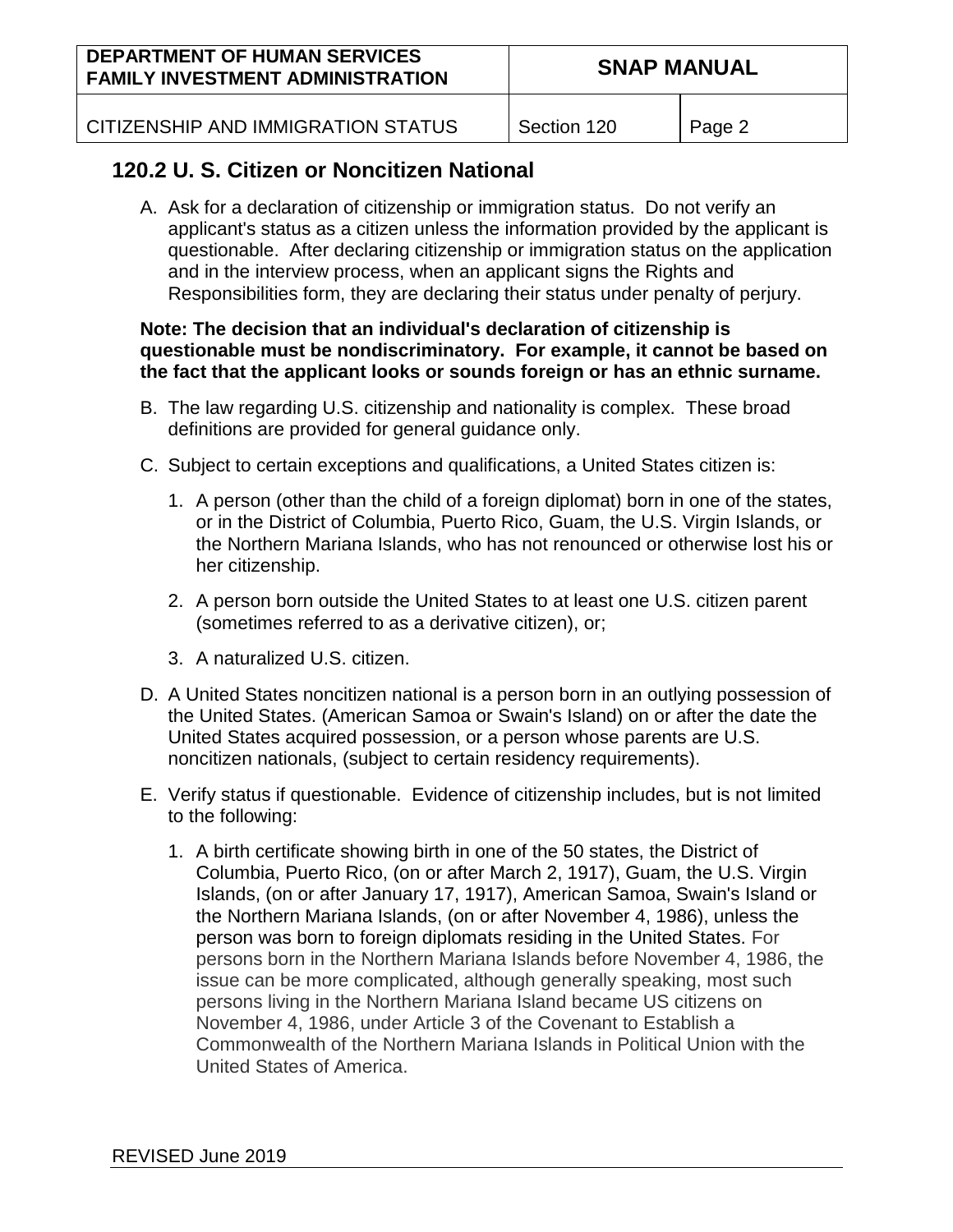| <b>DEPARTMENT OF HUMAN SERVICES</b><br><b>FAMILY INVESTMENT ADMINISTRATION</b> | <b>SNAP MANUAL</b> |        |
|--------------------------------------------------------------------------------|--------------------|--------|
| CITIZENSHIP AND IMMIGRATION STATUS                                             | Section 120        | Page 3 |

- 2. United States passport, (except limited passport, which is issued for periods of less than 5 years).
- 3. Reports of birth abroad of a U.S. citizen, (FS-240 Issued by the Department of State to U.S. citizens).
- 4. Certificate of birth, (FS-545 issued by a Foreign Service post), or Certification of Report of Birth, (DS-1350 - issued by the Department of State).
- 5. Certificate of Naturalization, (N-550 or N-570 issued by the USCIS through a federal or state court, or through administrative naturalization after December 1990).
- 6. Certificate of Citizenship, (N-560 or N-561 issued by the USCIS to individuals who derive citizenship through a parent).
- 7. United States Citizen Identification Card, (I-197 issued by the USCIS until April 1, 1983 to U.S. citizens living near the Canadian or Mexican border. Formerly the I-179, which was last issued February 1974).
- 8. Northern Mariana Identification Card (Issued by the USCIS to a collectively naturalized citizen of the U.S. born in the Northern Mariana Islands after November 4, 1986).
- 9. Statement provided by a U.S. consular officer certifying that the individual is a U.S. citizen, (this is given to an individual born outside the U.S. who derives citizenship through a parent, but who does not have an FS-240, FS-545, or DS-1350).
- 10.Derivative Citizenship. If the applicant cannot present one of the documents listed above, make a determination of derivative citizenship in the following situations:
	- (a) Applicant born abroad to two U.S. citizen parents:
		- Evidence of the U.S. citizenship of the parents, and the relationship of the applicant to the parents, and evidence that at least one of the parents resided in the U.S., or an outlying possession prior to the applicant's birth.
	- (b) Applicant born abroad to a U.S. citizen parent, and a U.S. non-citizen national parent.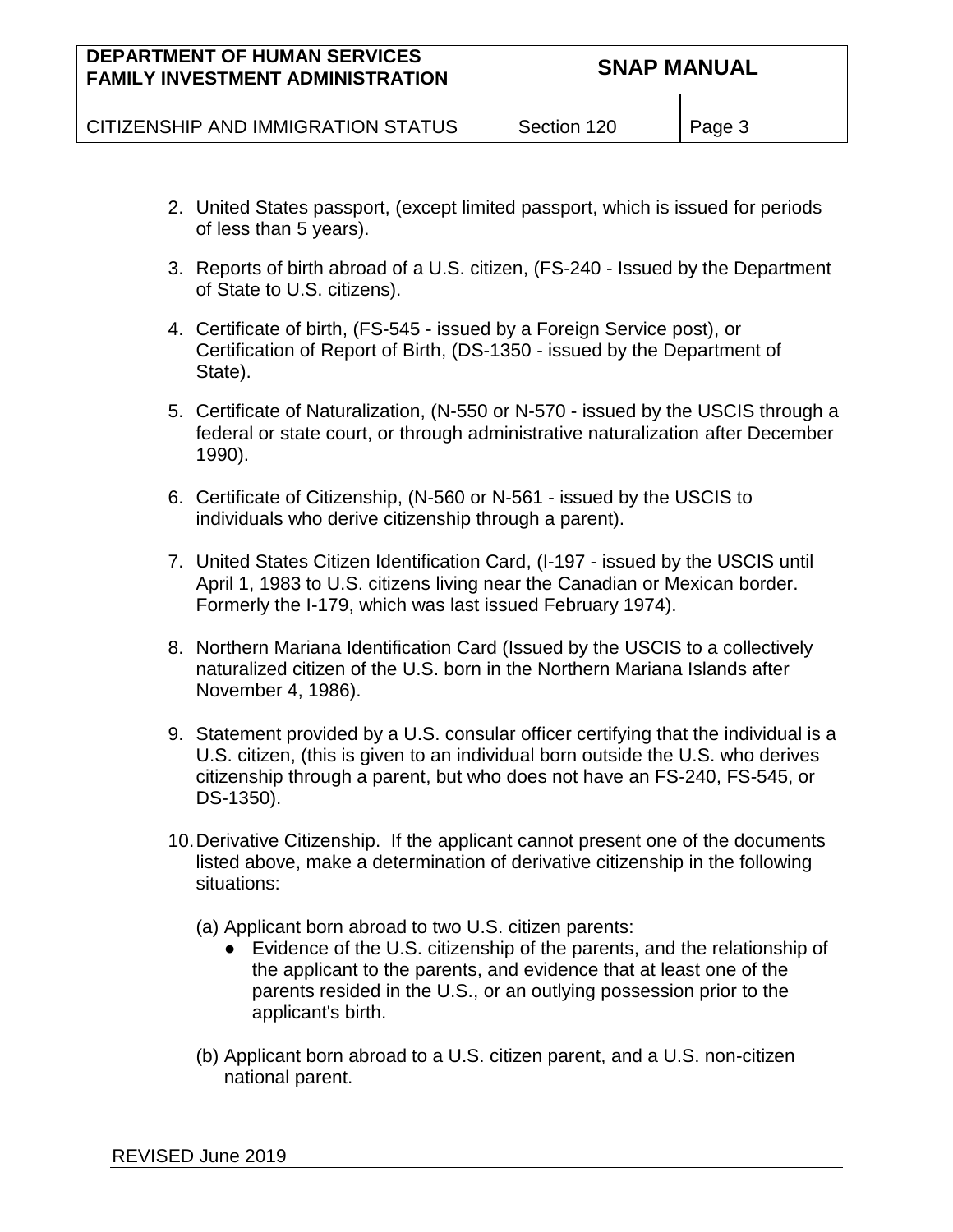| <b>DEPARTMENT OF HUMAN SERVICES</b><br><b>FAMILY INVESTMENT ADMINISTRATION</b> | <b>SNAP MANUAL</b> |        |
|--------------------------------------------------------------------------------|--------------------|--------|
| CITIZENSHIP AND IMMIGRATION STATUS                                             | Section 120        | Page 4 |

- Evidence that one parent is a U.S. citizen, and the other is a U.S. noncitizen national, evidence of the relationship to the U.S. citizen parent, and evidence that the U.S. citizen parent resided in the U.S., a U.S. possession, America Samoa, or Swain's Island for a period of at least one year prior to the applicant's birth.
- 11.Applicant born out of wedlock abroad to a U.S. citizen mother:
	- (a) Evidence of the U.S. citizenship of the mother, evidence of the relationship to the applicant, and for births on, or before December 24, 1952, evidence that the mother resided in the U.S., prior to the applicant's birth, or for births after December 24, 1952, evidence that the applicant's mother had resided prior to the child's birth, in the U.S., or a U.S. possession for a period of one year.
- 12.Applicant born in the Canal Zone, or the Republic of Panama:
	- (a) A birth certificate showing the birth in the Canal Zone on, or after February 26, 1904, and before October 1, 1979, and evidence that one parent was a U.S. citizen at the time of the applicant's birth, or;
	- (b) A birth certificate showing birth in the Republic of Panama on, or after February 26, 1904, and before October 1, 1979, and evidence that at least one parent was a U.S. citizen, and employed by the U.S. government, or the Panama Railroad Company or its successor.
- 13.In all other situations where an applicant claims to have a U.S. citizen parent, and a non-citizen parent, or claims to fall within one of the above categories, but is unable to present the listed documentation, refer the individual to the USCIS office.
- 14.Adoption of Foreign-born child by U.S. citizen:
	- (a) If the birth certificate shows a foreign place of birth, and the applicant cannot be determined to be a naturalized citizen under any of the above criteria, obtain other evidence of U.S. citizenship.
	- (b) Since foreign-born adopted children do not automatically acquire U.S. citizenship by virtue of adoption by U.S. citizens, refer the applicant to the local USCIS district office for a determination of citizenship if the applicant provides no evidence of citizenship. (See also #16 below)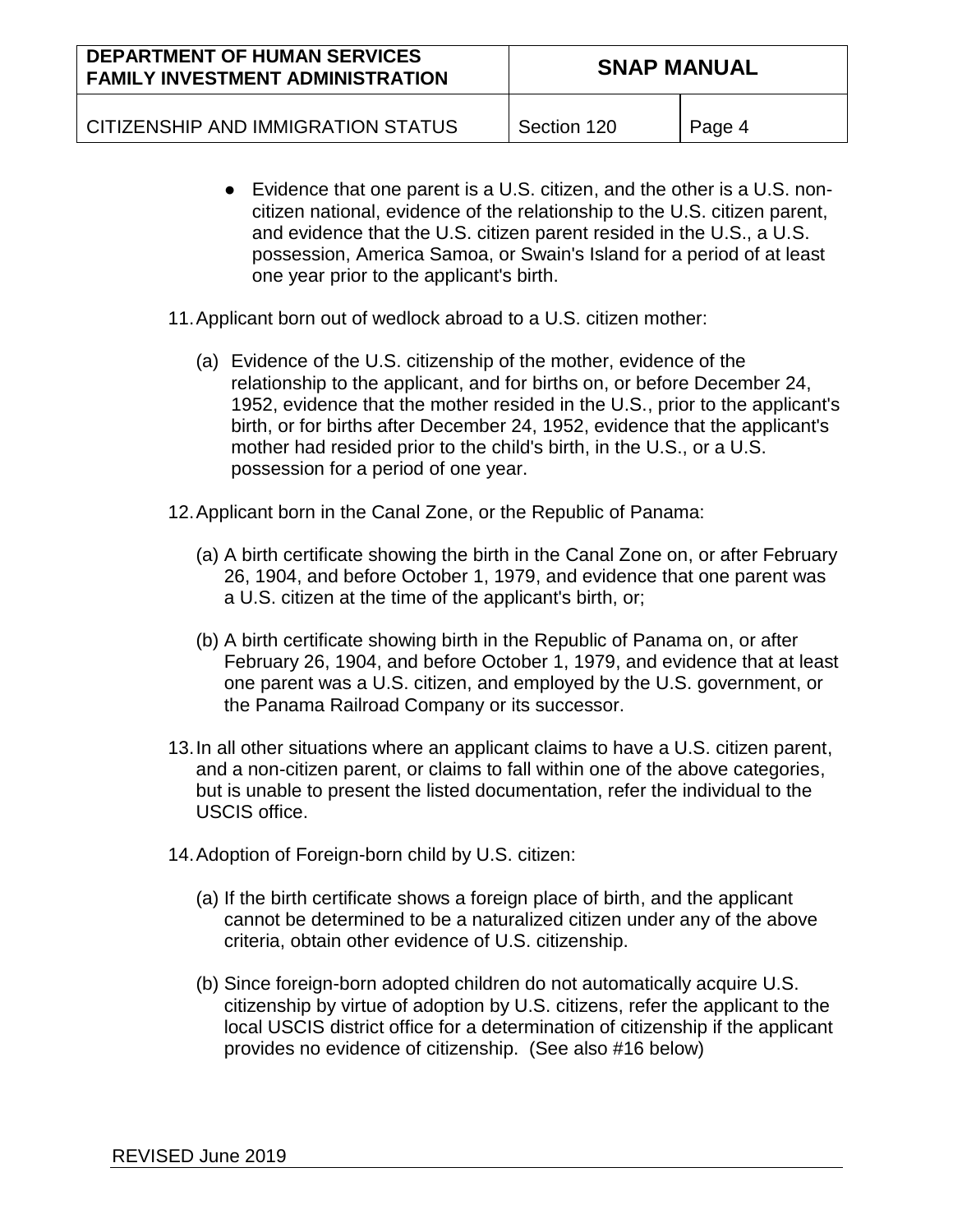| <b>DEPARTMENT OF HUMAN SERVICES</b><br><b>FAMILY INVESTMENT ADMINISTRATION</b> | <b>SNAP MANUAL</b> |        |
|--------------------------------------------------------------------------------|--------------------|--------|
| CITIZENSHIP AND IMMIGRATION STATUS                                             | Section 120        | Page 5 |

- 15. U.S. citizenship by marriage:
	- (c) A woman acquired U.S. citizenship through marriage to a U.S. citizen before September 22, 1922. Ask for evidence of U.S. citizenship of the husband, and evidence showing the marriage occurred before September 22, 1922.
	- (d) If the husband was not a citizen at the time of the marriage, and became naturalized before September 22, 1922, the wife also acquired naturalized citizenship. If the marriage terminated, the wife maintained her citizenship if she was residing in the U.S. at that time, and continued to reside in the U.S.
	- (e) For those not married before September 22, 1922, permanent residents who have been married to a U.S. citizen, and lived in the U.S. for at least 3 continuous years are eligible to apply for naturalized citizenship.
- 16.Child Citizenship Act of 2000
	- (a) Under the CCA, children automatically acquire U.S. citizenship when all of the following conditions are met:
		- At least one parent is a citizen, either by birth, or by naturalization.
		- The child is under 18.
		- The child is not married.
		- The child is a lawful permanent resident, and;
		- The child is living in the United States in the legal and physical custody of the citizen parent.
		- If the child is adopted, the adoption must be full and final.
	- (b) Children who met the Act's requirements on February 27, 2001, automatically became U.S. citizens as of that date.
	- (c) Individuals who were 18 years of age, or older on February 27, 2001, or who otherwise did not meet the Act's requirements, do not qualify for automatic citizenship under the CCA. If they wish to become U.S. citizens, they must apply with the Bureau of Citizenship and Immigration Services of the Department of Homeland Security. They will receive a certificate of citizenship, if they meet the requirements for adult permanent residents.
- 17.When citizenship is questionable and the applicant has lost his or her original documents, or never had an original document to prove citizenship, or naturalization, you may accept: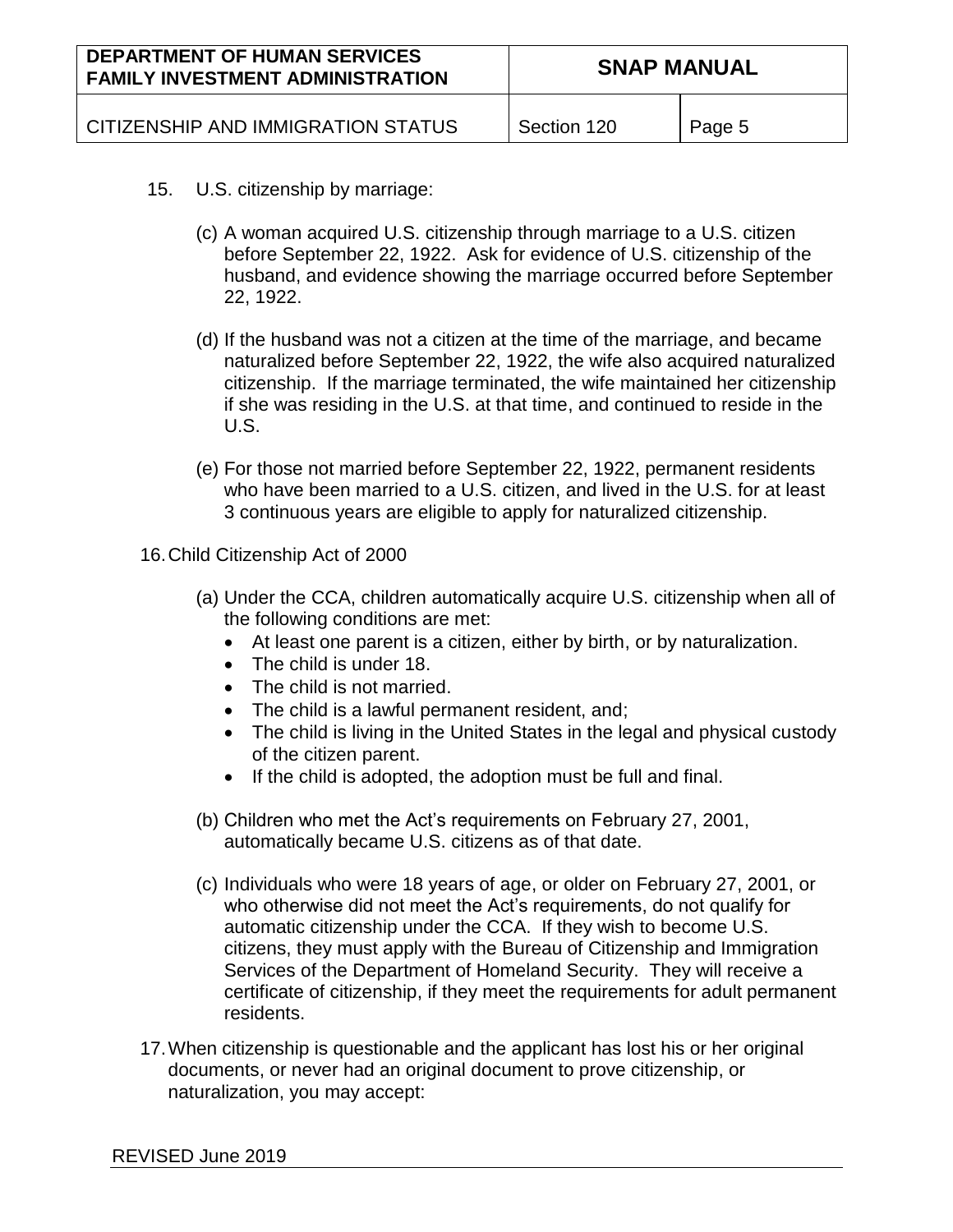| <b>DEPARTMENT OF HUMAN SERVICES</b><br><b>FAMILY INVESTMENT ADMINISTRATION</b> | <b>SNAP MANUAL</b> |        |
|--------------------------------------------------------------------------------|--------------------|--------|
| CITIZENSHIP AND IMMIGRATION STATUS                                             | Section 120        | Page 6 |

- A written declaration, made under penalty of perjury and possibly subject to later verification of status, from one, or more third parties indicating reasonable personal knowledge that the applicant is a U.S. citizens or noncitizen national.
- F. Action Pending Verification.
	- 1. The member whose citizenship is questionable is ineligible to participate until proof of U.S. citizenship is obtained.
	- 2. Include the income of the member whose citizenship is questionable, less a pro rata portion. Include all the resources of the member as available to the remaining household members.

## **120.3 Qualified Immigrants**

A. **Except as described in 120.11 - American Indians, Afghan, or Iraqi Special Immigrants, and Hmong, or Highland Laotians, a noncitizen must be both a qualified immigrant (alien), and meet certain other eligibility requirements.**

A qualified immigrant is:

- 1. An immigrant lawfully admitted for permanent residence (LPR) under the Immigration and Nationality Act (INA).
- 2. An immigrant granted asylum under §208 of the INA.
- 3. A refugee admitted under §207 of the INA.
- 4. An immigrant who is paroled under §212(d)(5) of the INA for a period of at least 1 year.
- 5. An immigrant whose deportation is being withheld under §§243(h), or 241(b)(3), after April 1, 1997 of the INA.
- 6. An immigrant who is granted conditional entry pursuant to §203(a)(7) of the INA.
- 7. Certain battered immigrant spouses and children (see section 120.13).
- 8. Cuban and Haitian entrants.
- 9. Iraqi and Afghan Special Immigrants (SIVs).
- B. Request Documentation of Immigration Status. The documents that will demonstrate that an applicant is a "qualified immigrant" are: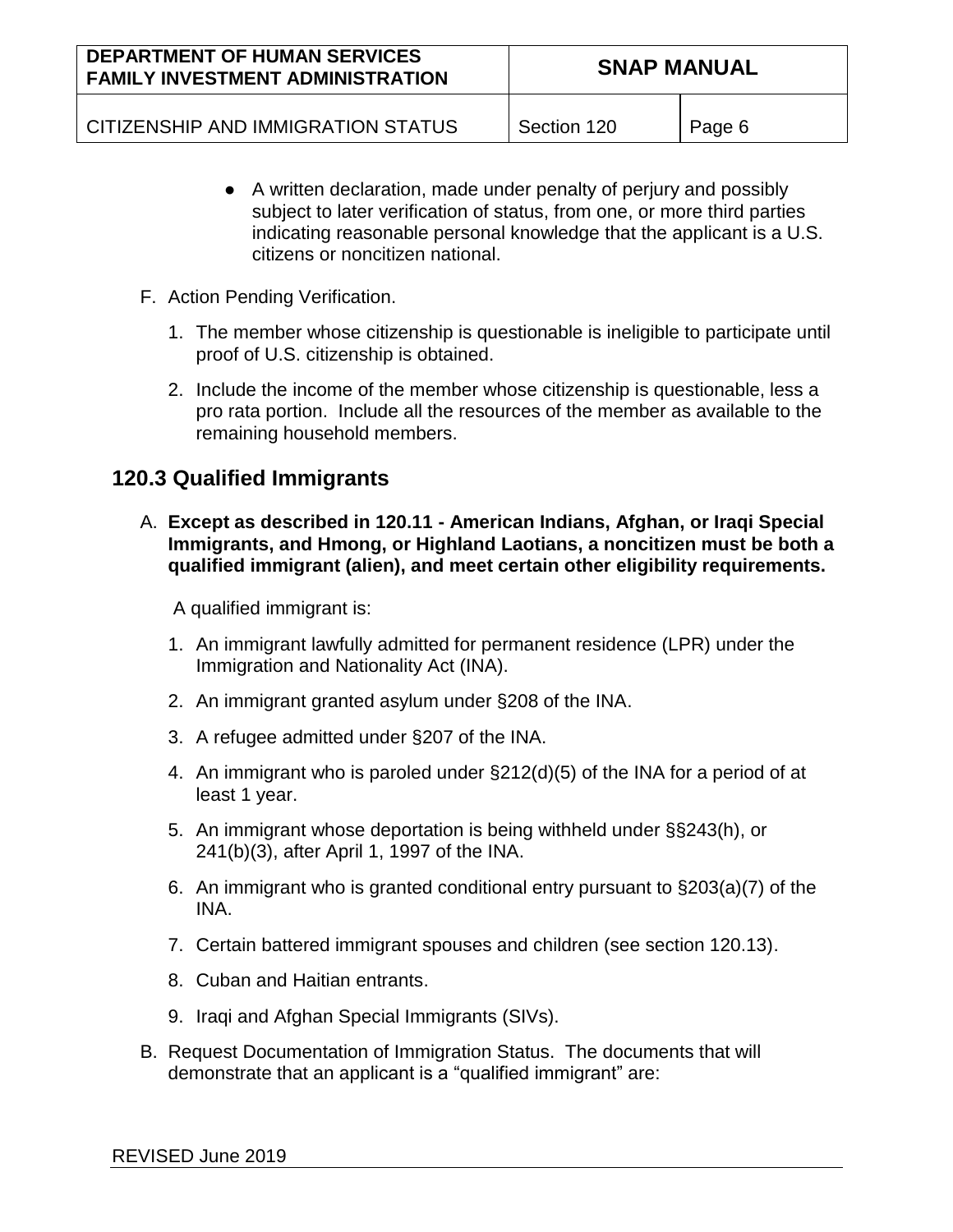| <b>DEPARTMENT OF HUMAN SERVICES</b><br><b>FAMILY INVESTMENT ADMINISTRATION</b>                  | <b>SNAP MANUAL</b> |        |
|-------------------------------------------------------------------------------------------------|--------------------|--------|
| CITIZENSHIP AND IMMIGRATION STATUS                                                              | Section 120        | Page 7 |
| 1. Alien Lawfully Admitted for Permanent Residence.                                             |                    |        |
| (a) INS Form I-551, (Alien Registration Receipt Card, commonly known as a<br>"green card"); or; |                    |        |
| (b) Unevoired Temperanul EE1 etemp in fereign personant ar an INIC Ferm I                       |                    |        |

(b) Unexpired Temporary I-551 stamp in foreign passport or on INS Form I-94.

#### 2. Asylee

- (a) INS Form I-94 annotated with stamp showing grant of asylum under section 208 of the INA;
- (b) INS Form I-688 B (Employment Authorization Card) annotated "274a.12(a)(5)" from before October 1, 2006;
- (c) INS Form I-766 (Employment Authorization Document) annotated "A5";
- (d) Grant letter from the Asylum Office of INS; or
- (e) Order of an immigration judge granting asylum.

### 3. Refugee

- (a) INS Form I-94 annotated with a stamp showing admission under section 207 of the INA;
- (b) INS Form INS Form I-688 B (Employment Authorization Card) annotated "274a.12(a)(3)";
- (c) INS Form I-766 (Employment Authorization Document) annotated "A3"; or
- (d) INS-Form 571 (Refugee Travel Document).
- 4. Immigrant Paroled into the U.S. for a Period of at Least one Year INS-Form I-94 with stamp showing admission for least one year under section 212(d)(5) of the INA. (The applicant cannot aggregate periods of admission

for less than one year to meet the one year requirement).

- 5. Immigrant Whose Deportation or Removal was Withheld
	- (a) INS Form I-688B (Employment Authorization Card) annotated "274a.12(a)(10);
	- (b) INS Form I-766 (Employment Authorization Document) annotated "A10"; or;
	- (c) Order from an immigration judge showing deportation withheld under section 243(h), of the INA as in effect prior to April 1, 1997, or removal withheld under section 241(b)(3) of the INA.
- 6. Immigrant Granted Conditional Entry
	- (a) INS Form I-94 with stamp showing admission under section 203(a)(7) of the INA;
	- (b) INS Form I-688 B, (Employment Authorization Card) annotated "274a.12(a)(3)"; or;
	- (c) INS Form I-766, (Employment Authorization Document) annotated "A3."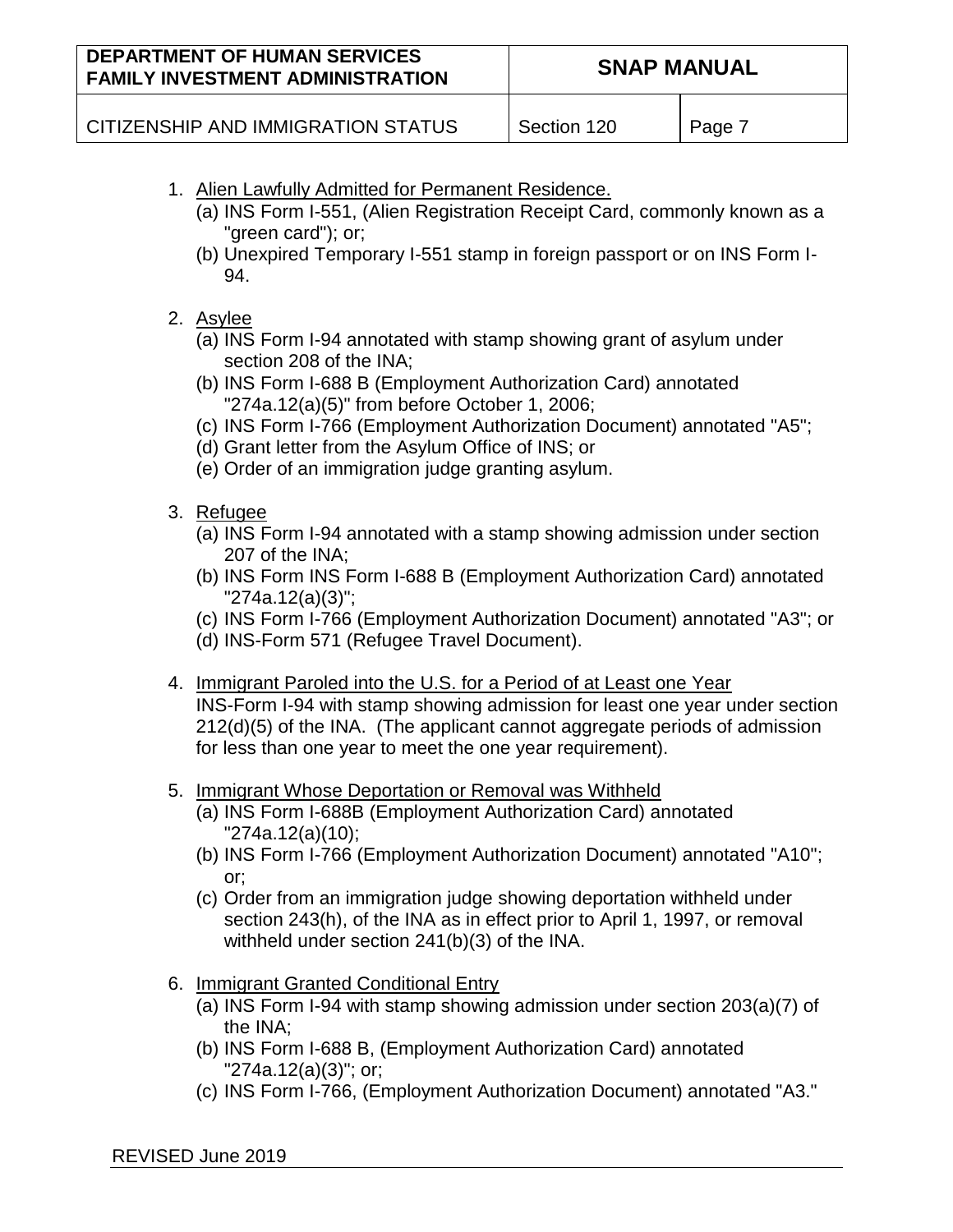| <b>DEPARTMENT OF HUMAN SERVICES</b><br><b>FAMILY INVESTMENT ADMINISTRATION</b> | <b>SNAP MANUAL</b> |        |
|--------------------------------------------------------------------------------|--------------------|--------|
| CITIZENSHIP AND IMMIGRATION STATUS                                             | Section 120        | Page 8 |

- 7. Cuban/Haitian Entrant
	- (a) INS Form I-551, (Alien Registration Card) with a code CU6, CU7, or CH6;
	- (b) Unexpired temporary I-551 stamp in a foreign passport or on INS Form I-94 with the code CU6 or CU7; or;
	- (c) INS Form I-94, with stamp showing parole as "Cuban/Haitian Entrant" under Section 212(d)(5), of the INA.
- 8. Immigrant who has been Battered or Subjected to Extreme Cruelty Guidance (See manual section 120.13).
- 9. Iraqi and Afghan Special Immigrants (SIVs) The Department of Defense Appropriations Act of 2010 (Section 8120, P. L. 111-118), enacted on December 19, 2009, provides that Iraqi, and Afghan Special Immigrants (SIVs) are eligible for federal public benefits to the same extent, and for the same time period as refugees.
- C. If supported by documents, conclude that the applicant is a "qualified immigrant." If the documentation appears to be genuine, and to relate to the individual presenting it, accept the document as conclusive evidence that the applicant is a qualified alien. Do not further verify immigration status with USCIS, except through the Systematic Alien Verification Entitlements (SAVE) procedures.
- D. If based on documents presented, you conclude that an applicant is not qualified because the document does not appear to be genuine, or to relate to the person presenting the document, check with USCIS to verify the information.
- E. **Always verify the applicant's status before determining that an applicant is not a qualified immigrant. Do not deny benefits without first verifying the applicant's status.**
- F. First, check the status through the USCIS SAVE system. If necessary, initiate secondary procedures by filing with the local USCIS office, an USCIS Form G-845, and Supplement along with copies of immigration documents provided by the applicant.
- G. Expired or Absent Documentation
	- 1. If an applicant presents an expired document, or is unable to present any documentation to verify his, or her immigration status, refer the applicant to the district USCIS office to obtain the documentation.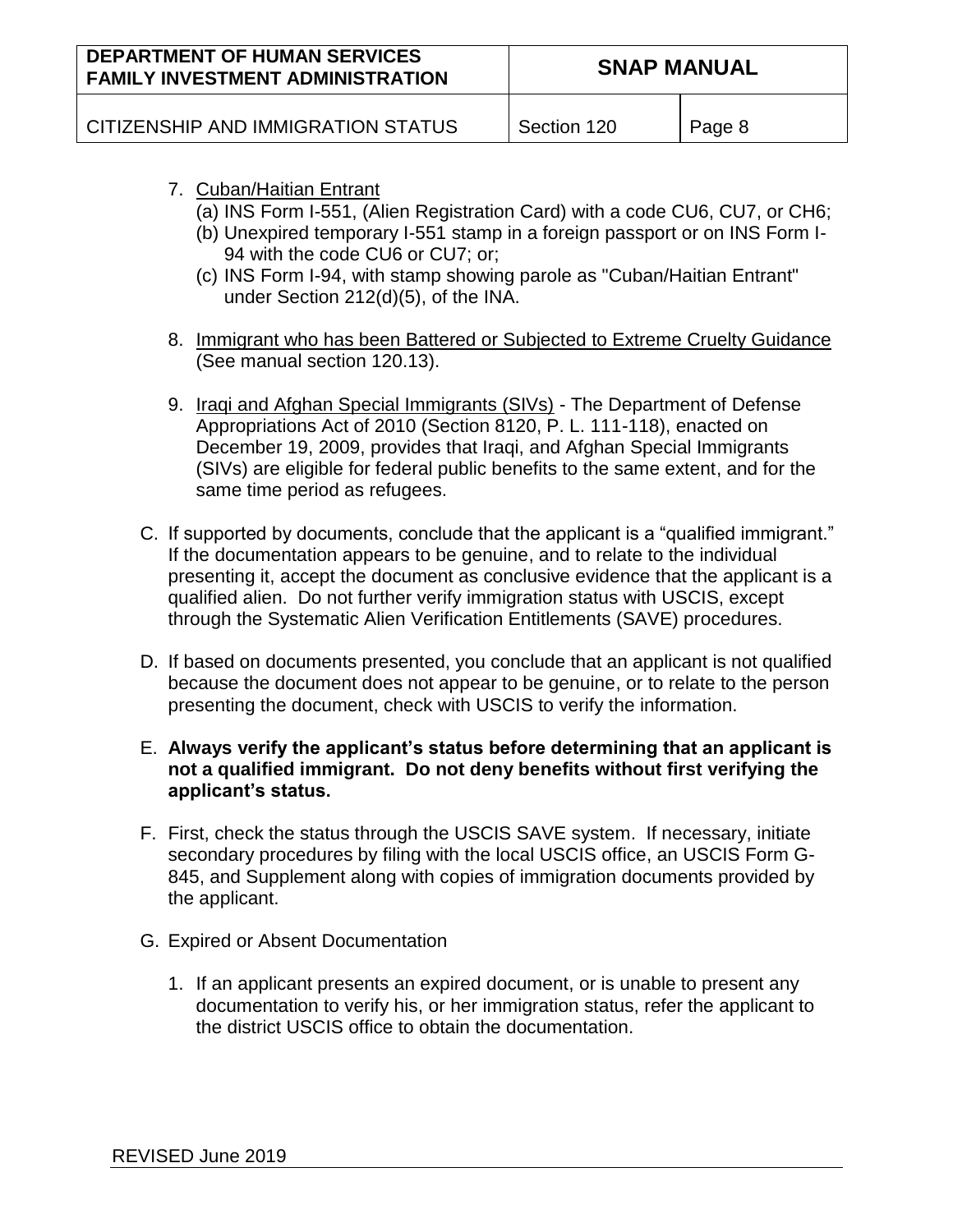| <b>DEPARTMENT OF HUMAN SERVICES</b><br><b>FAMILY INVESTMENT ADMINISTRATION</b> | <b>SNAP MANUAL</b> |        |
|--------------------------------------------------------------------------------|--------------------|--------|
| CITIZENSHIP AND IMMIGRATION STATUS                                             | Section 120        | Page 9 |

- 2. In unusual cases involving applicants who are hospitalized, or disabled, or who can otherwise show good cause for their inability to present the documentation, and for whom securing the documentation would constitute undue hardship make every effort to help the applicant verify immigration status. If the applicant can provide an alien registration number, file USCIS Form G-845, and the Supplement, along with the registration number, and a copy of any expired USCIS document, with the local USCIS office.
- 3. If an applicant presents a receipt indicating he or she has applied to the USCIS for a replacement document for one of the documents listed above, file USCIS form G-845, and Supplement along with the copy of the receipt with the local USCIS office.
- H. Submitting Verification Requests to USCIS

Use USCIS Form G-845, with the supplemental form to obtain more detailed information on immigration status, citizenship, and sponsorship. (Use the supplemental form only in conjunction with Form G-845, not separately.)

#### **Mail to the Baltimore Field Office at:**

United States Citizenship and Immigration Service 3701 Koppers Street Baltimore, MD 21227 ATTN: Immigration Status Verifier

## **120.4 Immigrants who have lived in the United States for five years**

- A. Immigrants who have lived in the U.S. as **qualified immigrants for five years,** or more meet immigrant eligibility requirements.
- B. The five-year waiting period begins on the date the immigrant obtains status as a qualified immigrant.
- C. If qualified immigrant status is granted retroactively, the retroactive time counts toward the 5-year requirements.
- D. A qualified immigrant who is eligible under 120.5 asylees, refugees, Amerasians, Cuban/Haitian entrants, trafficking victims, and immigrants whose deportation is withheld are eligible.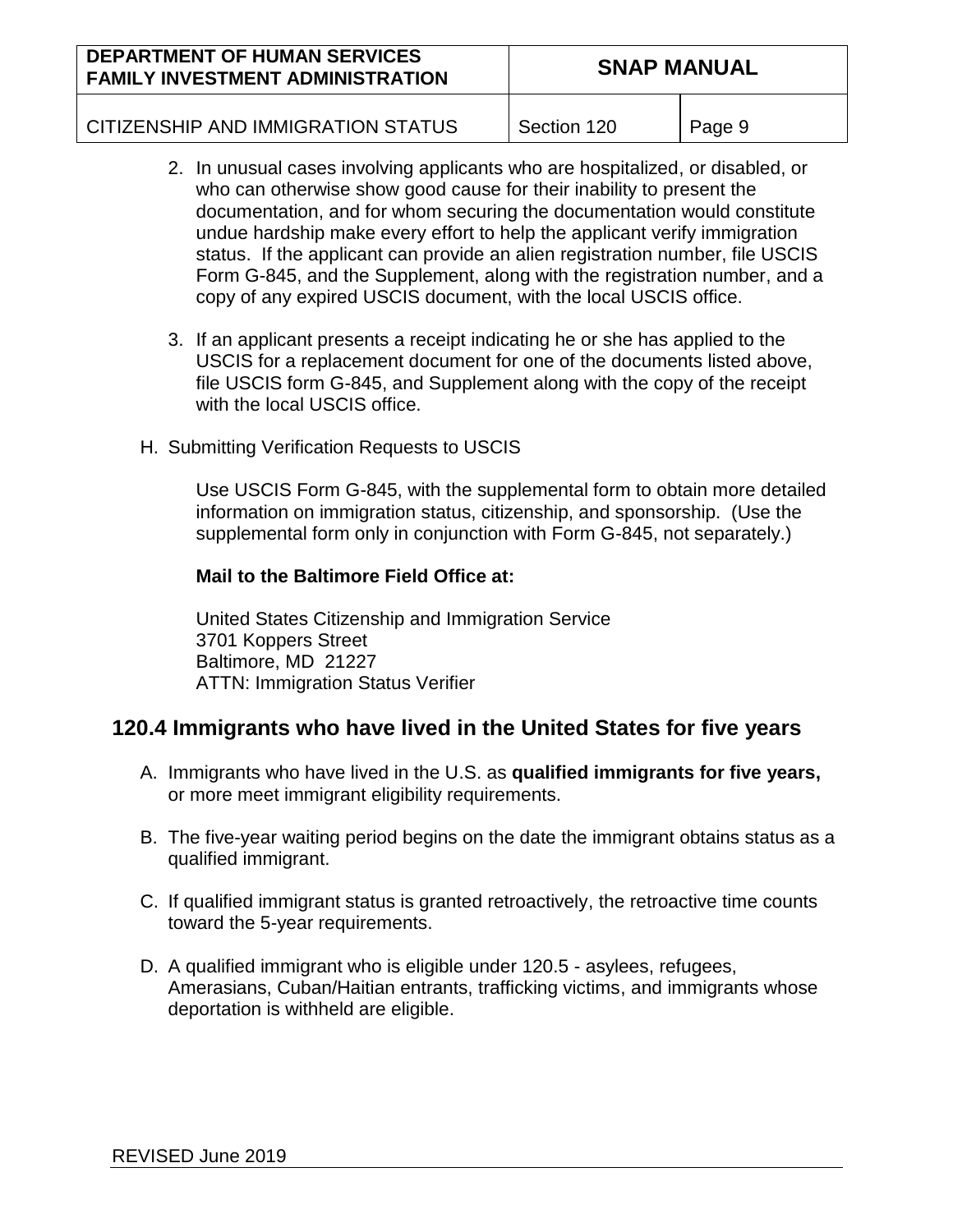| <b>DEPARTMENT OF HUMAN SERVICES</b><br><b>FAMILY INVESTMENT ADMINISTRATION</b> | <b>SNAP MANUAL</b> |         |
|--------------------------------------------------------------------------------|--------------------|---------|
| CITIZENSHIP AND IMMIGRATION STATUS                                             | Section 120        | Page 10 |

## **120.5 Immigrants Eligible during the 5-Year Ban on Immigrant Eligibility**

The 5-year waiting period (bar) does not apply to the following immigrants. Immigrants who:

- A. Were admitted under §207 of the INA as a refugee,
- B. Were a victim of severe trafficking in persons,
- C. Were granted asylum under §208 of the INA,
- D. Had deportation or removal withheld under §§243(h), or 241(b)(3), of the INA,
- E. Were admitted as a Cuban and Haitian immigrant as defined in §501(e) of the Refugee Education Assistance Act of 1980, or;
- F. Were admitted as an Amerasian pursuant to §584 of the Foreign Operations, Export, Financing, and Related Programs Appropriations Act of 1988.

## **120.6 Immigrant Children**

- A. Qualified immigrant children, who are under 18 years of age, are eligible for food the FSP, regardless of how long they have been in the U.S.
- **Example:** Child A is an LPR, and is age 17. He may receive FS benefits until he turns age 18, then he is ineligible, unless he has been in the country for 5 years or more.
- B. Sponsor deeming requirements do not apply to sponsored children who are younger than 18 years old.

**Reminder:** Do not count the deemed income, or resources of a sponsor as available to any immigrant who is not eligible for FS.

- C. Prorate the income, and resources of an immigrant child's parents who are not part of the FS household as available to the child.
- D. Except for American Indians, and Hmong, or Highland Laotians, children who are not qualified immigrants are not eligible for FS.
- E. Case managers must track the age of immigrant children, when an immigrant child receiving FS will turn 18 during the certification period.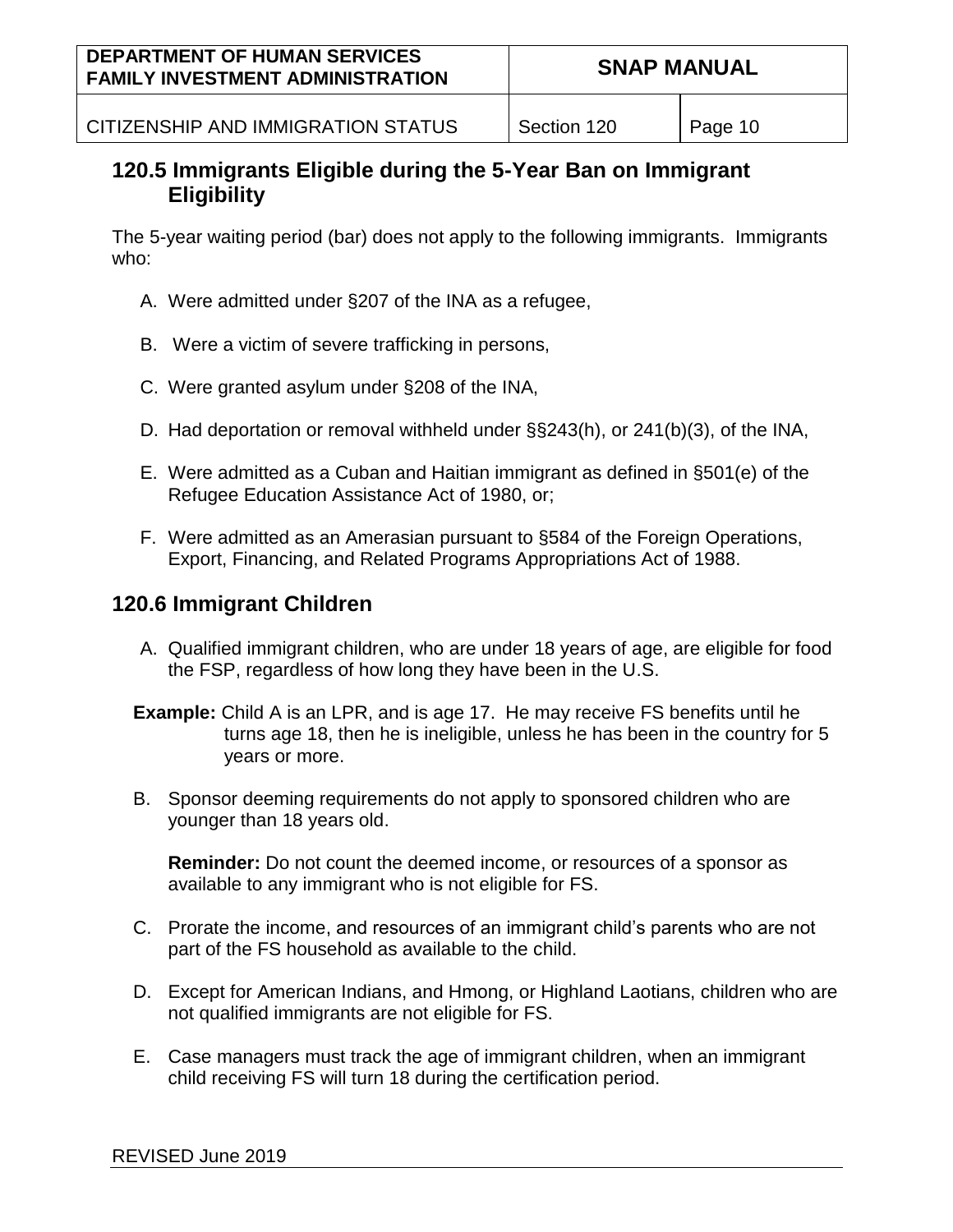| <b>DEPARTMENT OF HUMAN SERVICES</b><br><b>FAMILY INVESTMENT ADMINISTRATION</b> | <b>SNAP MANUAL</b> |         |
|--------------------------------------------------------------------------------|--------------------|---------|
| CITIZENSHIP AND IMMIGRATION STATUS                                             | Section 120        | Page 11 |

- F. Before removing an immigrant child from the FS when the child turns 18, reevaluate the FS eligibility to determine if the child continues to be eligible.
- G. An immigrant child turning 18 may continue to receive TCA, but may not be eligible for FS because the child has not been in the U.S. for 5 years.

Example 1: John Smith moved to the United States with his parents and sister in June 2014. The children received FS as qualified immigrant children, even though the parents were not eligible. John turned 18, March 2015, and is no longer eligible for FS because he has not been in the United States for at least five years.

Example 2: Mrs. Jones gets TCA for her 17-year old, and 5-year old grandchildren. The children were admitted as legal permanent residents, March 2013. Mrs. Jones has lived in the United States as a qualified immigrant since March 1997, and gets SSI. They were all found to be eligible for food stamps in October 2014, and certified for 12 months beginning in October. In January, the older grandchild turned 18. The case manager sets up an alert as a reminder to remove the child from the FSP household. The grandchild is no longer eligible for FSP benefits, but still meets the TCA eligibility requirements.

## **120.7 Disabled immigrants**

Disabled immigrants who are receiving payments, or assistance for blindness, or disability, (as described below) regardless of date of entry, or when they became disabled are eligible for FS. For the purposes of these provisions, a disabled individual is one of the following:

- A. A person who receives Supplemental Security Income (SSI) under title XVI of the Social Security Act, or federally, or State administered supplemental benefits of the type described in section 212(a) of Public Law 93-66.
- B. A person who receives federally, or State administered supplemental assistance of the type described in section 1616(a), of the Social Security Act, interim assistance pending receipt of SSI, disability-related medical assistance, or disability-related general assistance, under title XIX of the Social Security Act. Immigrants who receive Public Assistance to Adults (PAA), and TDAP recipients who receive Medical Assistance fall under this category.
- C. A person who receives disability, or blindness payments under title I, II, X, XIV, or XVI of the Social Security Act or receives disability retirement benefits from a governmental agency because the disability is considered permanent under section 221(i) of the Social Security Act.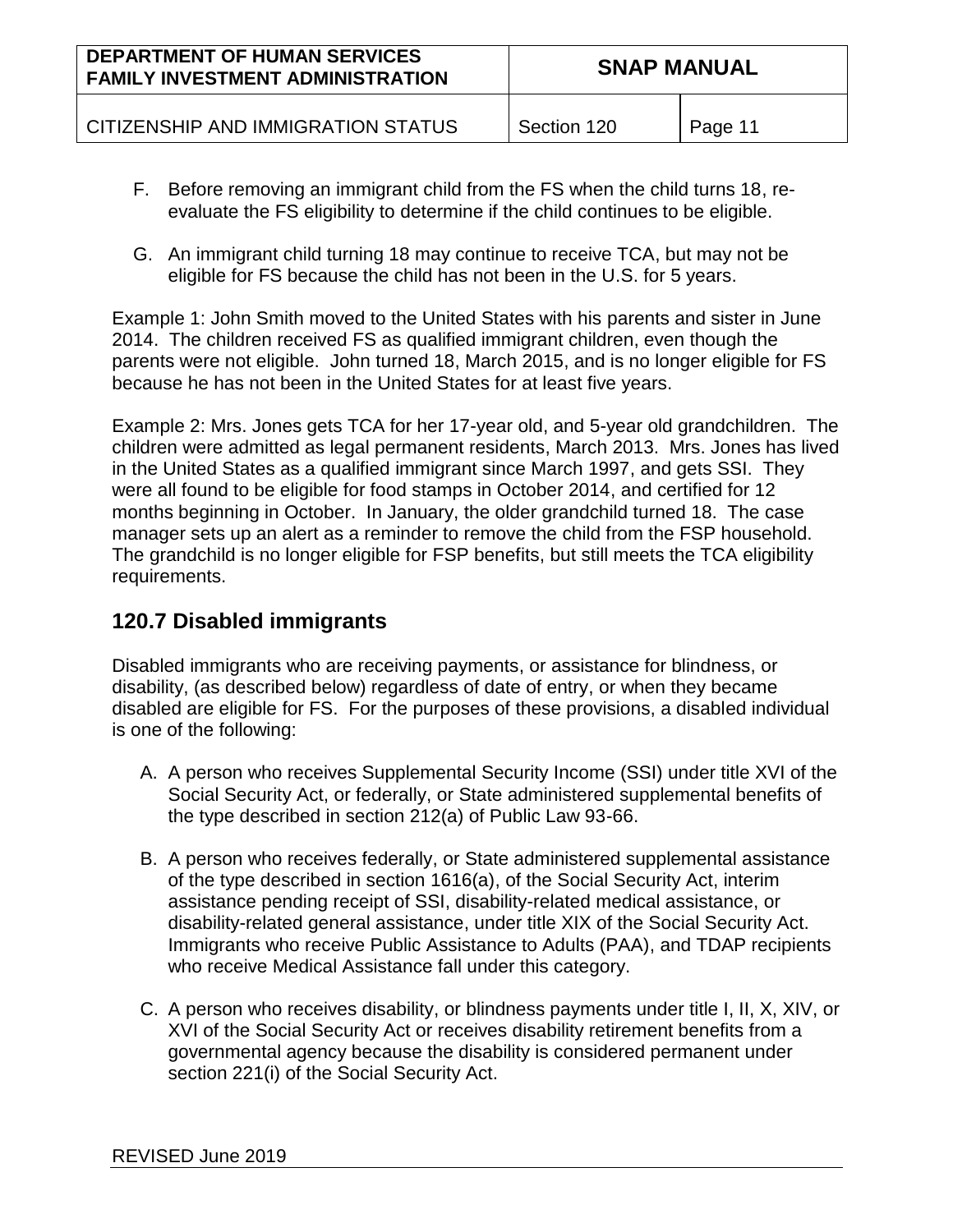| <b>DEPARTMENT OF HUMAN SERVICES</b><br><b>FAMILY INVESTMENT ADMINISTRATION</b> | <b>SNAP MANUAL</b> |         |
|--------------------------------------------------------------------------------|--------------------|---------|
| CITIZENSHIP AND IMMIGRATION STATUS                                             | Section 120        | Page 12 |

- D. A person who receives an annuity under section 2(a)(1)(iv) of the Railroad Retirement Act of 1974 and is determined eligible to receive Medicare by the Railroad Retirement Board; or section 2(a)(1)(v) of the Railroad Retirement Act of 1974 and is determined to be disabled based upon criteria under title XVI of the Social Security Act.
- E. A veteran who:
	- 1. Has a service connected or non-service-connected disability that is rated total, or;
	- 2. Is considered in need of regular aid and attendance or permanently housebound.
- F. A surviving spouse of a veteran and:
	- 1. Is considered in need of regular aid, and attendance or permanently housebound, or;
	- 2. Is entitled to compensation for a service-connected death or pension benefits for a non-service-connected death under title 38, USC, and has a disability considered permanent.
- G. A child of a veteran and:
	- 1. Is considered permanently incapable of self-support, or;
	- 2. Is entitled to compensation for a service-connected death, or pension benefits for a non-service-connected death under title 38, United States Code, and has a disability considered permanent.

**Example**: Mr. and Mrs. A are legal permanent residents (LPR) and receive SSI. They have lawfully lived in the U.S. since 1990. They are eligible to receive federal Food Supplement Program (FSP) benefits if they meet all other eligibility requirements.

**Example:** Mr. D has been an LPR since 1989. In February 1998 he began receiving SSI. He is eligible for federal FSP benefits if he meets all other eligibility requirements.

## **120.8 Elderly Immigrants lawfully residing in the U.S. on August 22, 1996**

Elderly qualified immigrants (see section 120.3) who were lawfully residing in the United State on, or before August 22, 1996, and who were 65 years of age or older (born on, or before 8/22/31) on August 22, 1996 are eligible for FSP benefits.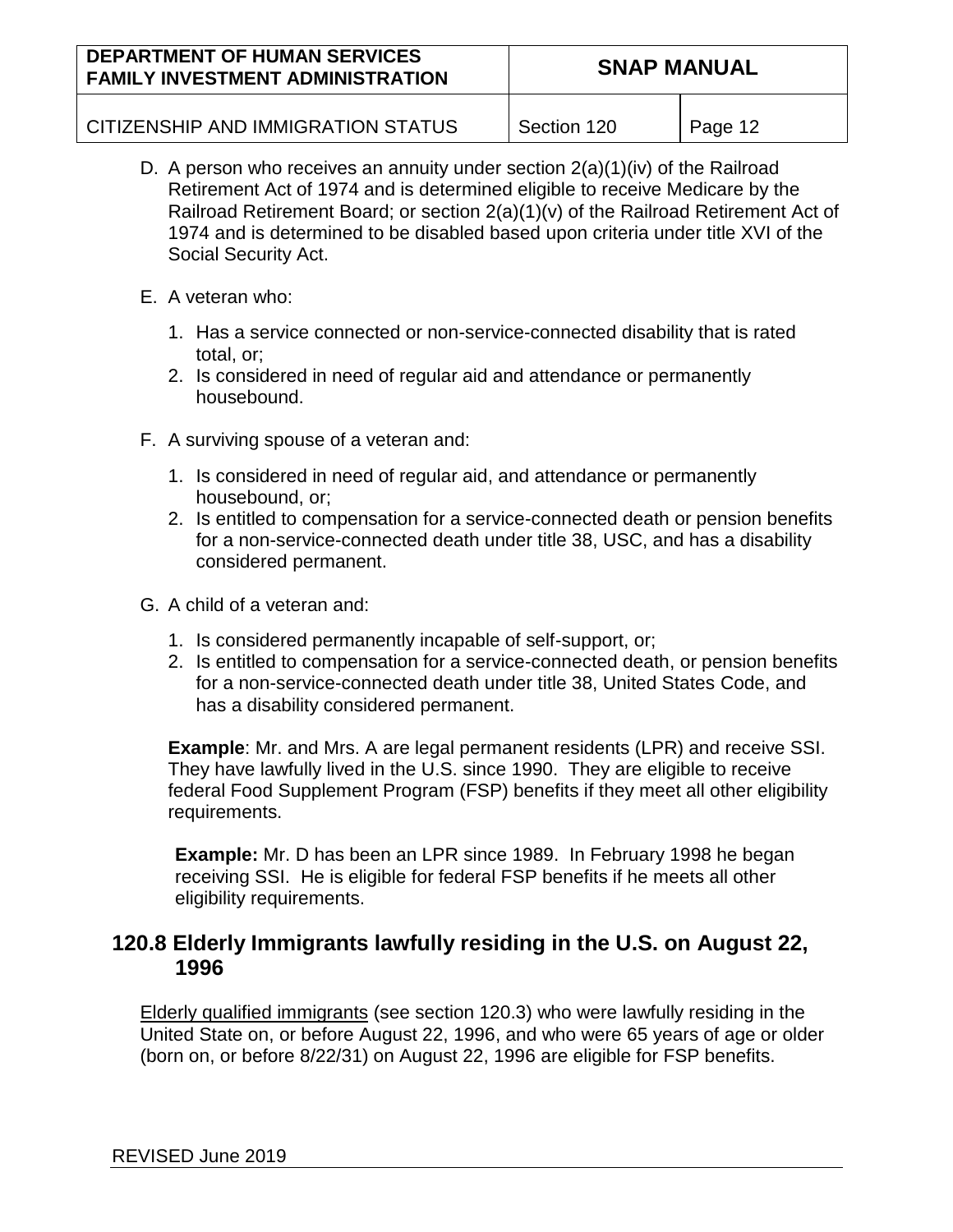| <b>DEPARTMENT OF HUMAN SERVICES</b><br><b>FAMILY INVESTMENT ADMINISTRATION</b> | <b>SNAP MANUAL</b> |         |
|--------------------------------------------------------------------------------|--------------------|---------|
| CITIZENSHIP AND IMMIGRATION STATUS                                             | Section 120        | Page 13 |

#### **Examples:**

Mr. B was born 5/05/30. He was an LPR on August 22, 1996. He is eligible for FSP benefits.

Mrs. C was born 2/20/29. She was admitted to the U.S. as an LPR on October 3, 2003. She does not meet the criteria for FSP eligibility.

### **120.9 Work Quarters**

**An immigrant lawfully admitted for permanent residence as defined in Section 101(a)(2) of the Immigration, and Nationality Act (INA), and can be credited with at least 40 quarters of qualified work**.

- A. This includes earnings reported to the Social Security Administration, and earnings not reported to the Social Security Administration if the individual can verify the earnings.
- B. A qualifying quarter includes one worked by a parent of an immigrant before the date on which the child turned age 18, and a quarter worked by a spouse during the marriage if the immigrant remains married to the spouse, or the spouse is deceased.
- C. If a husband and wife both worked, combine the quarters worked during the marriage if they remain married, or if the spouse is deceased.
- D. Beginning January 1, 1997, do not count a quarter in which the immigrant received any federal means-tested public benefit as a qualifying quarter. Federal means-tested programs are Medical Assistance, (including MA for Pregnant Women, and Children, and Maryland Children's Health Program), Temporary Cash Assistance, Supplemental Security Income, and the Food Supplement Program. This also applies to crediting a parent's, or spouse's quarters if the parent or spouse received a means-tested benefit.

The case manager must evaluate quarters of coverage, and receipt of federal means-tested benefits on a calendar year basis as follows:

- 1. Determine the number of quarters creditable in a calendar year.
- 2. Identify those quarters after January 1, 1997, in which the immigrant, or spouse or parent of the immigrant received a means-tested benefit.
- 3. Remove those quarters from the number of quarters of coverage earned, or credited to the immigrant in that calendar year.

**Exception:** If the immigrant earns the 40<sup>th</sup> quarter of coverage prior to applying for FSP benefits, or any other means-tested benefit in that same quarter, allow that quarter toward the 40 qualifying quarters total.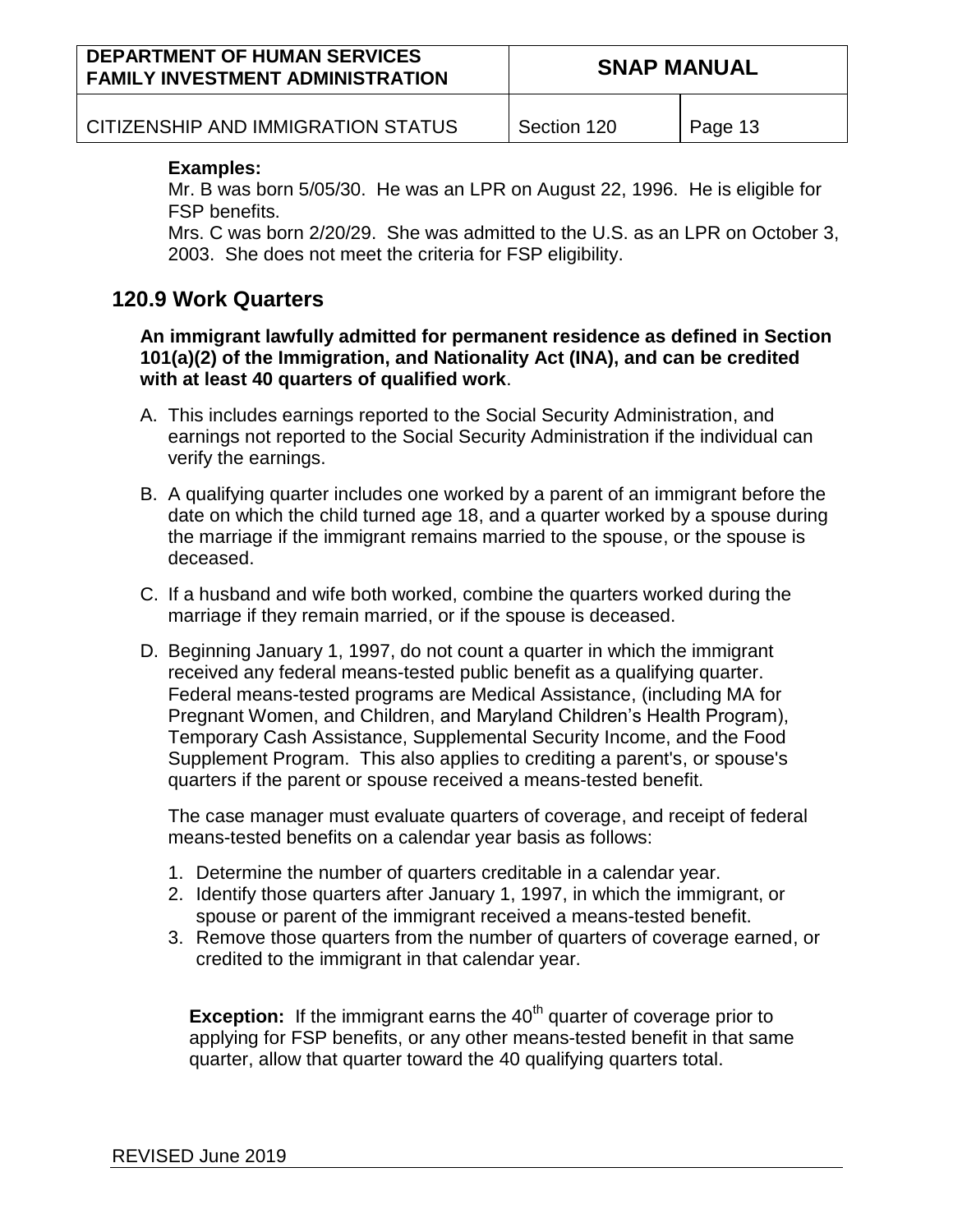| <b>DEPARTMENT OF HUMAN SERVICES</b><br><b>FAMILY INVESTMENT ADMINISTRATION</b> | <b>SNAP MANUAL</b> |         |
|--------------------------------------------------------------------------------|--------------------|---------|
| CITIZENSHIP AND IMMIGRATION STATUS                                             | Section 120        | Page 14 |

## **120.10 Military Connection**

**A veteran or person on active duty in the U.S. armed forces, or spouse, or unmarried dependent child of a veteran, or person on active military duty.**

- A. The veteran or active duty person can be a citizen or an immigrant.
- B. Definition of Dependent child. A dependent child of a veteran is an unmarried biological, or legally adopted dependent child who is:
	- 1. 17 years old, or younger;
	- 2. 21 years old, or younger, and a full time student, or;
	- 3. Disabled and 18 years old, or older if the child was disabled, and dependent on the individual described in A prior to the child's 18<sup>th</sup> birthday. This definition also includes a child of a deceased veteran parent, if the child was dependent on the parent prior to the child's  $18<sup>th</sup>$  birthday.
- C. The following categories of immigrants with a military connection are eligible for an unlimited period:
	- 1. An immigrant lawfully admitted for permanent residence under the Immigration, and Nationality Act (INA).
	- 2. An immigrant granted asylum under §208 of the INA.
	- 3. A refugee admitted under §207 of the INA.
	- 4. An immigrant who is paroled under §212(d)(5) of the INA for a period of at least 1 year.
	- 5. An immigrant whose deportation is being withheld under §§243(h), or 241(b)(3), after April 1, 1997 of the INA.
	- 6. An immigrant who is granted conditional entry pursuant to §203(a)(7), of the INA.
	- 7. Certain battered alien spouses, and children. The non-abusive parent of a battered child may also be eligible. The battered individual must provide verification of being battered, and of having petitioned USCIS for permanent residence status. Any reasonable evidence of battery is sufficient, including police reports, information from medical, or school personnel, or photographs. The battered individual also has to verify that he or she no longer lives in the same household as the batterer.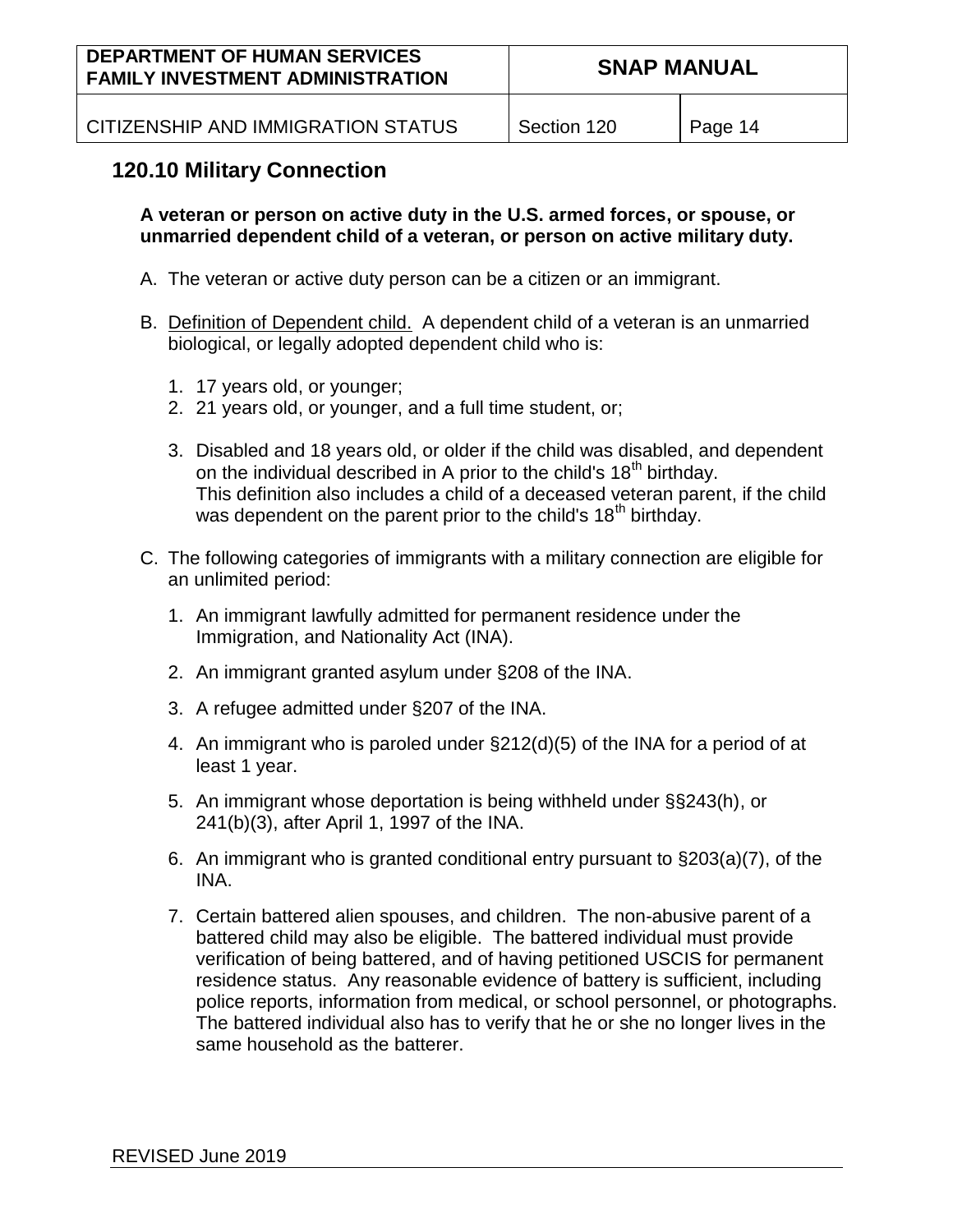| <b>DEPARTMENT OF HUMAN SERVICES</b><br><b>FAMILY INVESTMENT ADMINISTRATION</b> | <b>SNAP MANUAL</b> |         |
|--------------------------------------------------------------------------------|--------------------|---------|
| CITIZENSHIP AND IMMIGRATION STATUS                                             | Section 120        | Page 15 |

- D. A veteran must have met the minimum active-duty service requirements of 24 months, or the period for which the person was called to active duty.
- E. The definition of veteran includes military personnel who served before July 1, 1946, in the organized military forces of the Government of the Commonwealth of the Philippines while the forces were in the service of the Armed forces of the United States, or in the Philippine Scouts.
- F. A surviving spouse of a deceased veteran, or individual on active duty is eligible, provided the spouse has not remarried, and the marriage meets certain requirements. They must have been married:
	- 1. For at least one year, or;
	- 2. Before the end of a 15-year time span following the end of the period of military service in which the injury, or disease was incurred, or aggravated, or;
	- 3. For any period if a child was born of the marriage, or before the marriage.
- G. Verification
	- 1. Honorably Discharged Veterans
		- (a) A discharge certificate, DD Form 214, or equivalent, that shows active duty in the Army, Navy, Air Force, Marine Corps, or Coast Guard, and character of discharge "Honorable" is acceptable to qualify for the veteran exemption without further inquiry unless the certificate appears to be altered.
		- (b) A discharge certificate that shows character of discharge as anything, but "Honorable" is not acceptable for purposes of this exemption. Do not refer them to the Veterans Administration (VA).
		- (c) Character of discharge, "Under Honorable Conditions" is **not** an "Honorable" discharge for these purposes.
		- (d) If a discharge certificate that shows "Honorable", and any branch of service other than the Army, Navy, Air Force, Marine Corps, or Coast Guard, or any other type of duty, refer to the local VA regional office for a determination of veteran status.
		- (e) If veteran status is claimed, but the individual has no papers showing service, or discharge, refer the inquiry to the local VA regional office.
		- (f) If a discharge certificate, DD Form 214, or equivalent, shows an original enlistment in the Army, Navy, Air Force, Marine Corps, or Coast Guard before September 7, 1980, there is no minimum active-duty service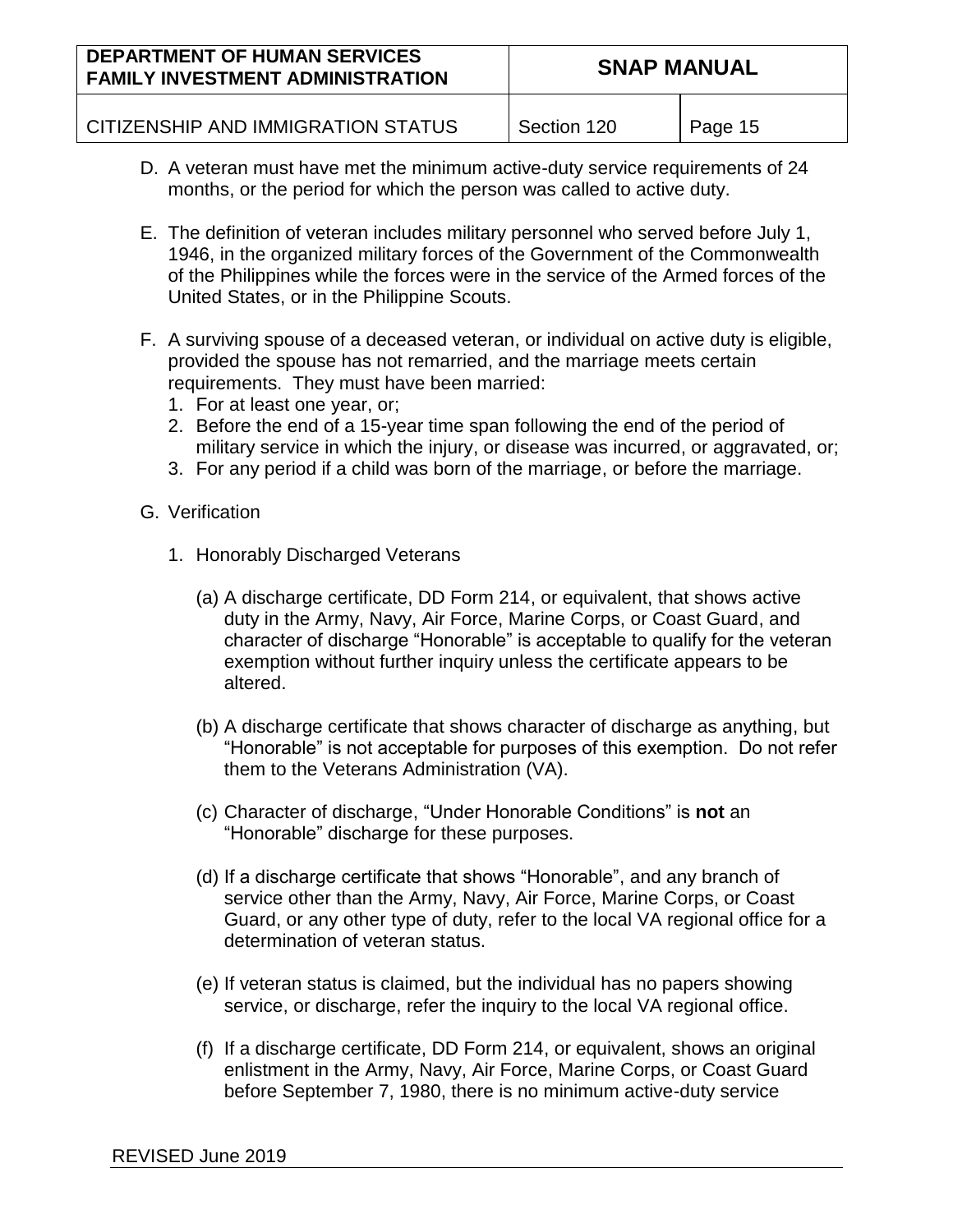| <b>DEPARTMENT OF HUMAN SERVICES</b><br><b>FAMILY INVESTMENT ADMINISTRATION</b> | <b>SNAP MANUAL</b> |         |
|--------------------------------------------------------------------------------|--------------------|---------|
| CITIZENSHIP AND IMMIGRATION STATUS                                             | Section 120        | Page 16 |

requirement. If a discharge certificate shows two, or more years of continuous active duty in the Army, Navy, Air Force, Marine Corps, or Coast Guard, the individual meets the minimum active-duty service requirement. If a discharge certificate is not available, or if it shows activeduty service of less than two years with an original enlistment after September 7, 1980, refer the inquiry to the VA regional office.

- (g) Applications for exemption based on status as a spouse, unmarried dependent child, or unremarried surviving spouse of an honorably discharged veteran require a determination of the veteran's status, and a determination that the applicant is a spouse, or child. Status of the veteran may be established using the discharge certificate. If the applicant is not in possession of a discharge certificate, refer the question of veteran status to the VA for a determination. Verify marriage, and dependency if questionable.
- (h) Applications for exceptions based on status as an unremarried surviving spouse of a veteran, or active-duty personnel further require the following findings, in addition to a determination that the spouse has not remarried:
	- (i) That the surviving spouse was married to the veteran, or active-duty personnel within 15 years after the termination of the period of service in which the injury, or disease causing the death of the veteran was incurred, or aggravated;
	- (ii) That the surviving spouse was married to the veteran, or active-duty personnel for one year or more; or;
	- (iii) That a child was born of the relationship between the surviving spouse, and the veteran, or active-duty personnel, either during, or before the marriage.
- 2. Members on Active Duty
	- (a) Active duty as a member of the Armed Forces means an individual is on full time duty in the U.S. Army, Navy, Air Force, Marine Corps, or Coast Guard. It does not include full time National Guard Duty.
	- (b) Service members on active duty shall establish their status by presenting a current Military Identification Card, DD Form 2 (Active), that lists an expiration date of more than one year from the date of the determination.
	- (c) If the Military Identification Card is due to expire within one year from the date of the determination, ask the individual to provide a copy of his or her current military orders. If the individual cannot provide the orders, active duty may be verified through RAPIDS (Real Time Automated Personnel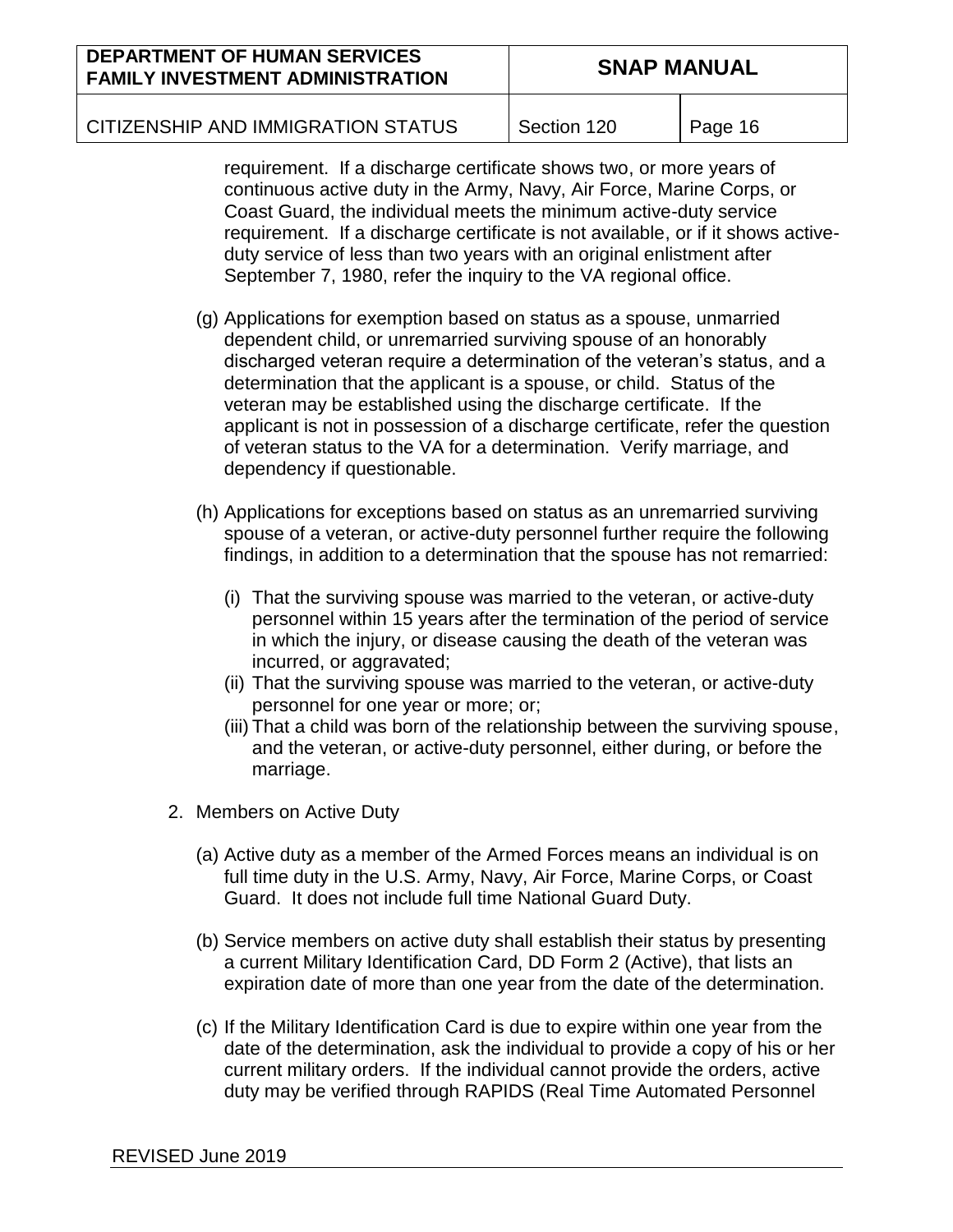| <b>DEPARTMENT OF HUMAN SERVICES</b><br><b>FAMILY INVESTMENT ADMINISTRATION</b> | <b>SNAP MANUAL</b> |         |
|--------------------------------------------------------------------------------|--------------------|---------|
| CITIZENSHIP AND IMMIGRATION STATUS                                             | Section 120        | Page 17 |

Identification System) at

[https://www.dmdc.osd.mil/self\\_service/rapids/https:/](https://www.dmdc.osd.mil/self_service/rapids/https:/), or by notifying the online service to update the Defense Enrollment Eligibility Reporting

System (DEERS) at<https://www.dmdc.osd.mil/milconnect/>

- 3. Reserve Members
	- (a) "Active duty for training" is temporary full-time duty in the Armed Forces performed by members of the Reserves, Army National Guard, or Air National Guard for training, and does not establish eligible status. However, a discharge from active duty for training may establish veteran status, and should be referred to VA for a determination.
	- (b) A Member of a Reserve Component shall establish status by showing a current DD Form 2 (Reserve), and military active duty orders showing the individual is on active duty, but not on active duty for training. This is the only method for verifying this status.
- 4. Spouse, Children, or Unremarried Surviving Spouse of Active Duty Members, or Veterans.
	- (a) Step 1: Establish that the individual is a spouse, dependent child, or unremarried surviving spouse of an active duty member, or veteran.
		- (i) If questionable, verify the relationship with a marriage license, and/or birth certificate. Consider as evidence of marriage the possession of a current Military Identification Card showing that the individual is married to a veteran, or active duty member. Possession of a Military ID may also be considered evidence that a child is dependent on a veteran, or active duty member of the Armed Forces for his or her support, and is under age 18, or if a full time student, under age 22.
		- (ii) In making the determination as to whether an individual is an unremarried surviving spouse of an active duty member, or a veteran the local department must determine that the surviving spouse has not remarried, and the following:
		- (iii) That the surviving spouse was married to the veteran, or active-duty personnel within 15 years after the termination of the period of service in which the injury, or disease causing the death of the veteran was incurred, or aggravated;
		- (iv)That the surviving spouse was married to the veteran, or active-duty personnel for one year or more; or;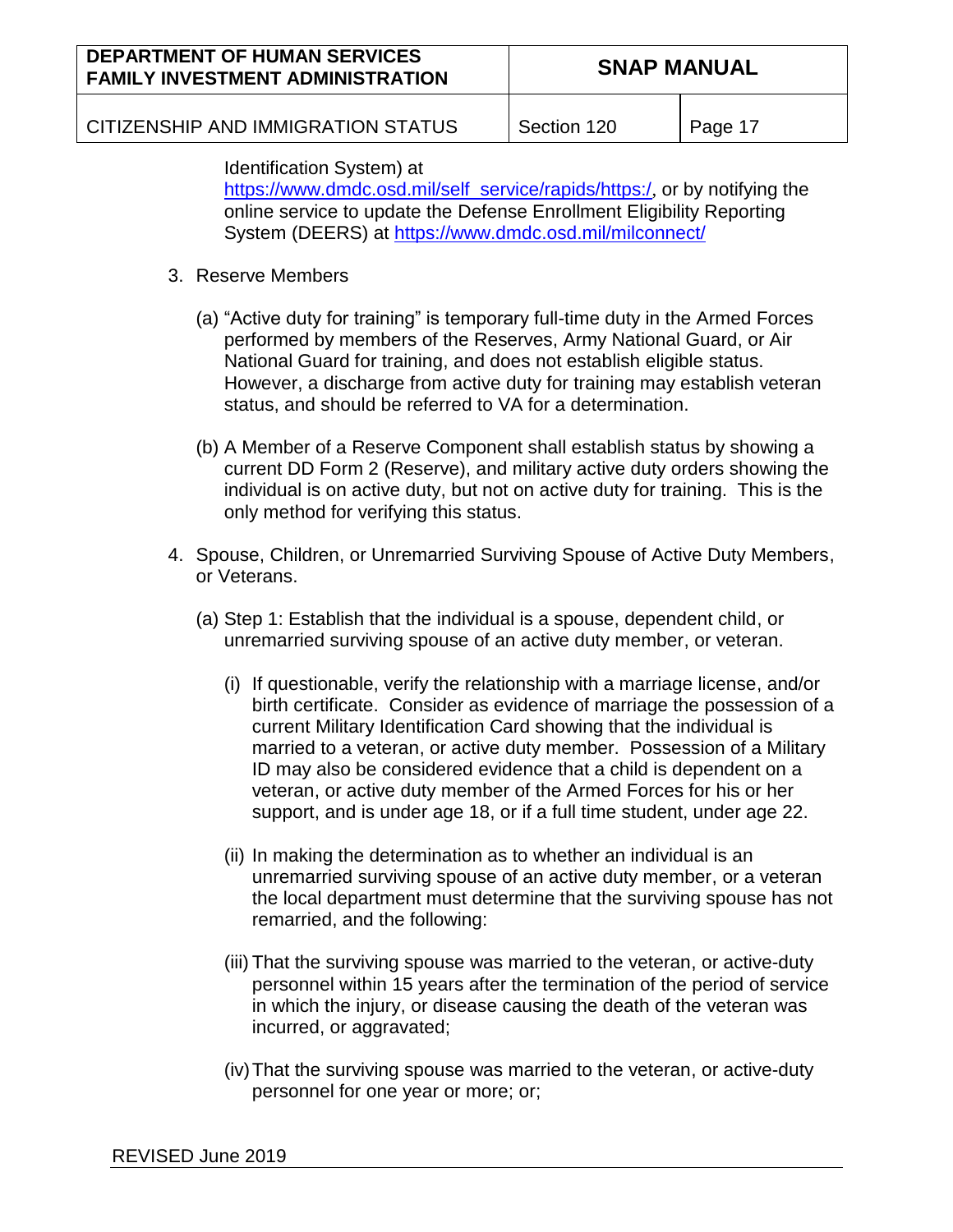| <b>DEPARTMENT OF HUMAN SERVICES</b><br><b>FAMILY INVESTMENT ADMINISTRATION</b> | <b>SNAP MANUAL</b> |         |
|--------------------------------------------------------------------------------|--------------------|---------|
| CITIZENSHIP AND IMMIGRATION STATUS                                             | Section 120        | Page 18 |

- (v) That a child of the surviving spouse, and the veteran, or active-duty personnel was born either during, or before the marriage.
- (b) Step 2: Determine that the member is on active duty, or a veteran.
	- (i) A spouse, or child in possession of a current Military Identification Card, with an expiration date of more than one year from the date of its presentation presumptively meets the active duty requirement for his or her spouse or parent respectively.
	- (ii) If the Military Identification Card is due to expire within one year, the spouse, or child must provide a copy of the current military orders for his or her spouse, or parent to establish the active duty status of the service member. If married to a reserve member, or if an unmarried child of a reserve member, the orders must show that the service member is on active duty, and not on active duty for training.
- (d) If the dependent cannot provide the military orders, status may be verified through RAPIDS (Real Time Automated Personnel Identification System) at [https://www.dmdc.osd.mil/self\\_service/rapids/https:/](https://www.dmdc.osd.mil/self_service/rapids/https:/), or by notifying the online service to update DEERS at [https://www.dmdc.osd.mil/milconnect/.](https://www.dmdc.osd.mil/milconnect/)
- 5. A spouse, or child showing a discharge certificate, DD Form 214, or equivalent, that shows active duty in the U.S. Army, Navy, Air Force, Marine Corps, or Coast Guard, and character of discharge "Honorable" has provided acceptable evidence to establish the veteran status of a spouse, or parent. If it appears the certificate is altered further inquiry is needed. If veteran status is claimed, but the spouse, or child does not have papers showing service or discharge, refer to the local VA regional office for a determination.

## **120.11 American Indians, Iraqi and Afghan Special Immigrants, and Hmong, or Highland Laotians**

The following immigrants are eligible for an indefinite time, even if they are not qualified immigrants:

- A. American Indians born in Canada to whom the provisions of section 289, of the Immigration, and Nationality Act apply, and members of an Indian tribe as defined in section 4(e), of the Indian Self-determination, and Education Assistance Act. This provision was intended to cover Native Americans who are entitled to cross the United States border into Canada, or Mexico.
- B. The Department of Defense Appropriations Act of 2010 (Section 8120, P. L. 111-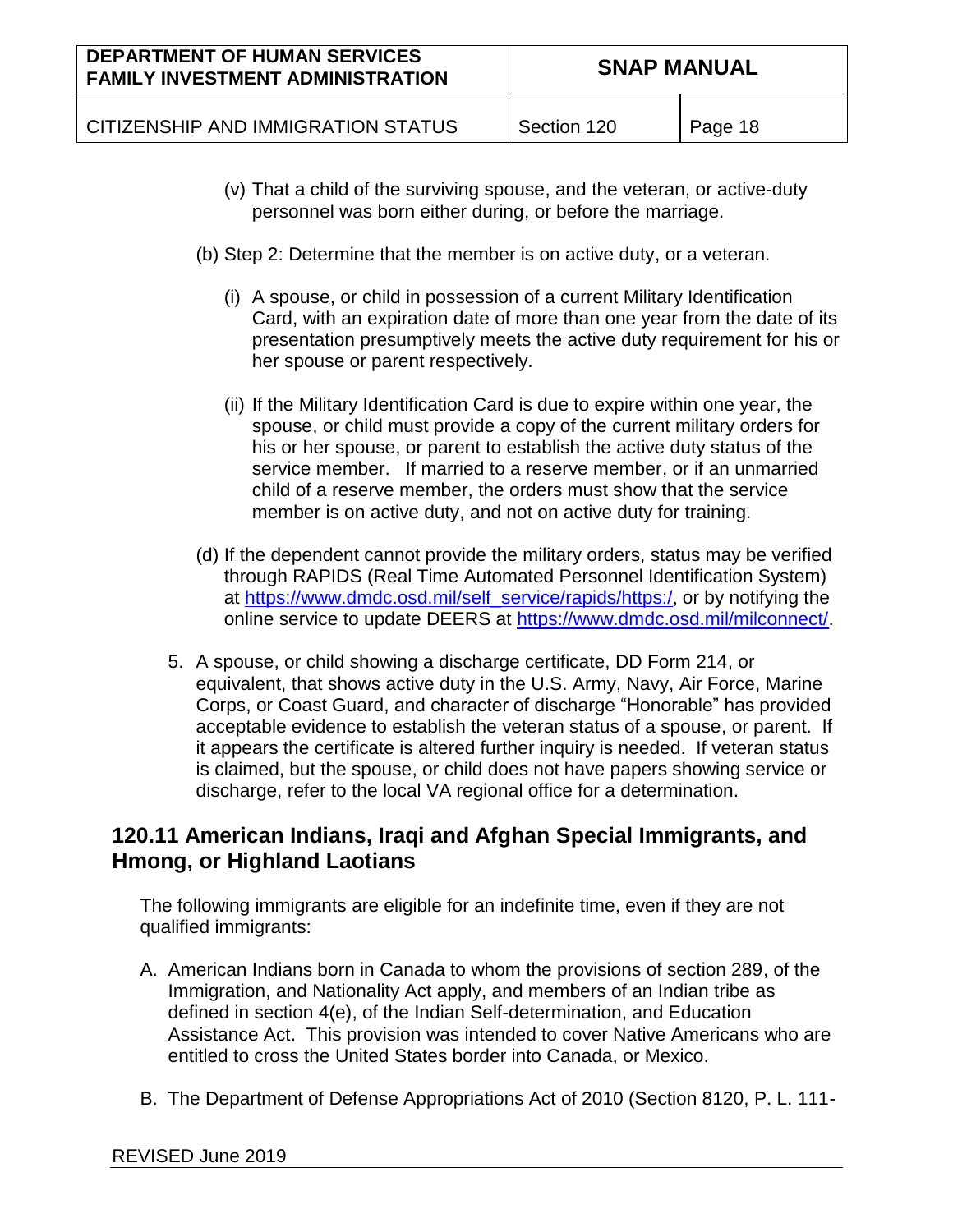| <b>DEPARTMENT OF HUMAN SERVICES</b><br><b>FAMILY INVESTMENT ADMINISTRATION</b> | <b>SNAP MANUAL</b> |         |
|--------------------------------------------------------------------------------|--------------------|---------|
| CITIZENSHIP AND IMMIGRATION STATUS                                             | Section 120        | Page 19 |

118), enacted on December 19, 2009, provides that Iraqi, and Afghan Special Immigrants (SIVs) are eligible for federal public benefits to the same extent, and for the same time period as refugees.

- This legislation provides that SIVs are eligible for all available benefits to the same extent, and for the same period of time as refugees pursuant to Section 207 of the Immigration, and Nationality Act.
- Provided that other eligibility requirements are met, refugees are eligible for benefits indefinitely.
- C. Individuals who are lawfully residing in the United States, and were members of a Hmong, or Highland Laotian tribe, at the time that the tribe rendered assistance to the United States personnel by taking part in a military, or rescue operation during the Vietnam era beginning, August 5, 1964, and ending May 7, 1975. The spouse or unremarried surviving spouse, and unmarried dependent children may also be eligible for FSP benefits.
- D. Definition of Dependent Child. A dependent child of a Hmong, or Highland Laotian is an unmarried biological, or legally adopted dependent child who is:
	- 1. 17 years old or younger.
	- 2. 21 years old, or younger and a full time student, or;
	- 3. Disabled, and 18 years old, or older if the child was disabled, and dependent on the individual described in A, prior to the child's 18<sup>th</sup> birthday.

This definition also includes a child of a deceased Hmong, or Highland Laotian parent if the child was dependent on the parent prior to the child's 18<sup>th</sup> birthday.

## **120.12 Immigrants who are Victims of Severe Trafficking in Persons**

- A. The Office of Refugee Resettlement (ORR) has certified a number of individual immigrants as adult victims of a severe form of trafficking. These individuals are eligible to apply for public benefits, and services to the same extent as refugees, per Public Law 1063-386, Trafficking Victims Protection Act of 2000.
- B. When a victim of a severe form of trafficking applies for benefits, the local department should follow their normal procedures for refugees **except agencies should:**
	- 1. Accept the original certification letter, or letter for children in place of USCIS documentation. Victims of severe forms of trafficking are not required to provide any documentation regarding immigrant status. (Do use SAVE.)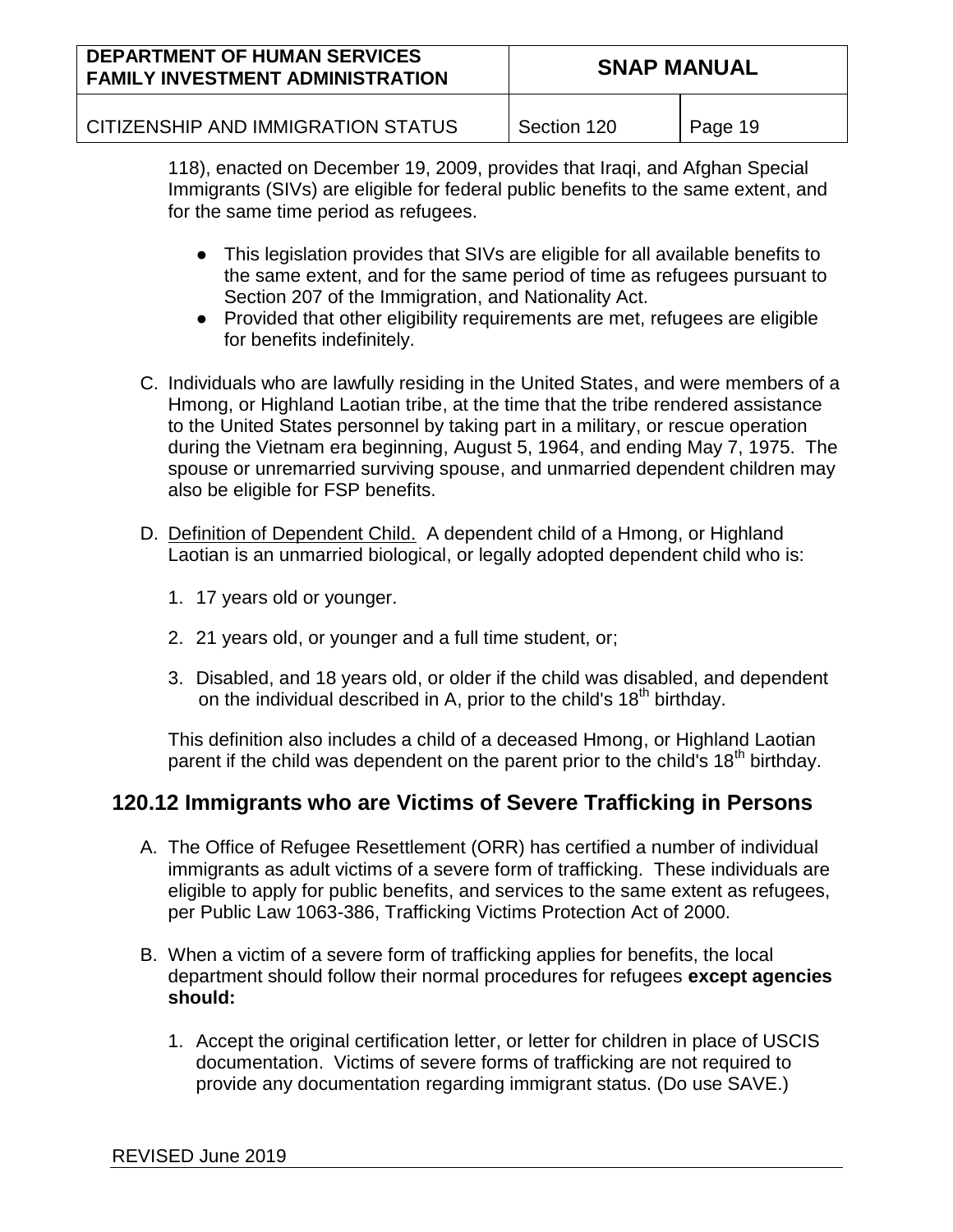| <b>DEPARTMENT OF HUMAN SERVICES</b><br><b>FAMILY INVESTMENT ADMINISTRATION</b> | <b>SNAP MANUAL</b> |         |
|--------------------------------------------------------------------------------|--------------------|---------|
| CITIZENSHIP AND IMMIGRATION STATUS                                             | Section 120        | Page 20 |

- 2. Prior to the provision of benefits, benefit-issuing agencies must call the tollfree **trafficking** victim **verification line** at 1-866-401-5510, to confirm the validity of the certification letter, or similar letter for children, and to notify ORR of the benefits for which the individual as applied.
- 3. Note, the "entry date" for refugee benefits purposes. The individual's "entry date" for refugee benefits purposes is the certification date, which appears in the body of the certification letter, or letter for children.
- 4. Issue benefits to the same extent as a refugee, provided the victim of a severe form of trafficking meets other program eligibility criteria.
- 5. Record the expiration date of the certification letter, or letter for children so that benefit-granting agencies will be prepared to conduct re-determinations of eligibility at that time.

## **120.13 Immigrants who have been Battered, or Subjected to Extreme Cruelty**

Certain categories of immigrants who have been subjected to battery, or extreme cruelty in the United States by a family member with whom they live are considered qualified immigrants. An immigrant whose child, or an immigrant child whose parent has been abused is also a qualified immigrant. Additionally, other sections of the legislation exempt this group from the deeming requirements for a period of one year, or longer in certain circumstances. Section II of Information Memo 99-51- Guidance for Verification of Immigrant Status includes detailed information about the documentation available to battered immigrants.

## **120.13 Immigrants who have been Battered, or Subjected to Extreme Cruelty (continued)**

**Reminder:** Status as a battered immigrant will make the battered applicant, the battered applicant's children, or the parent of a battered child a qualified immigrant, and eligible for certain public benefits. It will not make them eligible for all federal public benefits. An applicant who is a qualified immigrant must meet the eligibility criteria for the Food Supplement Program.

A. Procedures for Determining Qualified Immigrant Status under this Provision:

An immigrant is a qualified alien under this provision if he or she meets **all** of the following four requirements: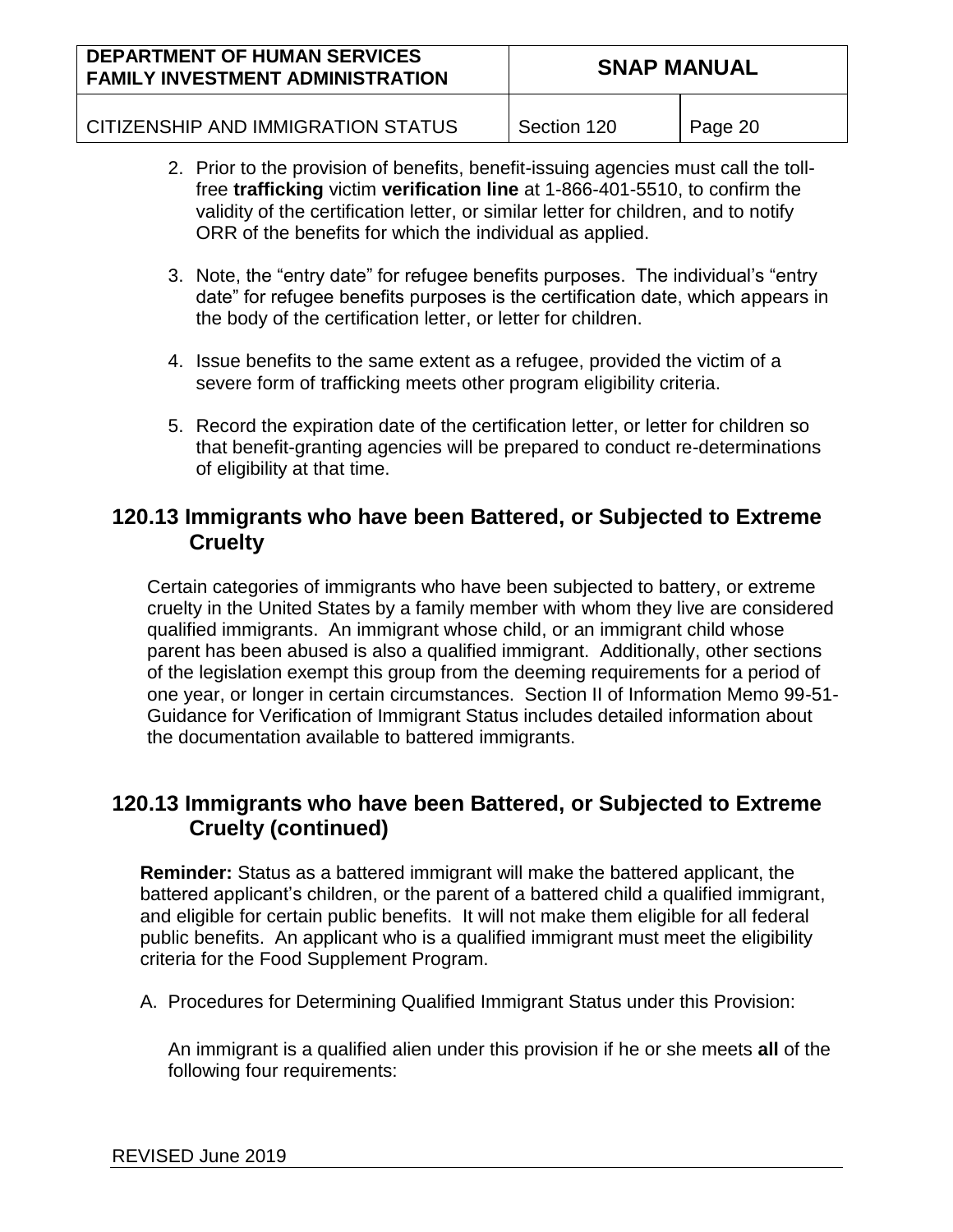| <b>DEPARTMENT OF HUMAN SERVICES</b><br><b>FAMILY INVESTMENT ADMINISTRATION</b> | <b>SNAP MANUAL</b> |         |
|--------------------------------------------------------------------------------|--------------------|---------|
| CITIZENSHIP AND IMMIGRATION STATUS                                             | Section 120        | Page 21 |

- 1. Requirement 1: Appropriate USCIS Status.
	- (a) Determine that the USCIS, or the Executive Office for Immigration Review (EOIR), as applicable:
		- (i) Has approved an applicant's petition, or application filed by, or on behalf of the immigrant the immigrant's child, or the parent of an immigrant child, or;
		- (ii) Has found that the applicant has provided adequate evidence to establish extreme cruelty, or abuse (prima facie case) under one of the provisions of the INA.

#### (b) Documentation.

Ask the immigrant to provide documentation demonstrating his or her immigration status. See Section 120.3 for detailed information about documents.

- (c) Because of the nature of abusive relationships, applicants may not have copies of the documents that have been filed by them, or on their behalf.
	- (i) If the applicant has some documentation, but it is insufficient to demonstrate filing, establishment of a prima facie case, or approval of a petition, check the case status at [https://egov.uscis.gov/casestatus/landing.do,](https://egov.uscis.gov/casestatus/landing.do) or mail your request to USCIS Vermont Service Center, 75 Lower Welden Street, St. Albans, VT 05479-0001.
	- (ii) If the applicant has no documentation, but is certain his or her spouse, or parent filed a petition, use USCIS Form G-845, with the supplemental form to obtain more detailed information on immigration status, citizenship, and sponsorship. (Use the supplemental form only in conjunction with Form G-845, not separately.)

#### **Mail to the Baltimore Field Office at:** United States Citizenship and Immigration Service 3701 Koppers Street Baltimore, MD 21227 ATTN: Immigration Status Verifier

(iii) If the applicant has no documentation, and is uncertain whether a petition has been filed on his, or her behalf, refer the individual to the National Domestic Violence Hotline at 1-800-799-7233.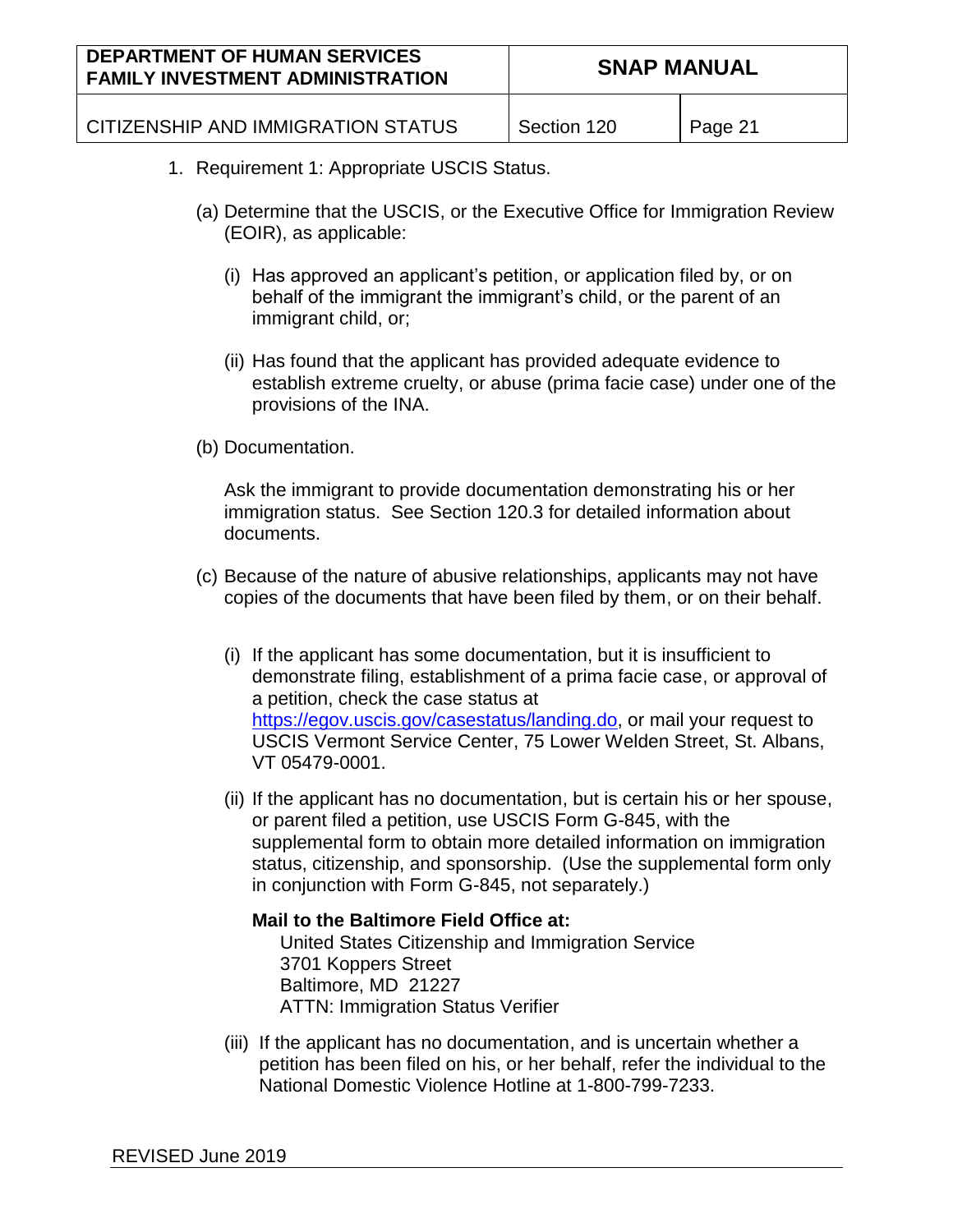| <b>DEPARTMENT OF HUMAN SERVICES</b><br><b>FAMILY INVESTMENT ADMINISTRATION</b> | <b>SNAP MANUAL</b> |         |
|--------------------------------------------------------------------------------|--------------------|---------|
| CITIZENSHIP AND IMMIGRATION STATUS                                             | Section 120        | Page 22 |

- (d) Without having filed a petition, but with facts indicating a basis to file, refer the applicant to the USCIS forms request line at 1-800-870-3676, and to the National Domestic Violence Hotline.
- 2. Requirement 2: Battered or Subjected to Extreme Cruelty.
	- (a) Determine whether an applicant, his or her child, or in the case of an immigrant child, his or her parent has been subjected to extreme cruelty (as defined below) as follows:
		- (i) In the case of an immigrant: the abused immigrant has been battered, or subjected to extreme cruelty in the U.S. by a spouse, or parent of the immigrant, or by a member of the spouse, or parent's family residing in the same household as the immigrant, if the parent, or spouse consents to, or acquiesces in the battery, or cruelty.
		- (ii) When the immigrant's child is abused: the immigrant's child has been battered, or subjected to extreme cruelty in the U.S. by a spouse, or parent of the immigrant, or by a member of the spouse, or parent's family residing in the same household if the spouse, or parent consents to, or acquiesces in the battery, or cruelty, and the immigrant did not actively participate in the battery, or cruelty;
		- (iii) When the immigrant child's parent is abused: the immigrant child's parent has been battered, or subjected to extreme cruelty in the U.S. by the parent's spouse, or by a member of the spouse's family residing in the same household as the parent, if the spouse consents, or acquiesces in the battery or cruelty;
- **Note:** Some applicants may possess documents demonstrating that they have been admitted to the United States because of battery, or extreme cruelty that occurred outside the U.S. This is insufficient by itself to make them eligible for benefits under this section.
	- (b) Definitions of Battery, Extreme Cruelty, and Family Member.
		- (i) The phrase "battered or extreme cruelty" includes, but is not limited to, being the victim of any act, or threatened act of violence, including any forceful detention, which results, or threatens to result in physical, or mental injury. Psychological, or sexual abuse, or exploitation, including rape, molestation, or incest, or forced prostitution are considered acts of violence. Acts or threatened acts that may not initially appear to be violent may be part of an overall pattern of violence. This is a broad, flexible definition that encompasses all types of battery, and extreme cruelty.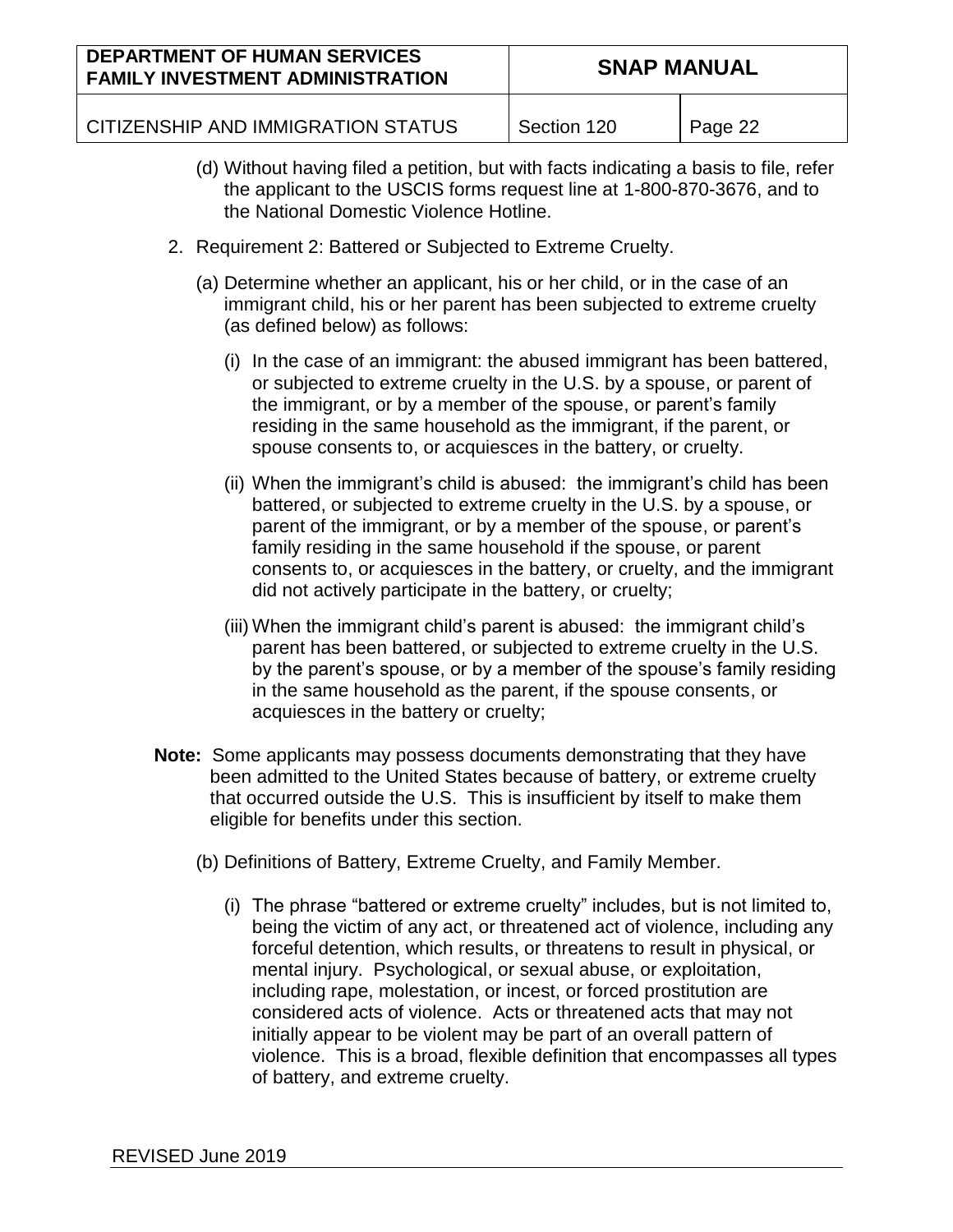| <b>DEPARTMENT OF HUMAN SERVICES</b><br><b>FAMILY INVESTMENT ADMINISTRATION</b> | <b>SNAP MANUAL</b> |         |
|--------------------------------------------------------------------------------|--------------------|---------|
| CITIZENSHIP AND IMMIGRATION STATUS                                             | Section 120        | Page 23 |

(ii) Regard as acts of violence the above actions whenever they occur, so long as one, or more acts of violence take place in the United States, and while the family relationship between the abuser, and the victim exists.

(iii) The phrase "member of the spouse, or parent's family" means any person related by blood, marriage, or adoption to the spouse, or parent of the immigrant, or any person having a relationship to the spouse, or parent that is covered by the civil, or domestic violence statutes of the State where the immigrant lives, or the State in which the immigrant, the immigrant's child, or the immigrant child's parent received a protection order.

- (c) Applicant with EOIR Order from the Executive Office for Immigration Review (EOIR), within the Department of Justice (DOJ), or Approved USCIS Petition, or Other Court Order Based on Battery.
	- (i) Applicants with approved petitions meet the requirement of demonstrating battery, or extreme cruelty.
	- (ii) A protection order, or record of criminal conviction against the appropriate family member satisfies the battery, or extreme cruelty requirement.
	- (iii) All other applicants must provide evidence of abuse. Consider any credible evidence provided by the applicant.
- 3. Requirement 3: Substantial Connection between Battery, and the Need for Benefits.
	- (a) Determine whether there is a substantial connection between the battery, or extreme cruelty, and the need for the public benefit for which the immigrant applied. This requirement is not satisfied simply by a determination that an applicant has been subjected to battery, or extreme cruelty. The following situations are provided as guidance in making substantial connection determinations:
		- (i) Where the benefits are needed to enable the immigrant, or the immigrant's child to become self-sufficient following separation from the abuser;
		- (ii) Where the benefits are needed to enable the immigrant, or the immigrant's child to escape the abuser, or community in which the abuser lives, or to ensure the safety of the immigrant, or the immigrant's child from the abuser;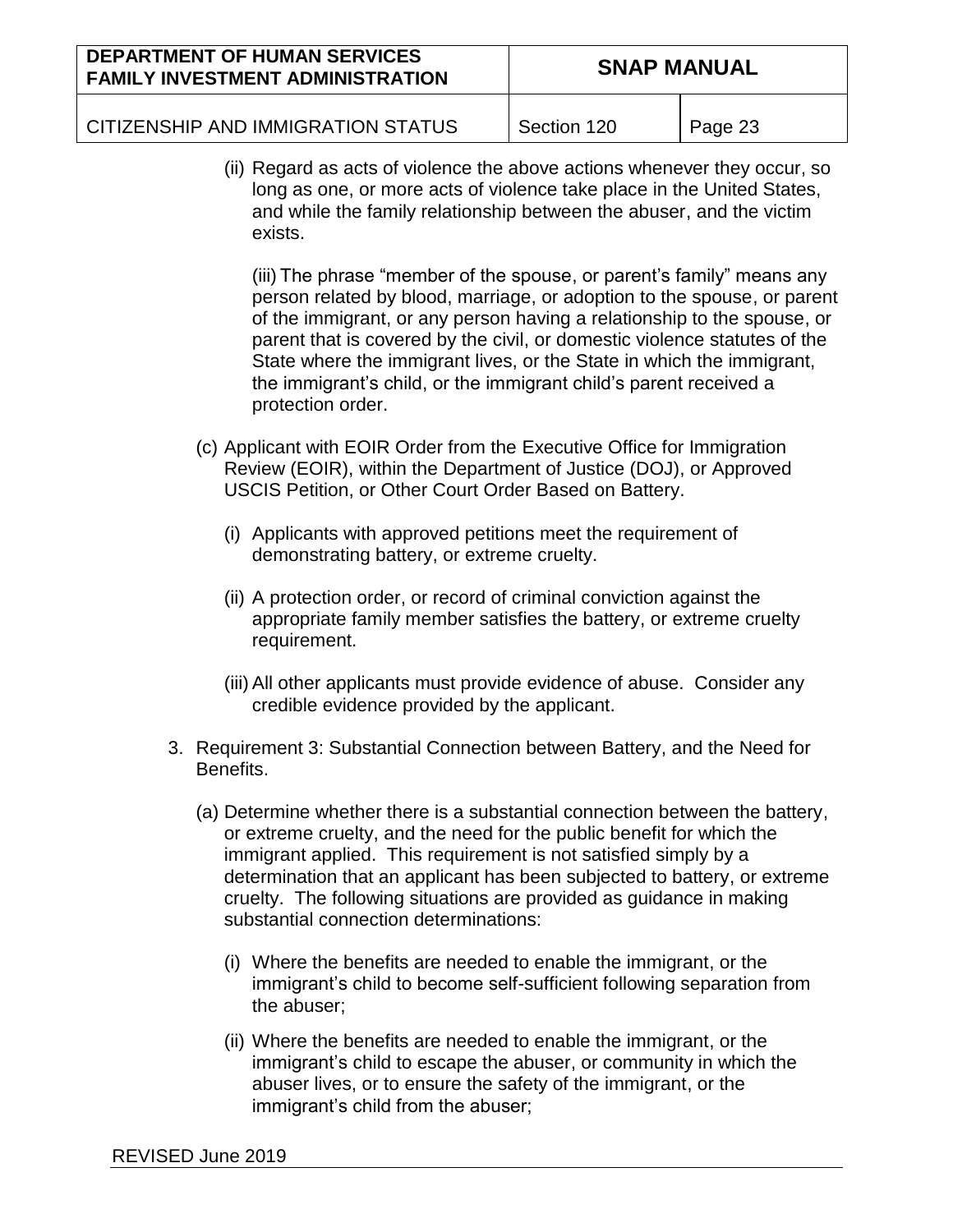| <b>DEPARTMENT OF HUMAN SERVICES</b><br><b>FAMILY INVESTMENT ADMINISTRATION</b> | <b>SNAP MANUAL</b> |         |
|--------------------------------------------------------------------------------|--------------------|---------|
| CITIZENSHIP AND IMMIGRATION STATUS                                             | Section 120        | Page 24 |

- (iii) Where the benefits are needed due to a loss of financial support resulting from the separation of the immigrant, or the immigrant's child from the abuser;
- (iv)Where the benefits are needed because the battery, or cruelty, separation from the abuser, or work absence, or lower job performance resulting from the abuse, or from legal proceedings related to the abuse cause the immigrant, or the immigrant's child to lose his or her job, or require the immigrant, or the immigrant's child to leave a job for safety reasons;
- (v) Where the benefits are needed because the immigrant, or the immigrant's child requires medical attention, or mental health counseling, or has become disabled, as a result of the battery, or extreme cruelty;
- (vi)Where the benefits are needed because the loss of a dwelling, or source of income, or fear of the abuser following separation from the abuser jeopardizes the immigrant's ability to care for his or her children;
- (vii) Where the benefits are needed to alleviate nutritional risk, or need resulting from the abuse or following separation from the abuser.
- (viii) Where medical coverage, or health care services are needed to replace medical coverage, or health care services the applicant, or child had when living with the abuser.
- 4. Requirement 4: Battered Applicant no Longer lives in the Same Household with the Batterer.
	- (a) Before providing benefits, you must first determine that the battered applicant, child, or parent no longer resides in the same household, or family eligibility unit as the batterer. Although an applicant is not a qualified alien eligible for benefits until the battered immigrant, or child, or parent leaves the home of the abuser, an applicant may need assurances of the availability of benefits in order to leave the batterer, and survive independently.
	- (b) Consider any credible evidence supporting the claim of non-residency, including, but not limited to, any of the following:
		- (i) A civil protection order requiring the batterer to stay away from the immigrant, or immigrant's child, or evicting the batterer from the applicant's residence,
		- (ii) Employment records,
		- (iii) Utility receipts,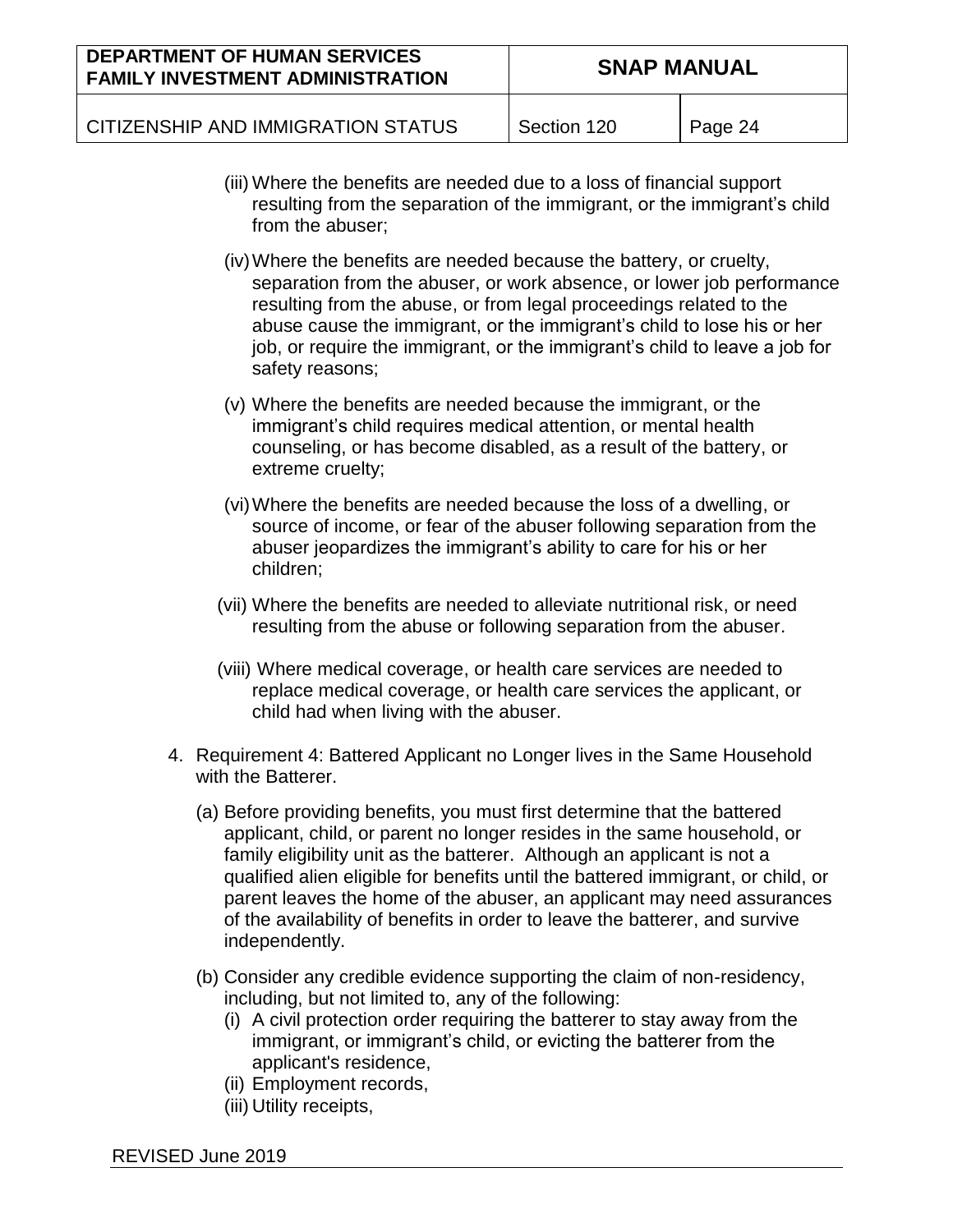| <b>DEPARTMENT OF HUMAN SERVICES</b><br><b>FAMILY INVESTMENT ADMINISTRATION</b> | <b>SNAP MANUAL</b> |         |
|--------------------------------------------------------------------------------|--------------------|---------|
| CITIZENSHIP AND IMMIGRATION STATUS                                             | Section 120        | Page 25 |

- (iv) School records,
- (v) Rental records,
- (vi)Hospital, or medical records,
- (vii) Affidavit from a staff member at a shelter for battered women, friends, or other third parties who know of the situation, or from the battered applicant.
- B. Exemptions from Deeming Requirements for Battered Immigrants
	- 1. Federal rules provide an exception from sponsor deeming for certain battered spouses, and children. It allows for a one-year exception from the deeming provisions for LPR spouses, and children who have been battered, or subjected to extreme cruelty in the United States by their spouses, or parents, or by another family member residing in the household who was allowed to commit the acts. The battery, or cruelty must have a substantial connection to the need for the public benefits. The spouse, or child subjected to cruelty must not be living with the person who committed the abusive acts.
	- 2. The battered spouse exception may extend beyond the initial one-year period, if the USCIS, a judge, or an administrative law judge formally recognize that the battery, or extreme cruelty occurred. The local department must also determine that the abuse continues to have a connection with the spouse, or child's need for benefits.

## **120.14 Verification of Immigration Status**

- A. Require verification of immigration status, which must include immigration status, date of entry, and date current status was designated.
	- 1. Obtain a copy of the immigration status documents that are acceptable for the specified status.
	- 2. A Systematic Alien Verification for entitlements (SAVE) verification can be obtained using the immigration status document.
	- 3. SAVE verification must be obtained when:
		- The customer applies for benefits for the first time;
		- The customer applies for benefits for the first time after leaving and subsequently returning to the country;
		- The customer reports a change in immigration status;
		- The customer has an existing case, but at application, redetermination or interim change the case manager cannot verify SAVE was previously run;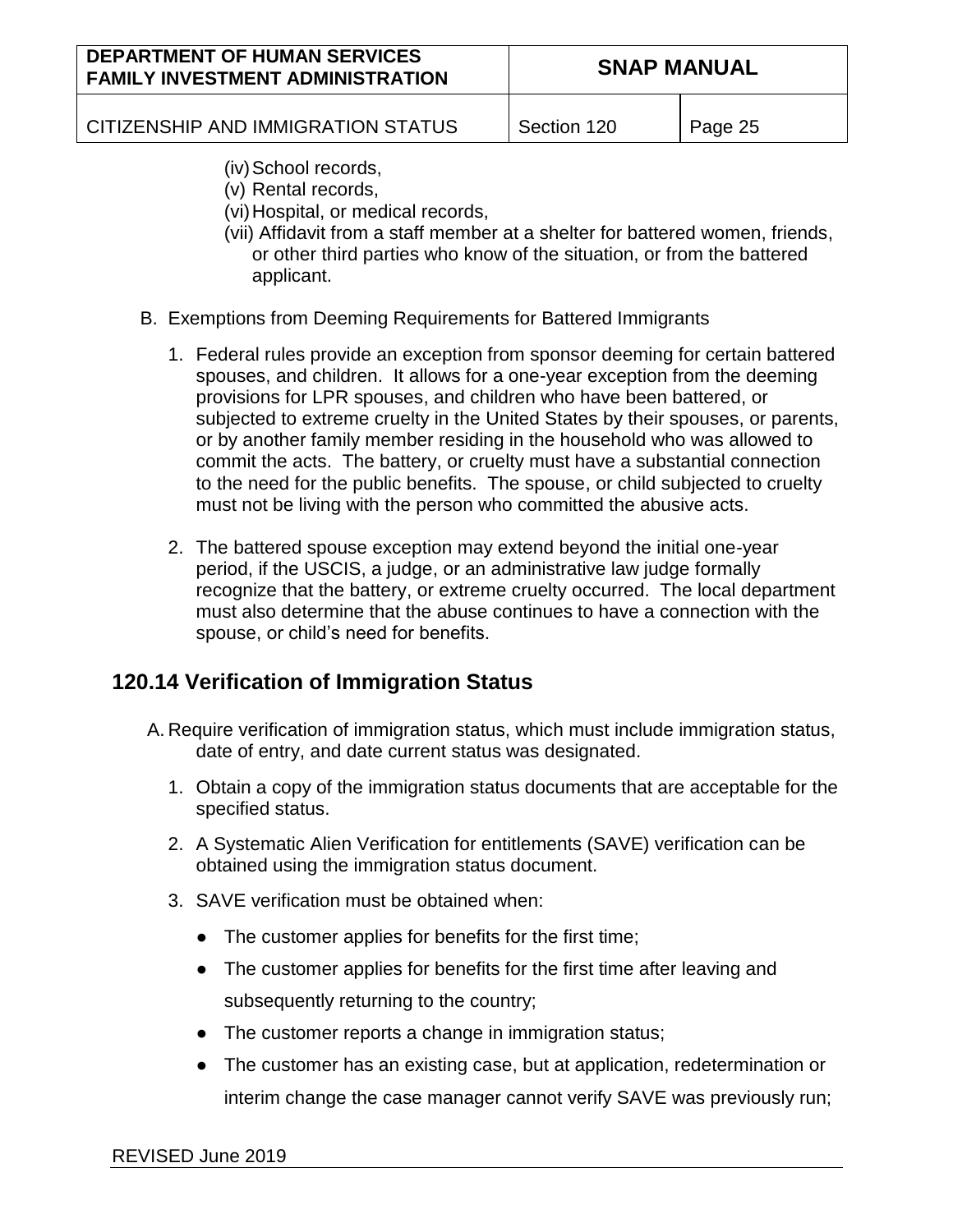| <b>DEPARTMENT OF HUMAN SERVICES</b><br><b>FAMILY INVESTMENT ADMINISTRATION</b> | <b>SNAP MANUAL</b> |         |
|--------------------------------------------------------------------------------|--------------------|---------|
| CITIZENSHIP AND IMMIGRATION STATUS                                             | Section 120        | Page 26 |

or;

- The customer reports he or she has naturalized.
- 4. If the immigrant does not have a document, or it has expired, refer the person to the U.S. Citizenship, and Immigration Services (USCIS).
- 5. If the immigrant has applied for replacement documents, send Form INSG-845, and Supplement, and a copy of the applicant's receipt for replacement documents to USCIS.
- 6. Do not contact USCIS directly to obtain documentation unless, requested to do so by the immigrant who is hospitalized, disabled, or has other good cause for not having the documentation, and obtaining it would cause undue hardship.
- 7. To access the SAVE system refer to the SAVE Manual.
- B. Documentary Evidence Of Status For SNAP Eligibility
	- 1. General Information
		- (a) Under the INA, all immigrants over the age of 14 who remain in the U.S. for more than 30 days are required to register with the Immigration, and Naturalization Service, and obtain an alien registration document.
		- (b) Immigrants over the age of 18 who receive a registration document are required to carry it at all times, with certain exceptions (e.g., Canadian visitors).
		- (c) Immigrants entering the U.S. are normally issued a registration document on entry.
		- (d) The documents listed below that are registration documents are indicated with an asterisk (\*). The documents listed below demonstrate lawful status, and you should not require presentation of a registration document if the applicant presents one of the other legally acceptable documents, that reasonably appear to be genuine.
		- (e) If the document is questionable because it does not appear to be genuine, or does not relate to the person presenting it, ask the applicant to produce his or her registration document as additional evidence of immigration status.

#### **Note:**

**The request for additional documentation cannot be made for a discriminatory reason.**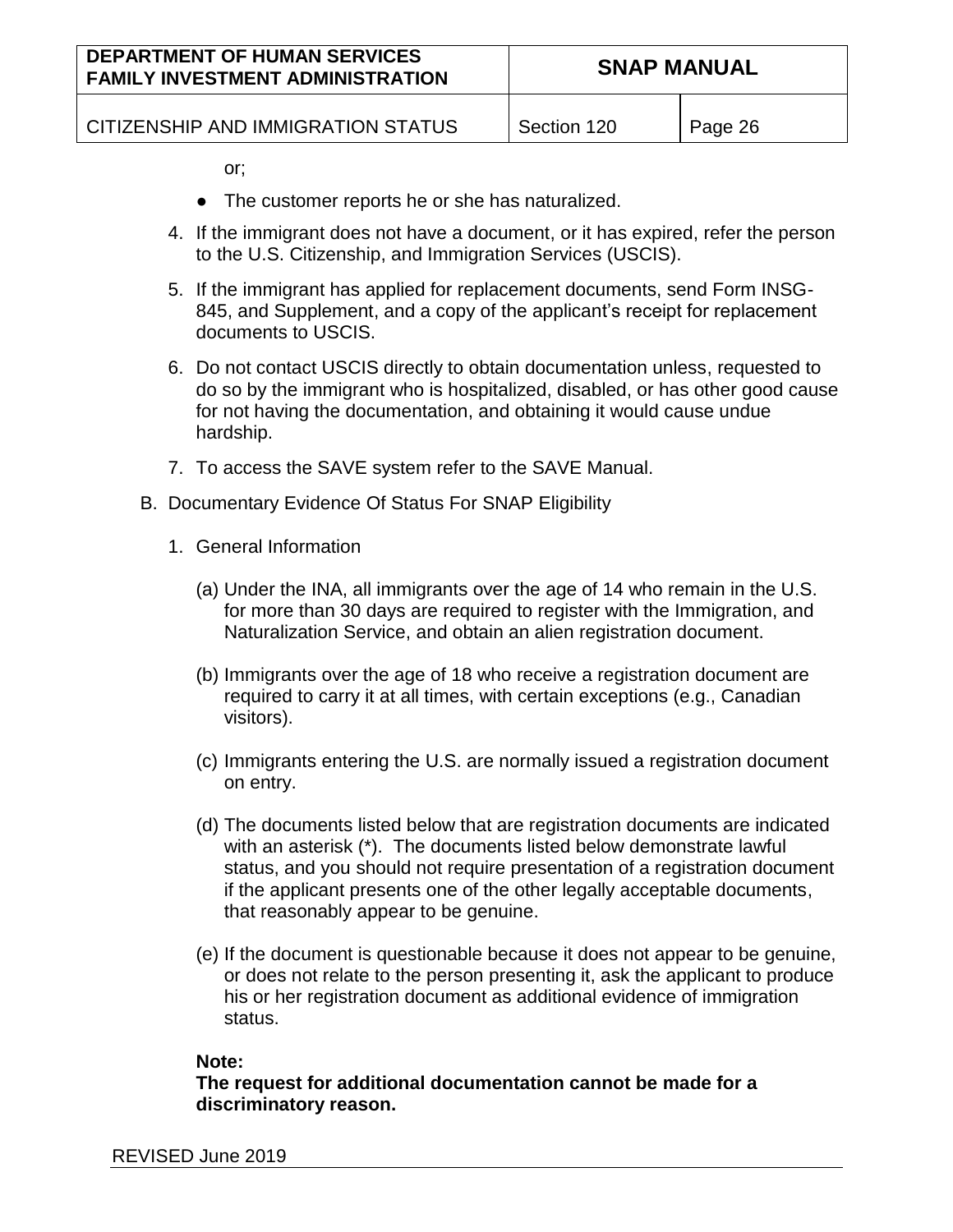| <b>DEPARTMENT OF HUMAN SERVICES</b><br><b>FAMILY INVESTMENT ADMINISTRATION</b> | <b>SNAP MANUAL</b> |         |
|--------------------------------------------------------------------------------|--------------------|---------|
| CITIZENSHIP AND IMMIGRATION STATUS                                             | Section 120        | Page 27 |

- 2. Immigrant Lawfully Admitted for Permanent Residence (LPR) who has worked, or can be credited with 40 qualifying quarters, or who is otherwise eligible.
	- (a) LPR documents
		- (i) \*INS Form I-551, (Alien Registration Receipt Card, commonly known as a "green card"); or;
		- (ii) Unexpired Temporary I-551 stamp in foreign passport or on INS Form I-94.
	- (b) 40 Qualifying Quarters:
		- (i) If 40 qualifying quarters of coverage are needed for a permanent resident immigrant to qualify, verify through the Quarters of Coverage History System (QCHS) in the State Verification Exchange System (SVES).
		- (ii) Make sure the SSA Consent for Release of Information is on file in the case record when requesting a QC history for Social Security numbers that are not assigned to the applicant, (i.e. parent or spouse of the applicant).
		- (iii) **DO NOT send the customer directly to the SSA office for this information.**
	- (c) LPR who is Otherwise Eligible

An LPR who does not have 40 qualifying quarters is eligible if he or she:

- (i) Originally entered the U.S. as a refugee, was granted asylum, or had his or her deportation, or removal withheld within the period of time appropriate to each program requirement.
- (ii) If the applicant states he or she was admitted as a refugee, review the INS Form I-551, for code RE-6, RE-7, RE-8, or RE-9. Determine the date of admission from the date on the card.
- (iii) If an applicant states he or she was granted asylum, or had deportation, or removal withheld, file INS form G-845, along with a copy of the I-551.
- (iv) Is an honorably discharged veteran who fulfilled minimum active duty service requirements, or is a person on non-training active duty, or is the spouse, dependent child, or unremarried spouse. Ask for documentation from the Veteran's Administration or the Department of Defense.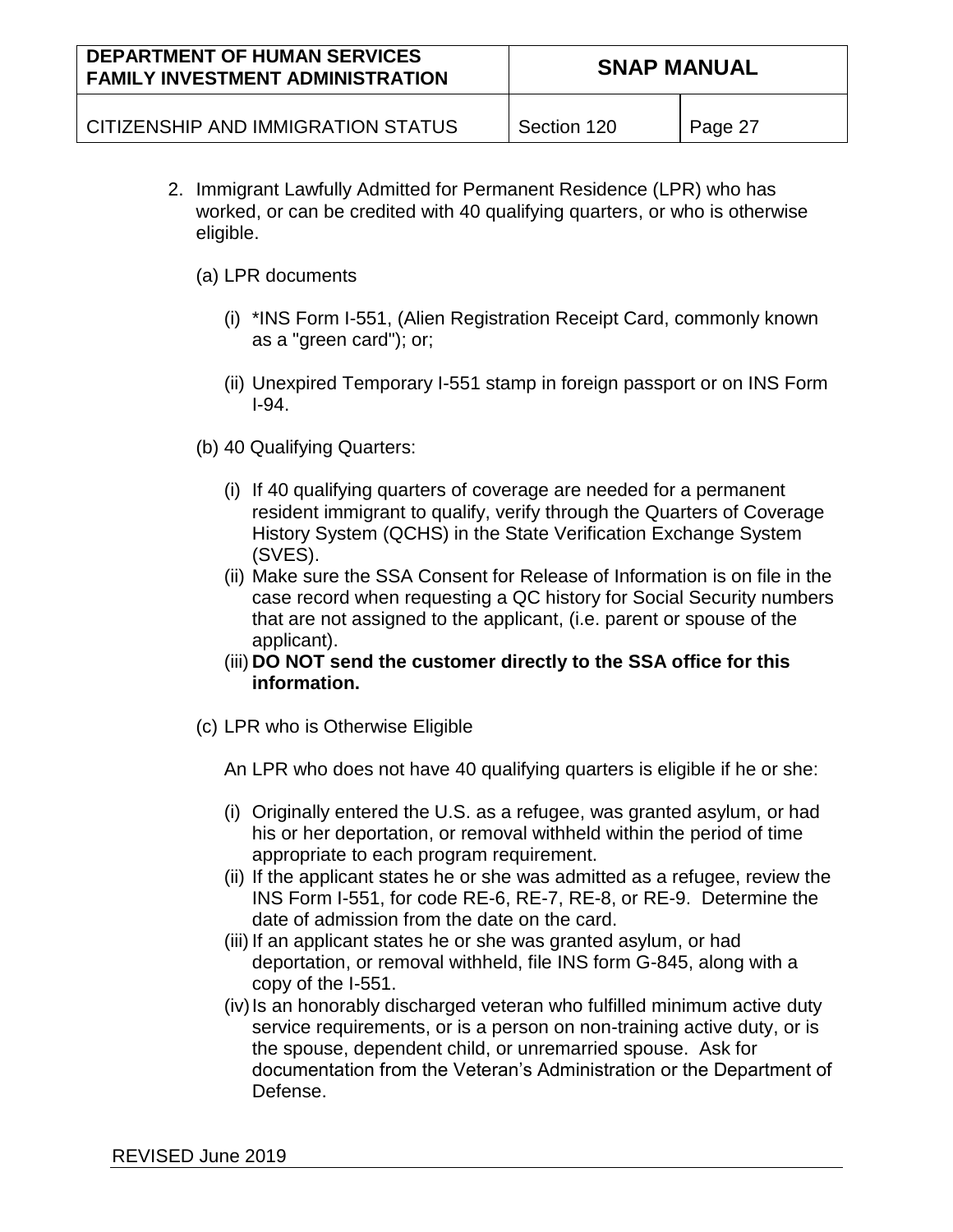| <b>DEPARTMENT OF HUMAN SERVICES</b><br><b>FAMILY INVESTMENT ADMINISTRATION</b> | <b>SNAP MANUAL</b> |         |
|--------------------------------------------------------------------------------|--------------------|---------|
| CITIZENSHIP AND IMMIGRATION STATUS                                             | Section 120        | Page 28 |

#### 3. Asylee

- (a) \*INS Form I-94, annotated with stamp showing grant of asylum under section 208 of the INA.
- (b) \*INS Form I-688 B, (Employment Authorization Card) annotated "274a.12(a)(5)".
- (c) INS Form I-766 (Employment Authorization Document) annotated "A5".
- (d) Grant letter from the Asylum Office of INS; or;
- (e) Order of an immigration judge, granting asylum.
- (f) To determine the time limit for the applicable program: The INS form I-94, the INS grant letter, and court order will each include the date the asylee's status was obtained. If the applicant cannot provide any of these documents, file an INS form G-845, and Supplement along with a copy of pertinent documents.
- 4. Refugee
	- (a) \*INS Form I-94, annotated with a stamp showing admission under section 207, of the INA;
	- (b) INS Form I-688 B, (Employment Authorization Card) annotated "274a.12(a)(3)", is obsolete effective October 1, 2006.
	- (c) \*INS Form I-766, (Employment Authorization Document) annotated "A3"
	- (d) INS-Form 571, (Refugee Travel Document)
	- (e) To determine the time limit for the applicable program: The date of the inspection on the refugee stamp on the INS form I-94, indicates the date of admission as a refugee. If the date is missing, or applicant cannot provide an I-94, file an INS Form G-845, and Supplement along with a copy of pertinent documents.
- 5. Immigrant Whose Deportation or Removal was Withheld
	- (a) \*INS Form I-688 B, (Employment Authorization Card) annotated "274a.12(a)(10), is obsolete effective October 1, 2006.
	- (b) INS Form I-766, (Employment Authorization Document) annotated "A10"
	- (c) Order from an immigration judge showing deportation withheld under section 243(h), of the INA as in effect prior to April 1, 1997, or removal withheld under section 241(b)(3), of the INA.
	- (d) To determine the time limit for the applicable program: The court order will include the date the deportation was withheld. If the applicant does not present a court order, file an INS form G-845, and Supplement along with a copy of pertinent documents.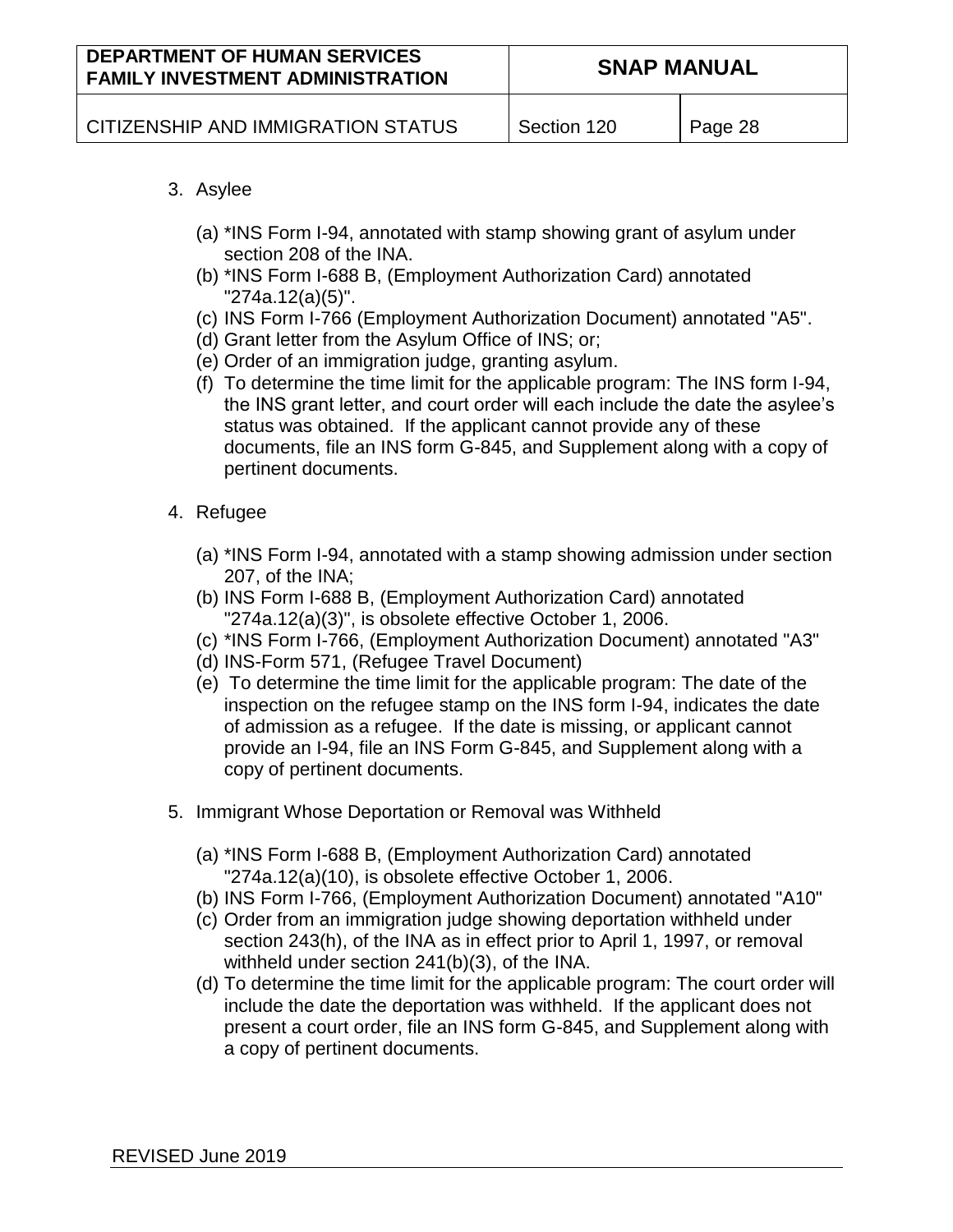| <b>DEPARTMENT OF HUMAN SERVICES</b><br><b>FAMILY INVESTMENT ADMINISTRATION</b> | <b>SNAP MANUAL</b> |         |
|--------------------------------------------------------------------------------|--------------------|---------|
| CITIZENSHIP AND IMMIGRATION STATUS                                             | Section 120        | Page 29 |

- 6. Cuban/Haitian Entrant
	- (a) \*INS Form I-551, (Alien Registration Card) with a code CU6, CU7, or CH6.
	- (b) Unexpired temporary I-551, stamp in a foreign passport, or on INS Form I-94, with the code CU6 or CU7, or ;
	- (c) \*INS Form I-94, with stamp showing parole as "Cuban/Haitian Entrant" under Section 212(d)(5), of the INA.
	- (d) To determine the time limit for the applicable program: The I-551, or the date of inspection on the stamp on INS form I-94, will indicate the date status was granted. If the date is missing, on form I-94, file an INS form G-845, and Supplement along with a copy of pertinent documents.
- 7. Amerasian Immigrants
	- (a) \*INS Form I-551, with the code AM6, AM7, or AM8,
	- (b) Unexpired temporary I-551, stamp in foreign passport, or ;
	- (c) \*INS Form I-94 with unexpired stamp with code AM1, AM2, or AM3.
	- (d) To determine the time limit for the applicable program: The date on the INS Form I-551, or the date of inspection on the stamp on the INS Form I-94, will indicate the date of admission. If the date is missing on the I-94, file a G-845, and Supplement, along with a copy of the pertinent documents.
- 8. Section 289 Exception
	- (a) Section 289, of the INA allows certain American Indians born in Canada to enter the U.S. freely.
	- (b) Section 289, immigrants do not have to be qualified immigrants for this exception to apply, and they may or may not carry evidence of alien registration.
	- (c) Since section 289, immigrants do not have to be qualified immigrants, and may, or may not have evidence of alien registration, the document requirements are somewhat different. The following documents verify the status of section 289, immigrants:
		- (i) An unexpired I-551, with the code S13.
		- (ii) An unexpired temporary I-551, stamp in a Canadian passport, or on I-94, with the code S13, or;
		- (iii) A letter of other tribal document certifying at least 50 percent Indian blood as required by section 289, of the Act, combined with a birth certificate, or other evidence of birth in Canada.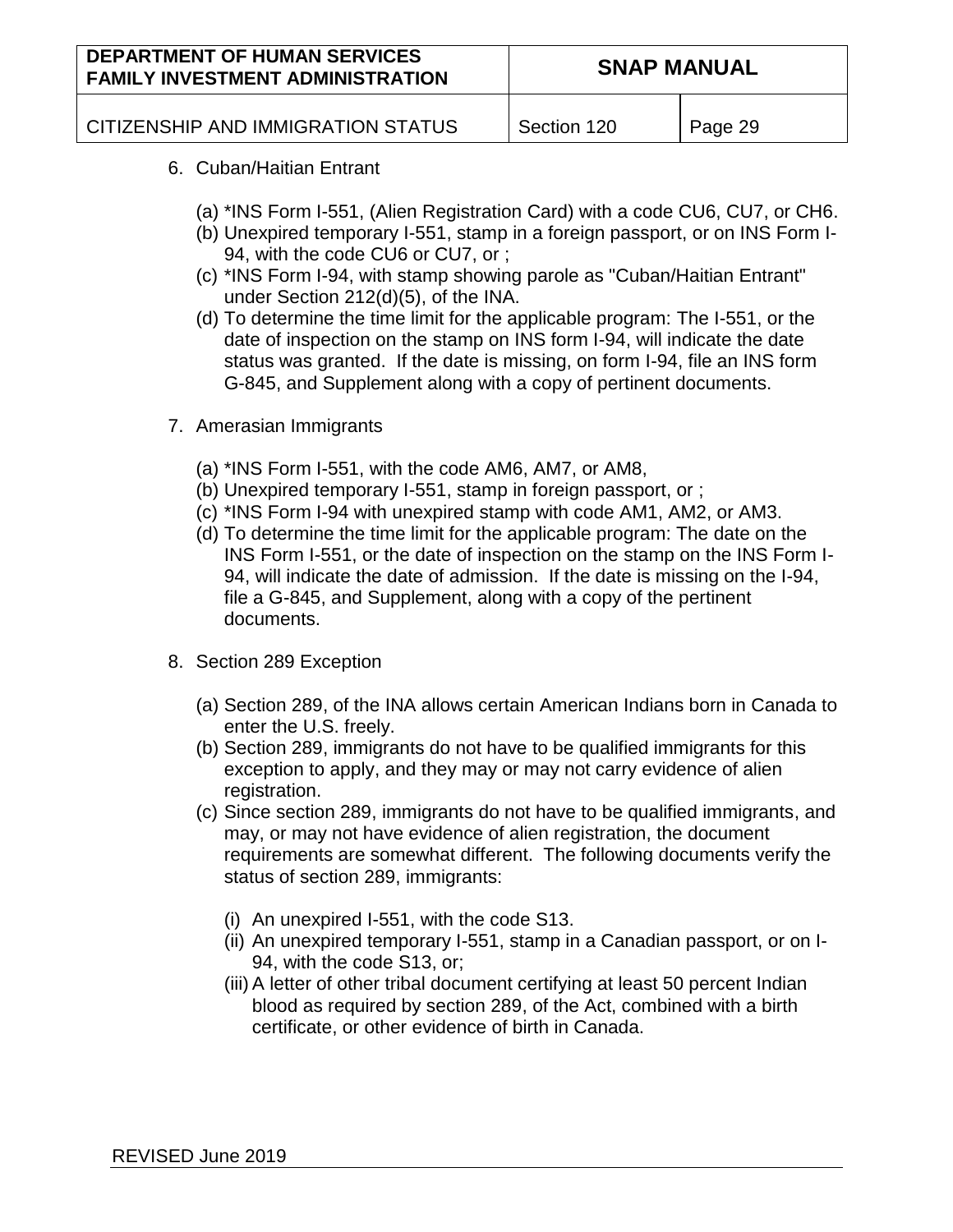| <b>DEPARTMENT OF HUMAN SERVICES</b><br><b>FAMILY INVESTMENT ADMINISTRATION</b> | <b>SNAP MANUAL</b> |         |
|--------------------------------------------------------------------------------|--------------------|---------|
| CITIZENSHIP AND IMMIGRATION STATUS                                             | Section 120        | Page 30 |

- 9. Members of Indian tribes
	- (a) An immigrant may be eligible because he or she is a member of an Indian tribe, regardless of whether the applicant is a qualified immigrant.
	- (b) If an applicant claims to be eligible on this basis, request the applicant to present a membership card, or other tribal document demonstrating membership in an Indian tribe.
	- (c) If an applicant has no documentation of tribal membership, the local department should contact the Indian tribe for verification.

10.Iraqi and Afghan Special Immigrants (SIVs)

- (a) Consider SIVs, as eligible for benefits to the same extent, and for the same period of time as refugees pursuant to Section 207 of the Immigration, and Nationality Act.
- (b) Iraqi or Afghan SIV status can be verified through forms I-94, or I-551, listed in 120.3, or by an Iraqi, or Afghan passport with an immigrant visa stamp noting that the individual has been admitted under IV (Immigrant Visa) Category SI1, or SQ1.
- 11.Hmong and Highland Laotians
	- (a) Verification of eligibility should only be undertaken if the tribal member is not a citizen, and is not eligible under any other immigrant category, unless the verification is necessary to determine eligibility of other household members, or applicants who are applying as a separate household from the tribal member to whom they are related.
	- (b) A Hmong or other Highland Laotian who is not a U. S. citizen is eligible to receive FSP benefits if the individual meets the normal FSP financial, and work requirements, and:
		- (i) Is legally residing in the United States;
		- (ii) Was born before 5/8/75;
		- (iii) Was born in Laos, (or another country with Hmong or other Highland Laotian populations, and can give a reasonable explanation as to why he, or she was not born in Laos (the countries include Thailand, Cambodia, China, Vietnam, Philippines, Indonesia, Hong Kong, Malaysia, and Singapore);
		- (iv)Has a refugee code RE1, RE2, RE3, RE6, RE7, R86, IC6, or IC7, or can give a reasonable explanation of his or her immigration to the U.S. (for example, sought asylum in another country and later immigrated to the U.S.);
		- (v) Entered the U.S. in April 1975, or later, (or can give a reasonable explanation for having entered before that, such as came here as a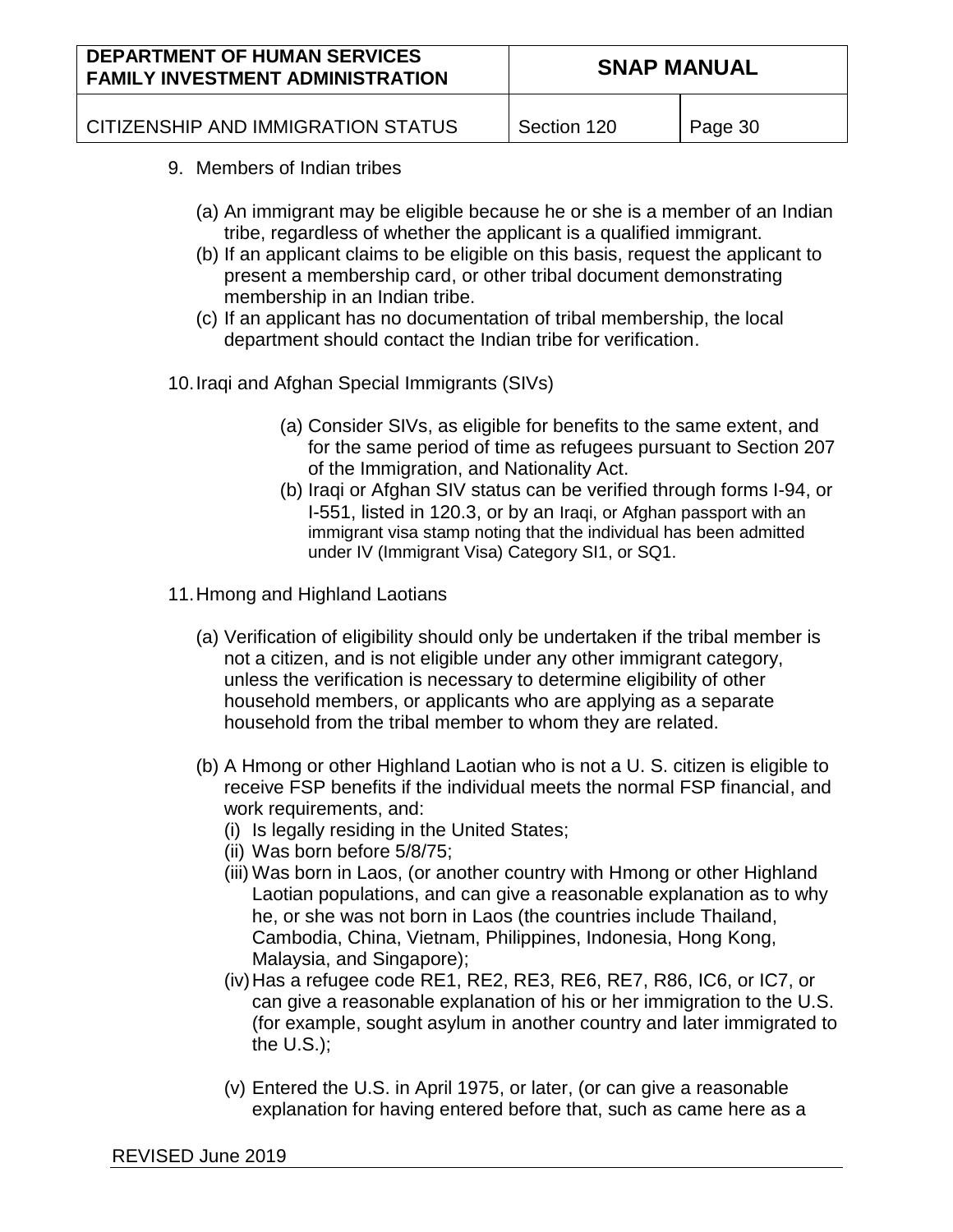| <b>DEPARTMENT OF HUMAN SERVICES</b><br><b>FAMILY INVESTMENT ADMINISTRATION</b> | <b>SNAP MANUAL</b> |         |
|--------------------------------------------------------------------------------|--------------------|---------|
| CITIZENSHIP AND IMMIGRATION STATUS                                             | Section 120        | Page 31 |

- student, for military training, to escape the war, and so on); and (vi)Signs an affidavit swearing under penalty of law that he or she was a member of a Hmong or Highland Laotian tribe between 8/5/64, and 5/7/75.
- (c) A member of a Hmong or Highland Laotian tribal member's family who is not a U. S. citizen is eligible for FSP benefits if the individual meets the regular FSP work, and financial eligibility requirements, and:
	- (i) Is also a tribal member; or;
	- (ii) Is the spouse, unremarried widow, or widower of a tribal member who has died, or unremarried dependent child of a tribal member, and verifies status as a member of the tribal member's family.
		- **Note:** 
			- Divorced spouses do not qualify as family members.
			- A member of the family of a tribal member who has died need not show that the tribal member was legally residing in the U.S.
- 12.Qualified Immigrants Lawfully Residing in the United States on August 22, 1996.
	- (a) Certain immigrants, if qualified, are eligible for FSP benefits if they were residing in the U.S. on August 22, 1996.
	- (b) Verification of Lawful Residence
		- (i) If the case manager verifies that an immigrant was qualified on August 22, 1996, it is not necessary to perform further verification of lawful residence.
		- (ii) If the immigrant was not a qualified alien on August 22, 1996, or was a qualified alien on the basis of being battered, the case manager must verify that the immigrant was:
			- Lawfully present on that date by checking the immigrant's INS status at that time (see attached chart), and;
			- In the U.S. on that date by reviewing proof of residence.
- C. If the INS form presented by the immigrant does not bear annotations needed to verify eligibility, and the individual can provide no other document, advise the immigrant:
	- 1. To obtain from INS Form G-641, Application for Verification of Information from U.S. Citizenship, and Immigration Services (USCIS) Records. Once completed by USCIS, accept this form when presented by the immigrant as evidence of status when properly annotated at the bottom by an USCIS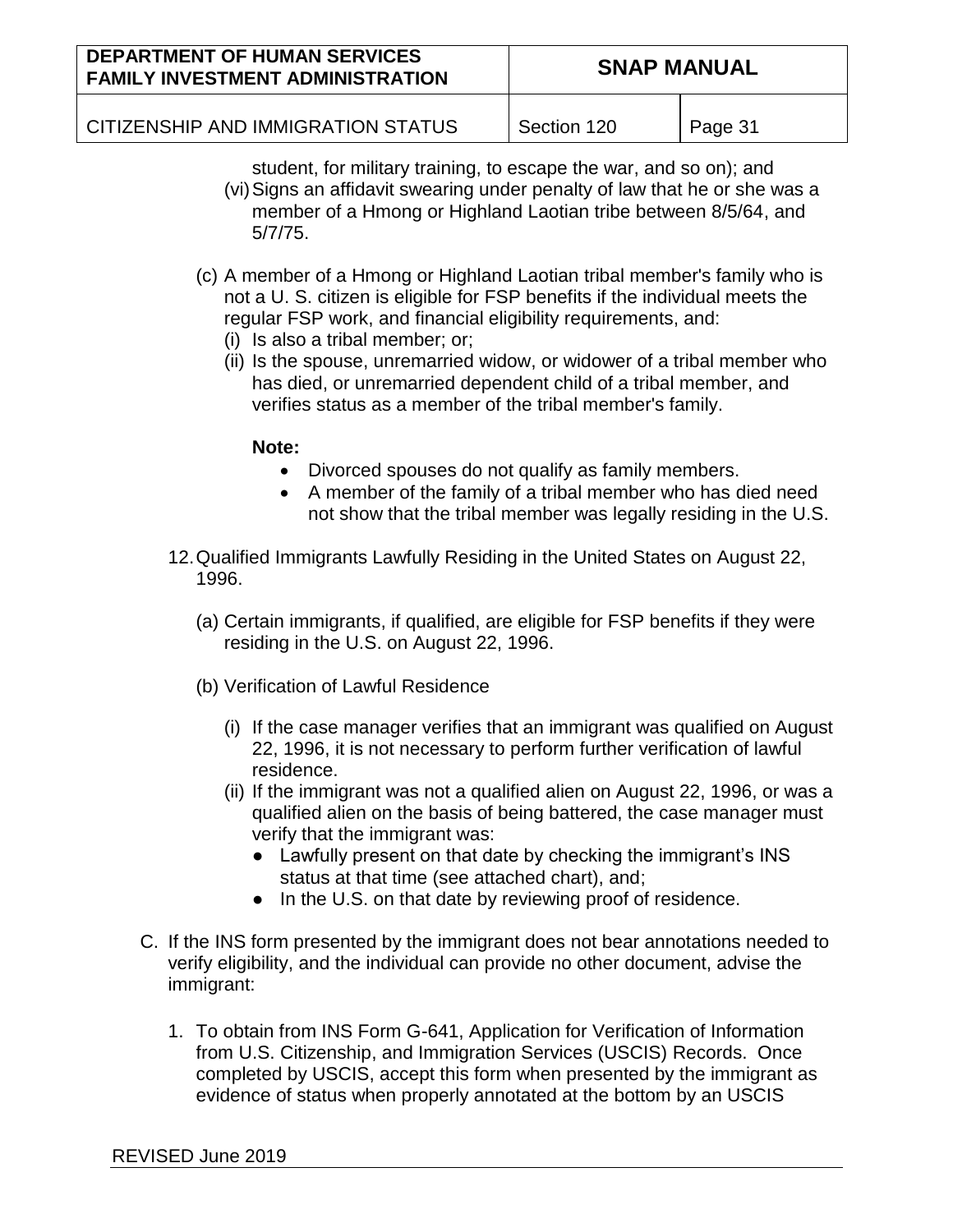| <b>DEPARTMENT OF HUMAN SERVICES</b><br><b>FAMILY INVESTMENT ADMINISTRATION</b> | <b>SNAP MANUAL</b> |         |
|--------------------------------------------------------------------------------|--------------------|---------|
| CITIZENSHIP AND IMMIGRATION STATUS                                             | Section 120        | Page 32 |

representative;

- 2. If appropriate, that the individual may be eligible if acceptable verification is obtained; or;
- 3. That the immigrant may contact USCIS, or otherwise obtain the necessary verification, or if the immigrant wishes, and signs a written consent, the local department will contact USCIS to obtain clarification of the immigrant's status.

## **120.15 Systematic Alien Verification Entitlements (SAVE)**

- A. Customers must provide documentation to verify their immigration status. Case managers should us this documentation to verify the customer's immigration status via SAVE.
- B. SAVE verification is required in order for the application to be processed. SAVE verification must be obtained when:
	- 1. The customer applies for benefits for the first time.
	- 2. The customer applies for benefits for the first time after leaving, and subsequently returning to the country.
	- 3. The customer reports a change in immigration status.
	- 4. The customer has an existing case, but at application, redetermination, or interim change the case manager cannot verify SAVE was previously run.
	- 5. The customer reports they have naturalized.
- **Note**: If SAVE was previously run, and none of the above situations apply, it is not necessary to run SAVE again.
- C. The SAVE response must be uploaded into ECMS. The ALAS screen on CARES should be updated to include the results of the most recent SAVE verification.
- D. The case manager must review the SAVE response to verify the customer's immigration status.

**Note:** Customers who were previously refugees, asylees, victims of trafficking, SIVS from Iraq, and Afghanistan, Cuban and Haitain parolees, and Amerasians are not subject to the 5 year bar even if SAVE shows their current status as LPR, or another status that would normally be subject to the 5-year bar.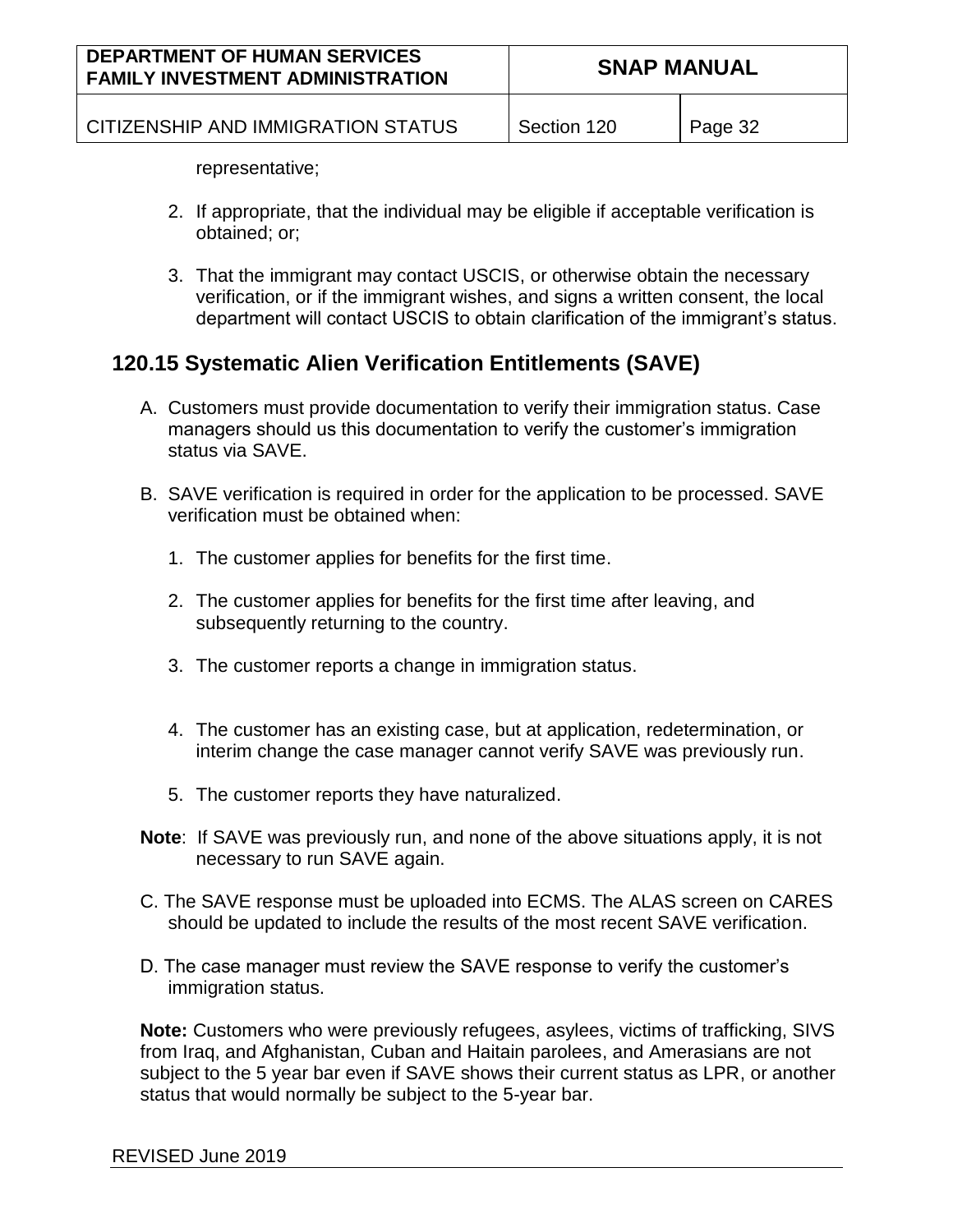| <b>DEPARTMENT OF HUMAN SERVICES</b><br><b>FAMILY INVESTMENT ADMINISTRATION</b> | <b>SNAP MANUAL</b> |         |
|--------------------------------------------------------------------------------|--------------------|---------|
| CITIZENSHIP AND IMMIGRATION STATUS                                             | Section 120        | Page 33 |

- E. It is the case manager's responsibility to review SAVE for results in a timely manner. The case manager must take the necessary action, and apply the correct policy based on the SAVE response.
- F. To access the SAVE system, see the SAVE Manual, or the SAVE Action Transmittals 10-30, on Knowledge Base:

## **120.16 Responsibility of the Local DSS to Obtain Verification**

- A. If an immigrant is unable, or unwilling to provide a USCIS document, or other acceptable verification showing immigrant status, the individual is ineligible. Do not continue efforts to obtain documentation.
- B. The responsibility of the local department exists only when the immigrant has an USCIS document that does not clearly indicate eligible or ineligible immigrant status.
- C. Do not contact USCIS to obtain information about the immigrant's correct status without the individual's written consent. If the customer refuses to allow USCIS to be contacted, he is not eligible for FS. Note that immigrants may contact USCIS online. Offer to help them use the myDHR lab to go to https://www.uscis.gov.

## **120.17 Status of Household while Awaiting Verification of Eligible Immigrant Status**

- A. Note that the availability of immediate online verification at [www.uscis.gov](http://www.uscis.gov/) should prevent the need for waiting for verification. If, in the unlikely situation where you cannot access, and must wait for acceptable verification, an immigrant is ineligible until acceptable documentation is provided unless:
	- 1. The local department has submitted a copy of a document provided by the household to USCIS for verification or;
	- 2. The local department has submitted a request for additional verification via SAVE;
	- 3. Do not delay, deny, reduce or terminate the individual's eligibility for benefits on the basis of immigration status.
	- 4. The applicant, or local department has submitted a request to the Social Security Administration for information regarding the number of creditable quarters of work, SSA has responded that the immigrant has fewer than 40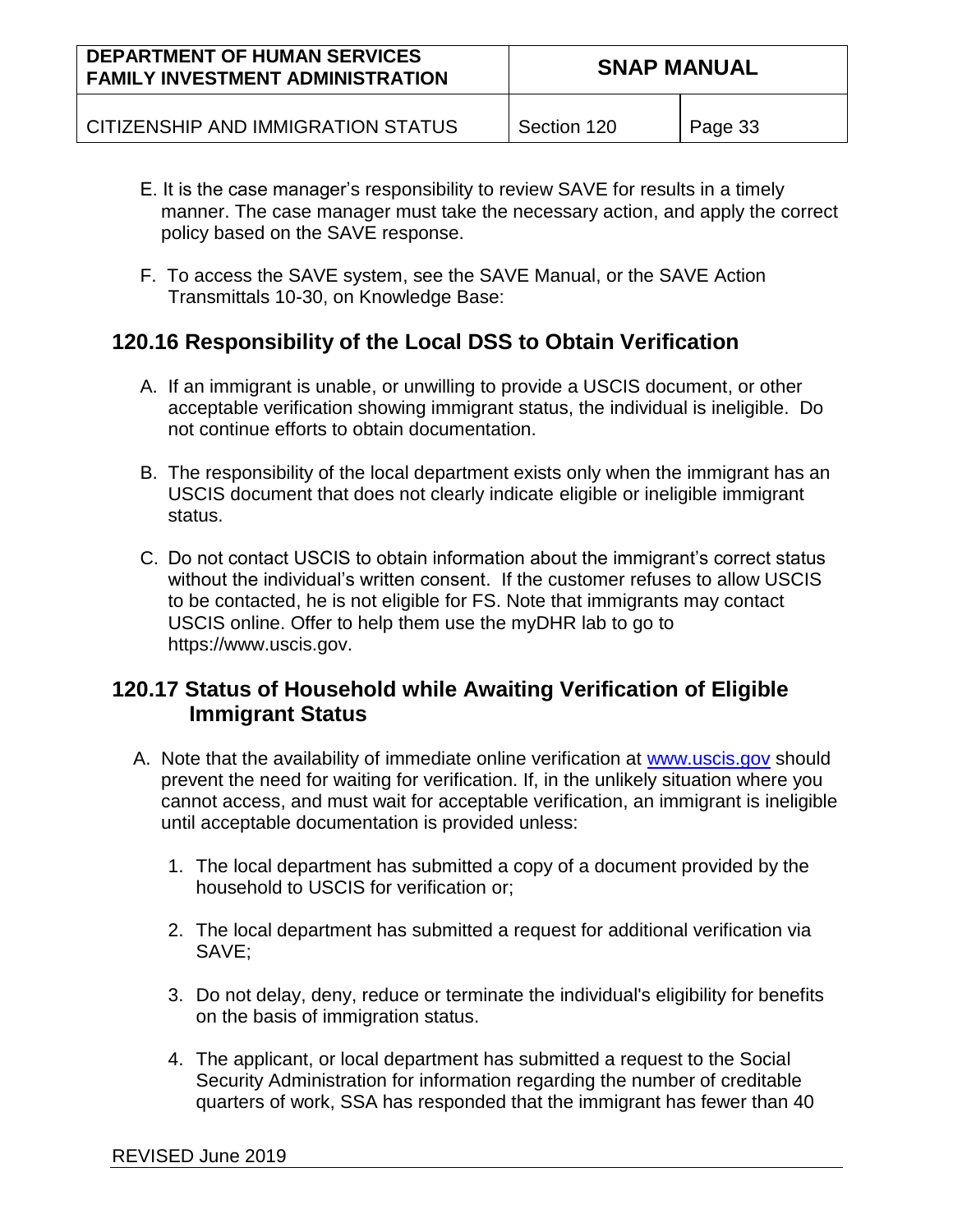| <b>DEPARTMENT OF HUMAN SERVICES</b><br><b>FAMILY INVESTMENT ADMINISTRATION</b> | <b>SNAP MANUAL</b> |         |
|--------------------------------------------------------------------------------|--------------------|---------|
| CITIZENSHIP AND IMMIGRATION STATUS                                             | Section 120        | Page 34 |

quarters, and the individual provides documentation from SSA that SSA is conducting an investigation to determine if more quarters can be credited; or;

- 5. If SSA indicates that the number of qualifying quarters that can be credited is under investigation, the local department must certify the individual pending the results of the investigation for up to 6 months from the date of the original determination of insufficient quarters.
- 6. The applicant or local department has submitted a request to a federal agency for verification of information that has a bearing on the individual's immigrant status.
- C. When an immigrant in the household is ineligible, determine the eligibility of the remaining household members. Treat income, and resources in the same manner as an ineligible immigrant as described in section 108.5.
- D. If the local department subsequently receives verification of eligibility, act on the information as a reported change in household composition.
- E. The local department must give immigrant applicants a reasonable opportunity to submit acceptable documentation of their immigrant status, as of the  $30<sup>th</sup>$  day following the date of application. This means the local department must give the immigrant at least 10 days from the date of the request for verification.

## **120.18 Ineligible immigrants**

- A. Ineligible immigrants include all other immigrants. For example:
	- 1. Visitors, tourists, students, and diplomats,
	- 2. Those admitted under color of law,
	- 3. Immigrants who have applied for eligible status, but who have not been approved (except for battered spouses and children with a military connection), and;
	- 4. Immigrants who have a questionable or unverified status.
- B. An immigrant can apply on behalf of other people in the household. Under federal law, you may only verify the immigration status of the people who will actually receive benefits.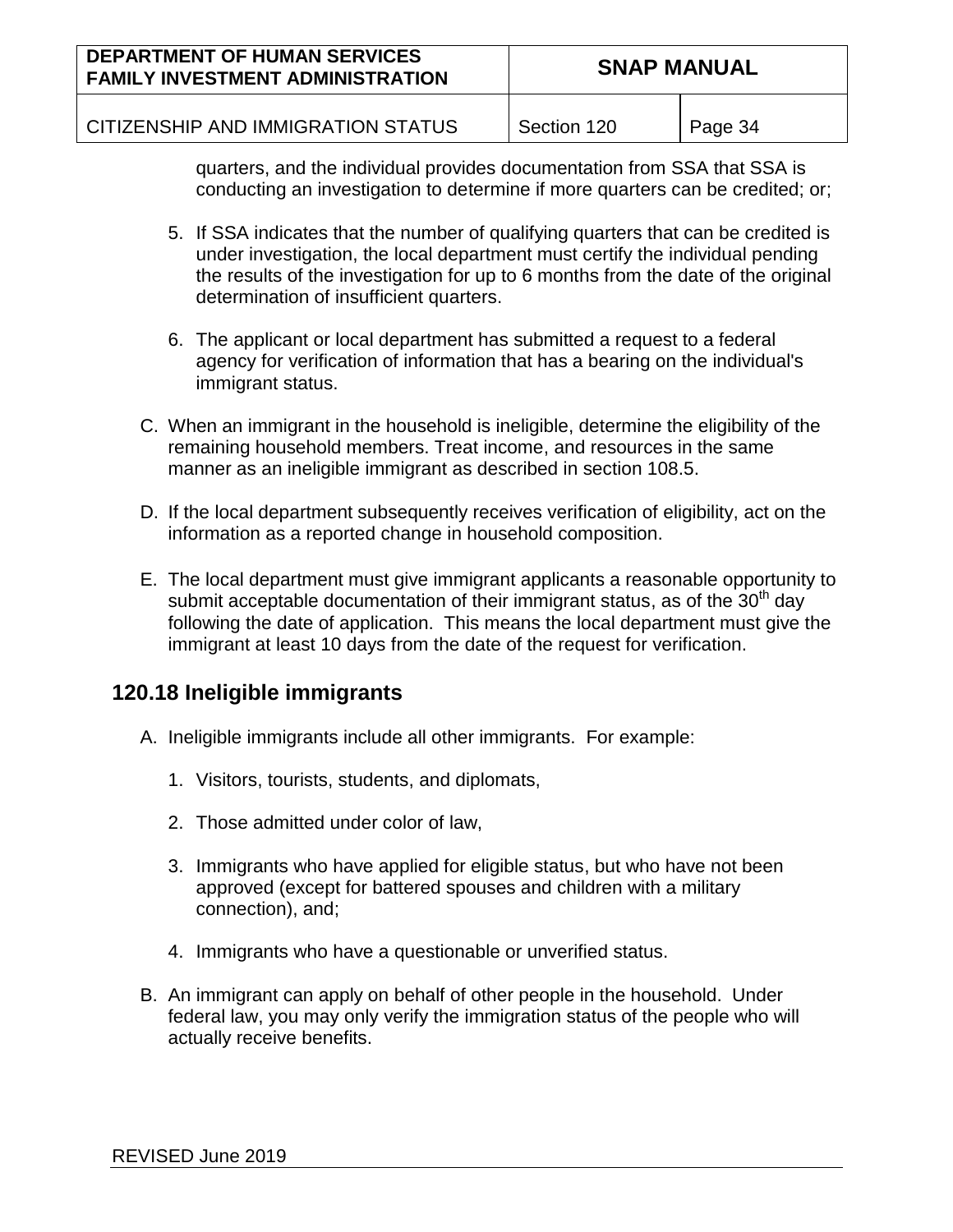| <b>DEPARTMENT OF HUMAN SERVICES</b><br><b>FAMILY INVESTMENT ADMINISTRATION</b> | <b>SNAP MANUAL</b> |         |
|--------------------------------------------------------------------------------|--------------------|---------|
| CITIZENSHIP AND IMMIGRATION STATUS                                             | Section 120        | Page 35 |

## **120.19 Reporting Illegal Immigrants**

- A. Report to of the U.S. Citizenship and Immigration Services (USCIS) **only** when the local department "knows" that someone is not lawfully present in the United States. "Knowing" means that the person is subject to an order of deportation. Otherwise, case managers are not to notify the Citizenship, and Immigration Services.
- B. **Do not make a determination that an individual is in violation of the Immigration, and Nationality Act merely because of the immigrant's inability, or unwillingness to document his/her immigrant status. When an immigrant is unwilling, or unable to provide documentation, classify the individual as ineligible, and discontinue efforts to obtain further documentation.**
- C. If the local department determines that a member of a household applying for or receiving FSP benefits is ineligible because the member is presently in the United States in violation of the Immigration, and Nationality Act, inform the local USCIS office in writing.

## **120.20 Calculating the Countable Income and Resources from an Ineligible Immigrant**

- A. Determine the amounts to be counted by calculating a prorated share of income received by the ineligible member, and a prorated share of expenses paid by, or billed to the ineligible member as described in section 108.5 of the manual.
- B. Do not count a deemed portion of a sponsor's income in calculating eligibility, or benefit level if the sponsored immigrant is not included in the FSP household.
- C. The total value of any resources owned by the ineligible immigrant is counted.

## **120.21 Case Processing**

Households with immigrants have many household compositions, which will determine ineligibility, or eligibility for FSP benefits.

**Example #1:** Household A, includes a mother and father who are refugees, and two citizen children. The entire household is eligible for FSP benefits. Process this case using all income, and deductions for the entire household.

**Example #2:** Household B, applied March 3. The household includes a mother age 45, and her 20-year old son. Both are lawfully admitted for permanent residence. Neither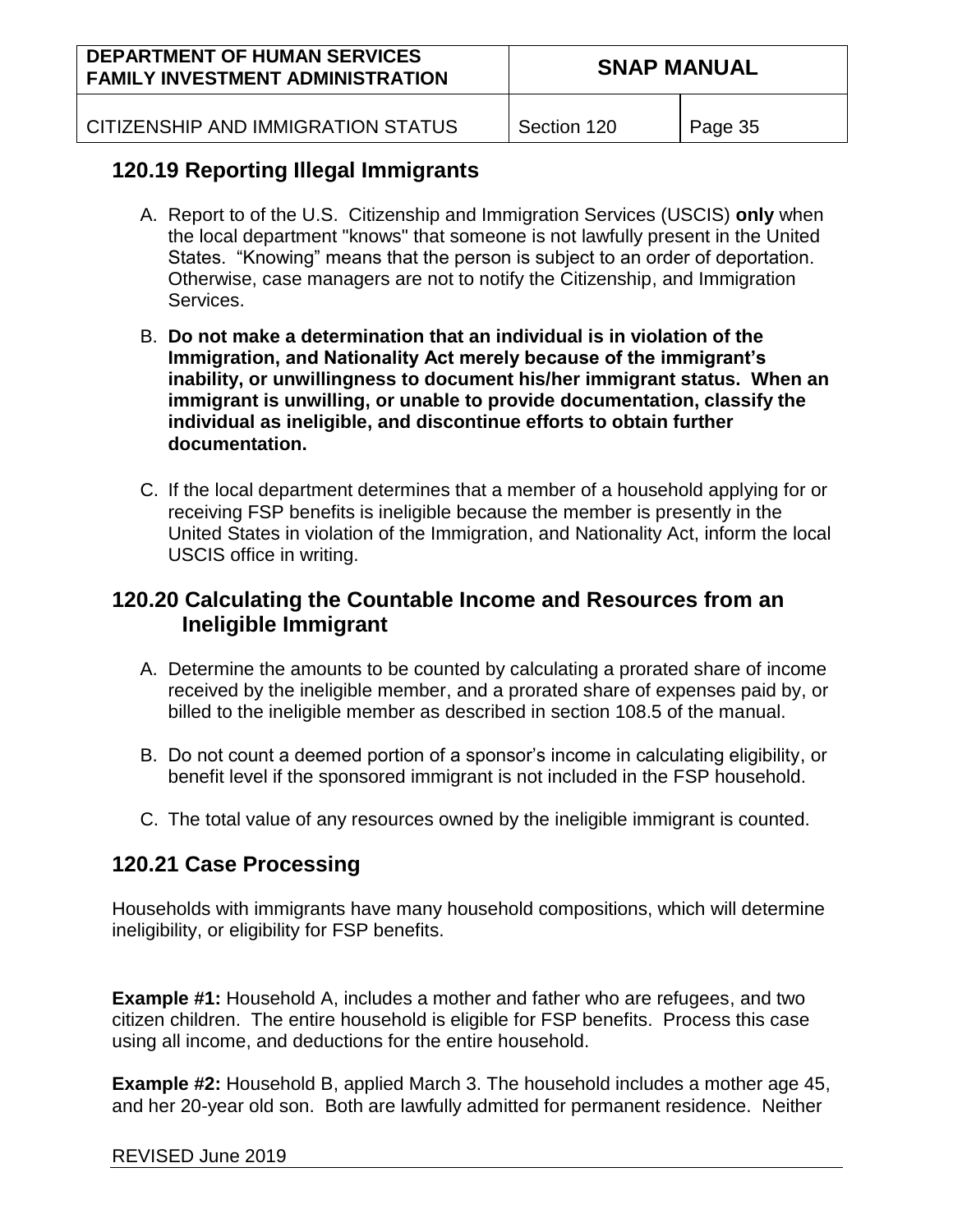| <b>DEPARTMENT OF HUMAN SERVICES</b><br><b>FAMILY INVESTMENT ADMINISTRATION</b> | <b>SNAP MANUAL</b> |         |
|--------------------------------------------------------------------------------|--------------------|---------|
| CITIZENSHIP AND IMMIGRATION STATUS                                             | Section 120        | Page 36 |

applicant has lived in the US in a qualified immigrant status for 5 years. They also do not have 40 quarters, or a military connection. The household is not eligible for the FSP.

**Example #3:** Household C, includes a mother, Ms. C and her two children under age 18. All were lawfully admitted for permanent residence on 8/02/01. Ms. C is not eligible because she meets none of the criteria for eligible immigrant status. The children are eligible for benefits. Open the case for the non-citizen children's benefits. Use a 2/3 prorated portion of Ms. C's income, and deductions to calculate the State FS benefit for the two children.

**Example #4:** Household D includes a mother, a father, and their two children who were lawfully admitted for permanent residence within the last five years. Also, in the household is a child born in the US. The children are eligible because they are under age 18. Mrs. D has \$500 monthly unearned income. Mr. D has no income. The rental cost is \$300.

Calculate the benefit for all members who are eligible FSP benefits. The countable income for the three children, using  $3/5$  of the income is \$300, (\$500  $5=100x3=300$ ), and  $3/5$  of the rent is \$180, (\$300  $\overline{5}$ =\$60x3=\$180).

**Example 5:** Ms. E is a battered immigrant according to the criteria described in section 120.13. She is applying for the FSP. The agency determines that she is a qualified immigrant. She has applied for asylum, but the request is still pending a decision. She is not eligible for the FSP until she has an immigration status that makes her eligible.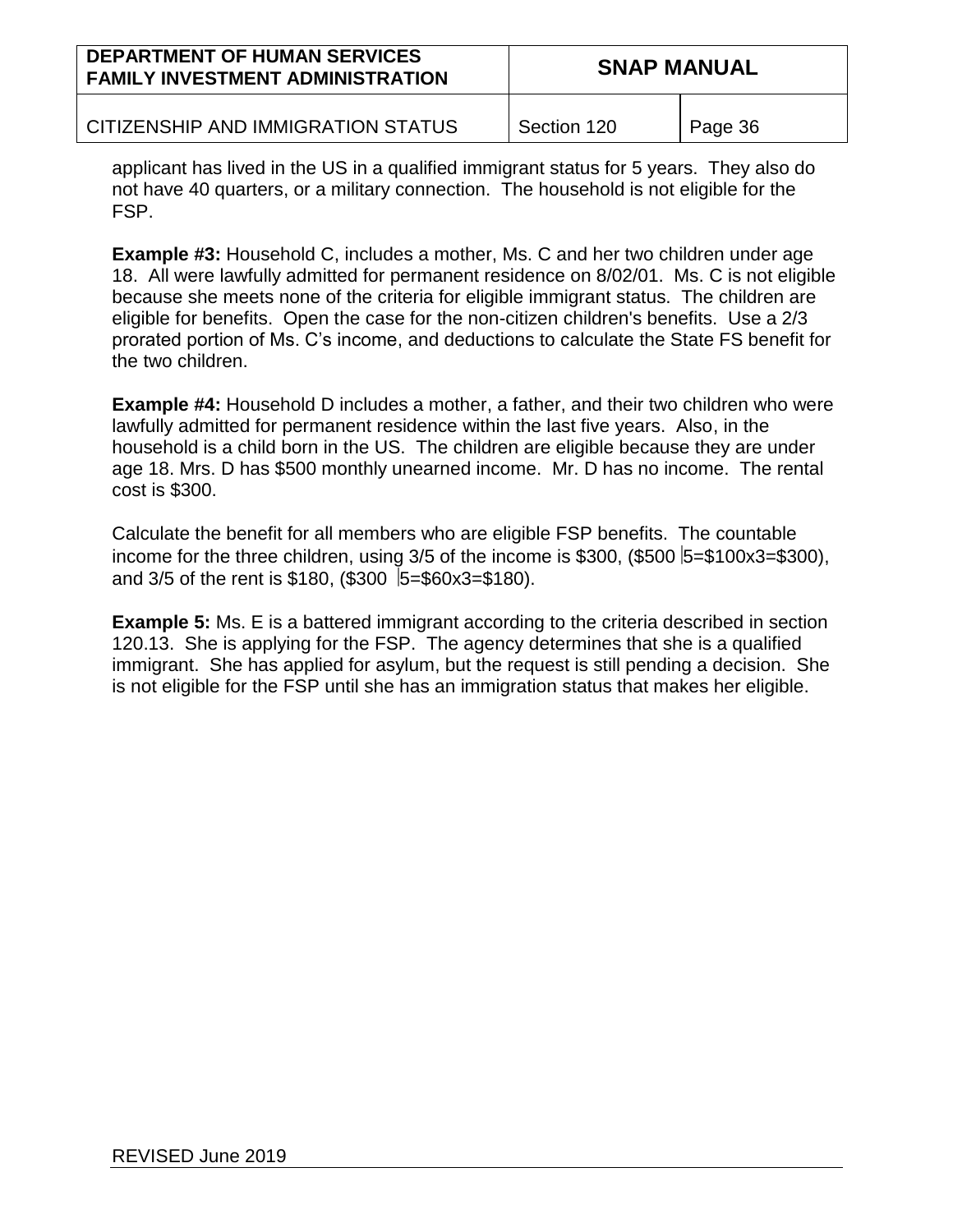CITIZENSHIP AND IMMIGRATION STATUS | Section 120 | Page 37

#### QUALIFIED IMMIGRANT CATEGORIES UNDER THE 1996 WELFARE AND IMMIGRATION LAWS

| <b>IMMIGRATION</b>      | <b>DESCRIPTION</b>                                                                  | <b>QUALIFIED</b>  | <b>LAWFULLY</b> |
|-------------------------|-------------------------------------------------------------------------------------|-------------------|-----------------|
| <b>CATEGORY</b>         |                                                                                     | <b>IMMIGRANT?</b> | <b>PRESENT?</b> |
| <b>Legal Permanent</b>  | Person granted lawful permanent                                                     | yes               | yes             |
| <b>Resident (LPR)</b>   | residence status (green card holders).                                              |                   |                 |
| Refugee                 | Person admitted as a refugee (retain                                                | yes               | yes             |
|                         | refugee exemption for benefits even if                                              |                   |                 |
| <b>Asylee</b>           | subsequently adjust to LPR status).<br>Person granted asylum (retain refugee        |                   |                 |
|                         | exemption for benefits even if                                                      | yes               | yes             |
|                         | subsequently adjust to LPR status).                                                 |                   |                 |
| <b>Granted</b>          | Person granted withholding of removal                                               | yes               | yes             |
| Withholding of          | (formerly withholding of deportation)                                               |                   |                 |
| Removal                 | Retain refugee exemption for benefits                                               |                   |                 |
|                         | even if subsequently adjusts to LPR                                                 |                   |                 |
|                         | status.                                                                             |                   |                 |
| Parolee for a           | Person who has been paroled into the                                                | yes               | yes             |
| <b>Year or More</b>     | U.S. for at least one year.                                                         |                   |                 |
| <b>Cuban and</b>        | Person paroled into the U.S. as a Cuban                                             | yes               | yes             |
| <b>Haitian Entrant</b>  | or Haitian Entrant or any other national                                            |                   |                 |
|                         | from Cuba or Haiti who is the subject of<br>exclusion or removal proceedings or who |                   |                 |
|                         | has an application for asylum pending.                                              |                   |                 |
|                         | Refugee Education Assistance Act of                                                 |                   |                 |
|                         | 1980, §501(e).                                                                      |                   |                 |
| Amerasian               | Child fathered by a U.S. citizen in certain                                         | yes               | yes             |
|                         | Southeast Asian countries during the                                                |                   |                 |
|                         | years of U.S. conflict in that region.                                              |                   |                 |
|                         | Amerasians were granted LPR status                                                  |                   |                 |
|                         | under special provisions of the                                                     |                   |                 |
|                         | immigration law; therefore Amerasians                                               |                   |                 |
|                         | are qualified immigrants because they are<br>LPRs.                                  |                   |                 |
| <b>Domestic</b>         | Domestic violence victims are qualified if:                                         | yes               | yes             |
| <b>Violence Victims</b> | Immigrant has been battered, or<br>$\bullet$                                        |                   |                 |
| (and their              | immigrant's child or parent has been                                                |                   |                 |
| <b>Parents or</b>       | battered, by spouse, parent or                                                      |                   |                 |
| Children)               | member of family in the same                                                        |                   |                 |
|                         | household; and;                                                                     |                   |                 |
|                         | Immigrant has a pending or approved                                                 |                   |                 |
|                         | spousal petition or a petition for relief                                           |                   |                 |
|                         | under the Violence against women's                                                  |                   |                 |
|                         | Act; and;<br>Agency providing benefits determines                                   |                   |                 |
|                         | $\bullet$<br>(using Attorney General's guidelines)                                  |                   |                 |
|                         | that need for benefits has substantial                                              |                   |                 |
|                         | connection to battery or cruelty.                                                   |                   |                 |
|                         |                                                                                     |                   |                 |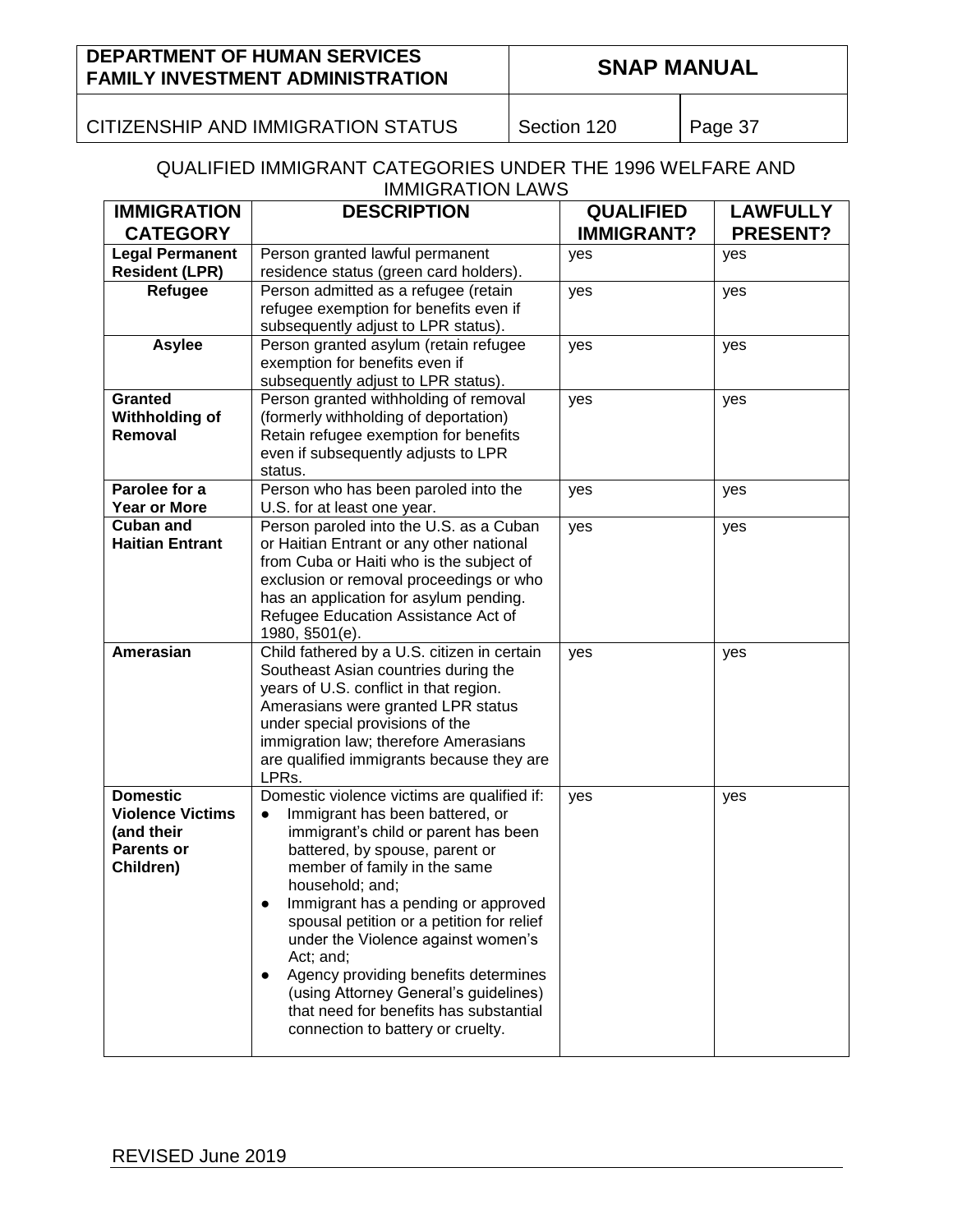## CITIZENSHIP AND IMMIGRATION STATUS | Section 120 | Page 38

| <b>IMMIGRATION</b>                                                        | <b>DESCRIPTION</b>                                                                                                                                                                                                                                                 | <b>QUALIFIED</b>                 | <b>LAWFULLY</b>                     |
|---------------------------------------------------------------------------|--------------------------------------------------------------------------------------------------------------------------------------------------------------------------------------------------------------------------------------------------------------------|----------------------------------|-------------------------------------|
| <b>CATEGORY</b>                                                           |                                                                                                                                                                                                                                                                    | <b>IMMIGRANT?</b>                | PRESENT?                            |
| <b>Hmong or Lao Tribe</b><br>Member (Not an<br><b>Immigration Status)</b> | Member of a Hmong or Lao Tribe during<br>the Vietnam era, when the tribe provided<br>military assistance to the U.S.; eligibility<br>category includes spouse, unremarried<br>surviving spouse, and child of the tribe<br>member. Eligible for FS if lawfully      | Depends on<br>immigration status | Depends on<br>immigration<br>status |
|                                                                           | present.                                                                                                                                                                                                                                                           |                                  |                                     |
| Iraqi and Afghan<br><b>Special Immigrants</b>                             | Iraqi and Afghan, SIVs, and their families<br>are eligible for FSP indefinitely provided<br>that other eligibility requirements are met.<br>See Acceptable Verification for Iraqi, and<br>Afghan Special Immigrants below.                                         | yes                              | yes                                 |
| <b>Native American</b>                                                    | American Indian born in Canada; and<br>certain other tribal members born outside<br>the U.S. Immigration and Nationality Act,<br>§289 and Indian Self-determination, and<br>Education Assistance Act of 1996§4(e).                                                 | If LPR, yes<br>If not LPR, no    | yes                                 |
| <b>Parolee for Less</b><br>Than a Year                                    | Alien paroled into the U.S. for less than<br>one year are lawfully present unless they<br>are: paroled for deferred inspection, or<br>pending exclusion proceedings, or                                                                                            | no                               | yes                                 |
|                                                                           | paroled into the U.S. for prosecution.                                                                                                                                                                                                                             |                                  |                                     |
| <b>Temporary Resident</b>                                                 | Alien in Temporary Resident status under<br>the IRCA amnesty program.                                                                                                                                                                                              | no                               | yes                                 |
| <b>TPS</b>                                                                | Alien in Temporary Protected Status<br>because of conflict in their home country.                                                                                                                                                                                  | no                               | yes                                 |
| <b>Family Unity</b>                                                       | Family Unity beneficiary under the IRCA<br>amnesty program.                                                                                                                                                                                                        | no                               | yes                                 |
| <b>DED</b>                                                                | Alien granted Deferred Enforced<br>Departure.                                                                                                                                                                                                                      | no                               | yes                                 |
| <b>Deferred Action</b><br><b>Status</b>                                   | Alien granted Deferred Action status<br>pursuant to INS Service Operations                                                                                                                                                                                         | no                               | yes                                 |
|                                                                           | Instructions.                                                                                                                                                                                                                                                      |                                  |                                     |
| Spouse/child with<br>adjustment Status<br>Pending                         | Alien who is the spouse, or child of a U.S.<br>citizen whose visa petition has been<br>approved, and who has a pending<br>application for adjustment of status.                                                                                                    | no                               | yes                                 |
| Asylum or<br>Withholding of<br><b>Removal Applicant</b>                   | Applicant for asylum, or withholding of<br>removal (formerly withholding of<br>deportation) who has been granted<br>employment authorization. Applicants<br>under age 14 with an application pending<br>for at least 180 days also treated as<br>lawfully present. | no                               | yes                                 |
| <b>In Status Alien</b>                                                    | Alien who has been inspected, and<br>admitted to the U.S. (in a category other<br>than those listed above), and has not<br>violated the terms of their status.                                                                                                     | no                               | yes                                 |
| <b>Undocumented</b>                                                       | Person who entered the U.S. without                                                                                                                                                                                                                                | no                               | <b>NO</b>                           |
| Immigrant                                                                 | inspection (EWI), or entered lawfully, and<br>have overstayed their visa.                                                                                                                                                                                          |                                  |                                     |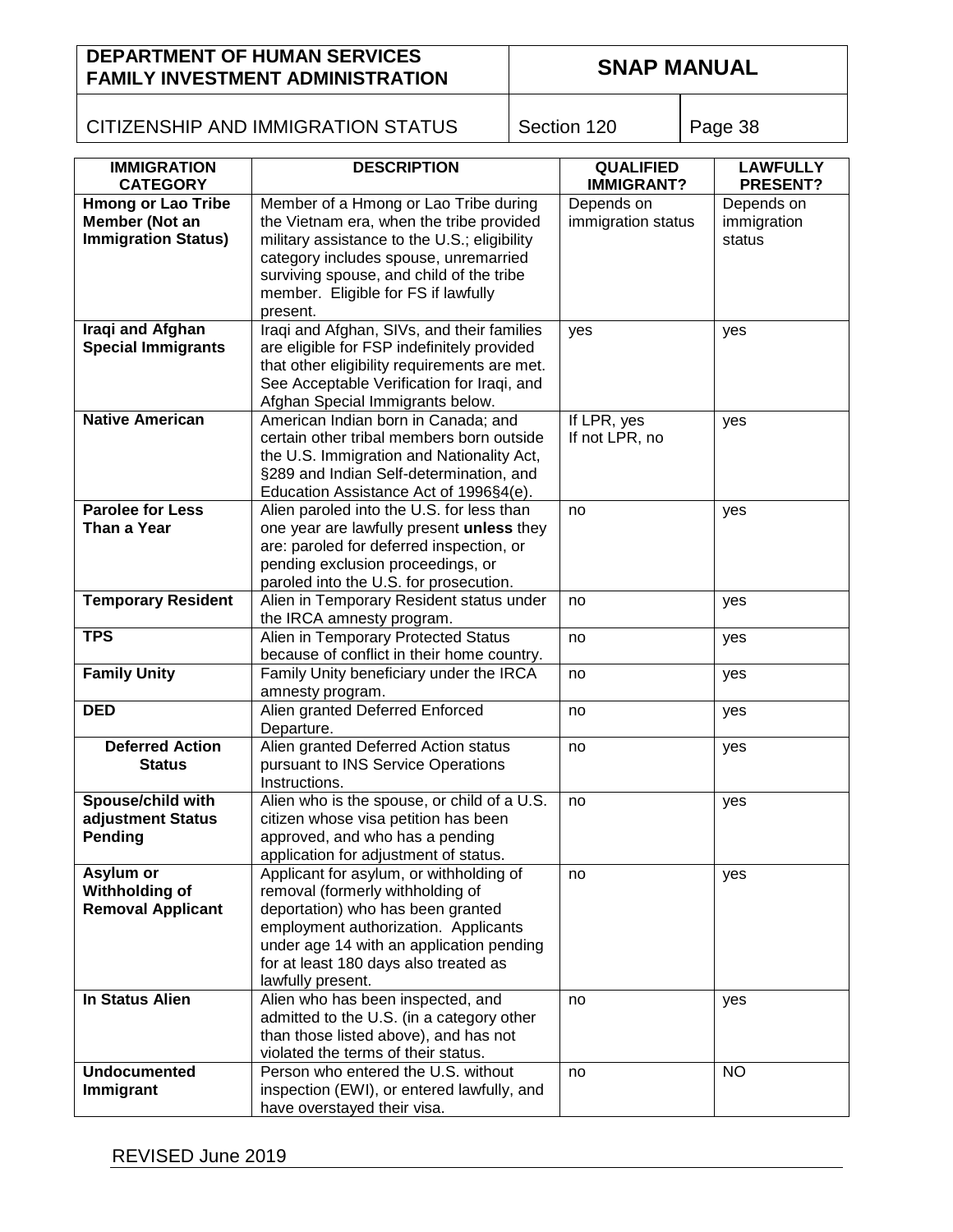CITIZENSHIP AND IMMIGRATION STATUS | Section 120 | Page 39

| DESK GUIDE TO IMMIGRANT ELIGIBILITY EFFECTIVE 10/1/03 |           |             |           |  |  |
|-------------------------------------------------------|-----------|-------------|-----------|--|--|
| <b>Immigration Status</b>                             | Eligible? | Subject to: |           |  |  |
|                                                       |           | 5-year Bar  | Sponsor   |  |  |
|                                                       |           |             | Deeming   |  |  |
| Immigrants who are eligible                           |           |             |           |  |  |
| Naturalized U.S. Citizens                             | Yes       | No          | No        |  |  |
| Immigrants who entered the U.S. prior to December     | Yes       | <b>No</b>   | <b>No</b> |  |  |
| 19, 1997, and who have been in a qualified status     |           |             |           |  |  |
| for 5 or more years.                                  |           |             |           |  |  |
| Refugees,<br>$\Box$                                   | Yes       | <b>No</b>   | <b>No</b> |  |  |
| Asylees,<br>$\Box$                                    |           |             |           |  |  |
| Amerasians,<br>$\Box$                                 |           |             |           |  |  |
| Cuban/Haitian entrants,<br>$\Box$                     |           |             |           |  |  |
| Trafficking victims,<br>$\Box$                        |           |             |           |  |  |
| Immigrants whose deportation is withheld.<br>$\Box$   |           |             |           |  |  |
| Lawful permanent residents (LPR) with 40 quarters.    | Yes       | <b>No</b>   | <b>No</b> |  |  |
| Lawfully residing Hmong or Laotian tribe members.     | Yes       | <b>No</b>   | <b>No</b> |  |  |
| <b>Cross-border Native Americans.</b>                 | Yes       | <b>No</b>   | <b>No</b> |  |  |
| Immigrants who are eligible with certain restrictions |           |             |           |  |  |
| Immigrants who entered the U.S. after December        | Yes       | Yes         | <b>No</b> |  |  |
| 19, 1997, and whose sponsor did not sign an           |           |             |           |  |  |
| enforceable affidavit of support.                     |           |             |           |  |  |
| Immigrants who entered the U.S. after December        | Yes       | Yes         | Yes       |  |  |
| 19, 1997, and whose sponsor signed an                 |           |             |           |  |  |
| enforceable affidavit of support.                     |           |             |           |  |  |
| Qualified immigrants with a military connection.      | Yes       | <b>No</b>   | Yes       |  |  |
| Qualified immigrants less than 18 years of age.       | Yes       | <b>No</b>   | No        |  |  |
| Qualified Elderly Immigrants born on or before        | Yes       | <b>No</b>   | <b>No</b> |  |  |
| 8/22/31, who were lawfully residing in the U.S. on    |           |             |           |  |  |
| 8/22/96.                                              |           |             |           |  |  |
| Qualified immigrants who are disabled receiving       | Yes       | <b>No</b>   | Yes       |  |  |
| federal disability benefits.                          |           |             |           |  |  |
| <b>Ineligible Immigrants</b>                          |           |             |           |  |  |
| Non-qualified immigrants who are lawfully residing    | <b>No</b> |             |           |  |  |
| in the U.S.                                           |           |             |           |  |  |
| Undocumented immigrants.                              | <b>No</b> |             |           |  |  |